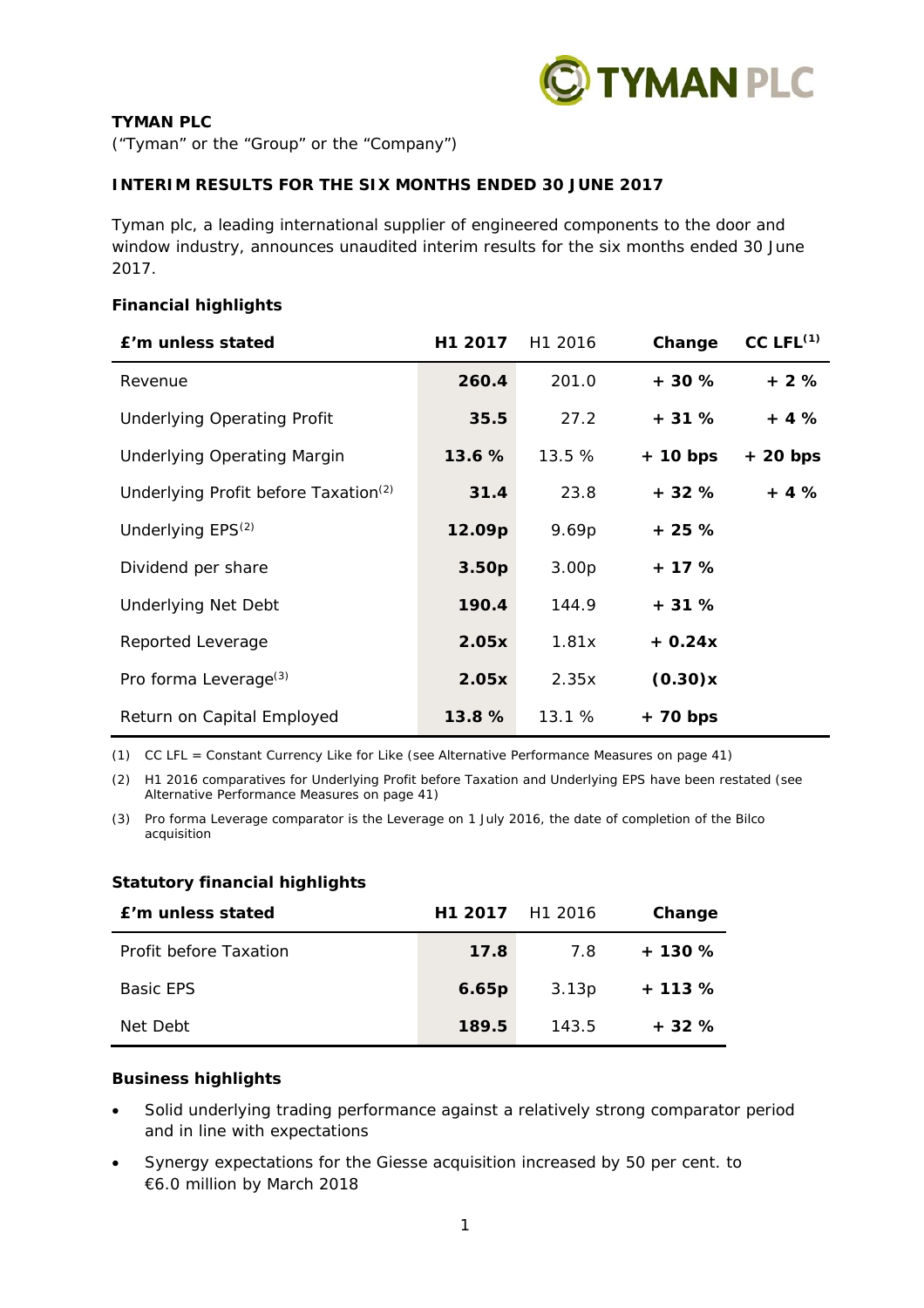

- Continued strong cash generation and year on year deleveraging
- Indications of input cost inflation moderating during the second quarter
- North American and International markets remain positive, UK more subdued
- Well positioned for further progress in the second half

## **Louis Eperjesi, Chief Executive, commented:**

*"In the first half, Tyman has delivered a solid trading performance against a relatively strong comparator period and made further progress in the integration of the businesses acquired in 2016 and 2017. As a consequence, we are now in a position to raise the cumulative synergy guidance for the Giesse acquisition by 50 per cent. to €6.0 million by March 2018.* 

*"North American markets showed modest growth in the period with Canadian markets improving and, while UK markets remain relatively subdued, there continues to be consistent and sustained growth in Continental Europe.* 

*"Trading across the Group continues to be in line with management expectations with good cash generation. Tyman is well positioned for further progress in the second half."* 

Enquiries:

# **Tyman plc** 020 7976 8000 Louis Eperjesi – Chief Executive Officer www.tymanplc.com James Brotherton – Chief Financial Officer

## **MHP Communications** 020 3128 8100

Reg Hoare Ivana Petkova Nessyah Hart

Tyman will host an analyst and investor presentation at 09h30 a.m. today, Tuesday 25 July 2017, at the offices of MHP Communications, 6 Agar Street, London, WC2N 4HN.

The presentation will be webcast at the Group's website - www.tymanplc.com - and the audio conference call details are set out below.

# **Conference Call Dial In Details**

| Toll number              | +44 33 3300 0804 |
|--------------------------|------------------|
| Toll-free number         | 0800 358 9473    |
| Participant PIN          | 81445389#        |
| <b>Forthcoming dates</b> |                  |
| Ex-dividend date         | 3 August 2017    |

Dividend record date 4 August 2017 DRIP elections last day 11 August 2017 Dividend payment date **7** September 2017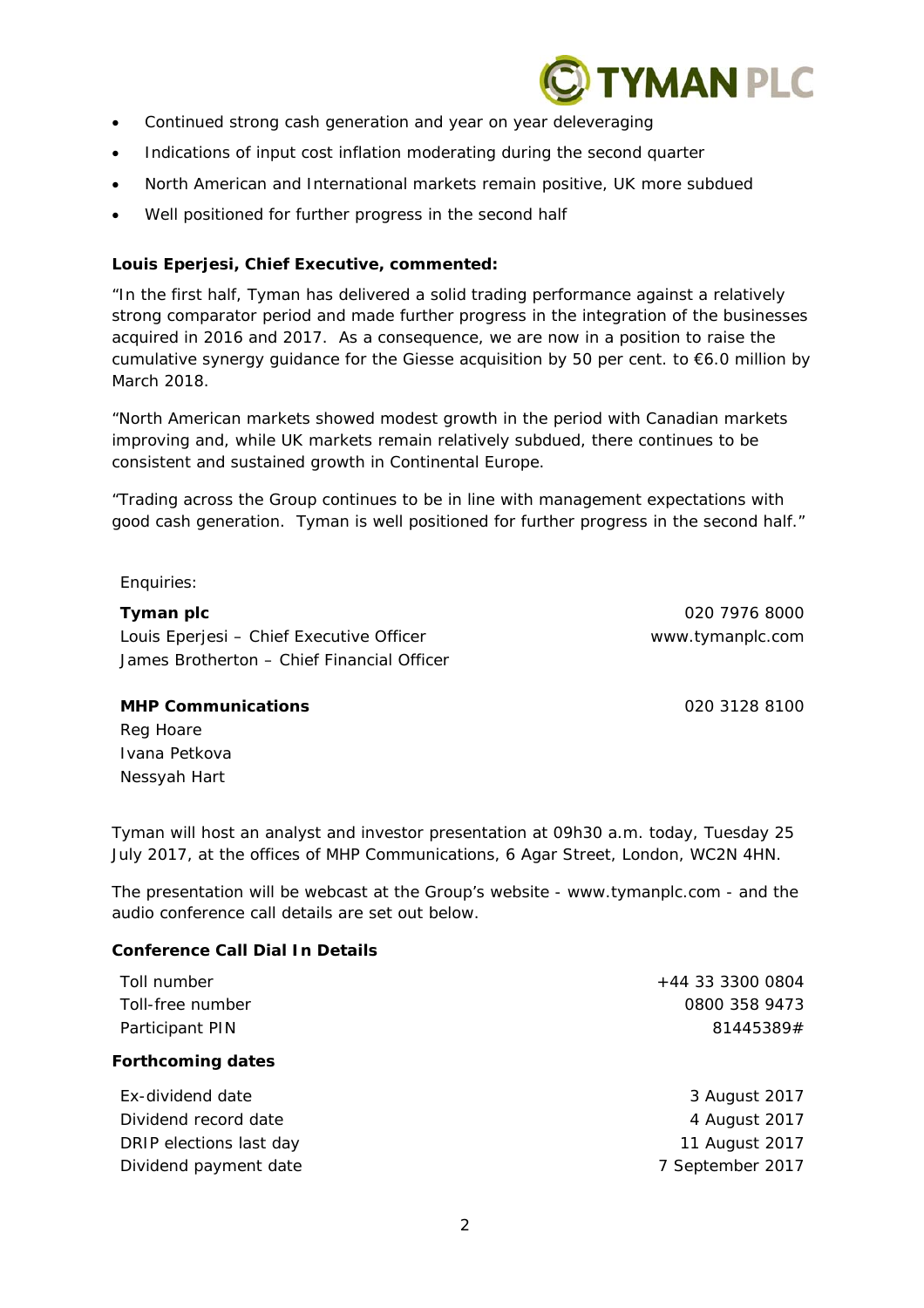

Autumn trading update **7** November 2017 Full year results announcement 6 March 2018

## **Notes to editors**

Tyman plc is a leading international supplier of engineered components to the door and window industry. The Group's three Divisions – AmesburyTruth, ERA and Schlegel International – are market leaders in their respective geographies.

The Group employs over 3,500 people and operates facilities in 19 countries worldwide. Tyman is listed on the London Stock Exchange under the ticker TYMN.

Further information on the Group and the Group's products are available at the Group's website - www.tymanplc.com.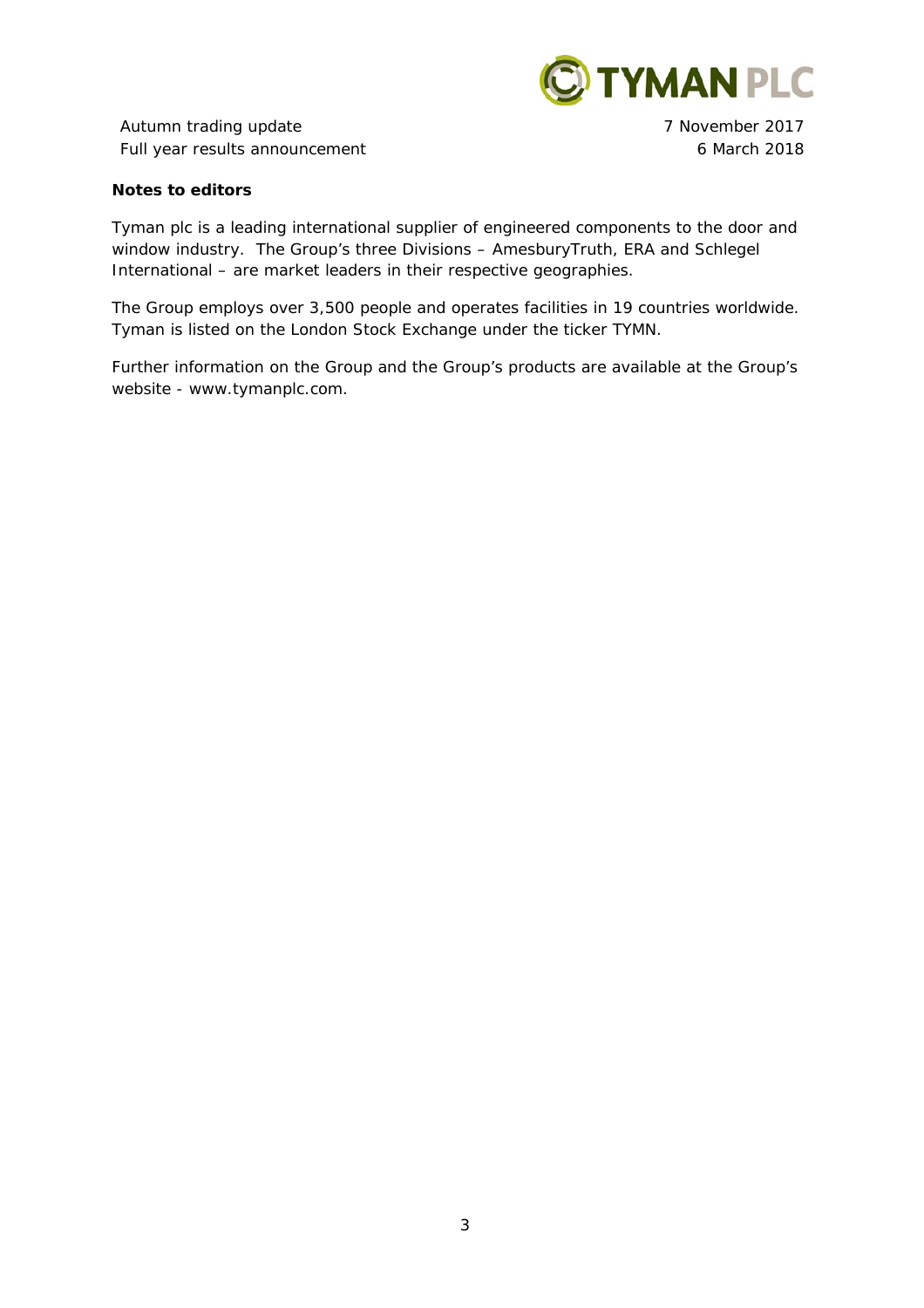

## **RESULTS OVERVIEW**

Tyman delivered a solid trading performance in the first half against a relatively strong comparator period and made further progress in the integration of the businesses acquired in 2016 and 2017. Trading across the Group continues to be in line with management expectations with good cash generation.

North American markets showed modest growth in the period with Canadian markets improving and, while UK markets remain relatively subdued, there continues to be consistent and sustained growth in Continental Europe.

Revenue recorded in the period was £260.4 million (H1 2016: £201.0 million) an increase of 29.5 per cent. on a reported basis and 2.0 per cent. on a constant currency, like for like basis, with the difference due to the relative weakness of Sterling compared with H1 2016 and contributions from acquisitions.

Underlying Operating Profit increased to £35.5 million (H1 2016: £27.2 million), an increase of 30.6 per cent. on a reported basis and 3.9 per cent. on a constant currency, like for like basis. The Group's Underlying Operating Margin increased slightly to 13.6 per cent. (H1 2016: 13.5 per cent.), despite the dilutive impact of the lower margin Bilco business, with the constant currency like for like Underlying Operating Margin increasing by 20 bps.

During the period, ERA completed the acquisition of Howe Green and responsibility for Bilco UK was transferred to ERA as part of the development of a meaningful commercial offering for the UK market.

Synergy benefits were recorded from both the Bilco and Giesse acquisitions and the Group has increased the targeted cumulative synergies for the Giesse acquisition by 50 per cent. to €6.0 million over the two years to March 2018. These increased synergies will more than offset the reduced savings expected to be derived in 2017 from the North American footprint consolidation project. AmesburyTruth remains committed to the targeted savings from this project of US\$10.0 million from 2020.

Input costs increased in most of the Group's markets in the first quarter; with some signs of input cost inflation moderating during the second quarter. The consequent impact on profitability continues to be managed proactively through a combination of effective purchasing, price management and cost reduction programmes.

Operational cash generation was strong in the period, in part due to the Group's 2017 capital investment programme being more weighted towards the second half of the year. Operating Cash Conversion in the twelve months to 30 June 2017 was 99.3 per cent. (LTM to H1 2016: 96.9 per cent.).

Leverage at the period end was 2.05x (H1 2016: 1.81x) which compares favourably with the pro forma Leverage of 2.35x at 1 July 2016, the date the Bilco acquisition completed; and demonstrates the cash generative nature of the Group's businesses. Leverage is projected to reduce over the second half of the year to within the Group's year end target range of 1.5x to 2.0x.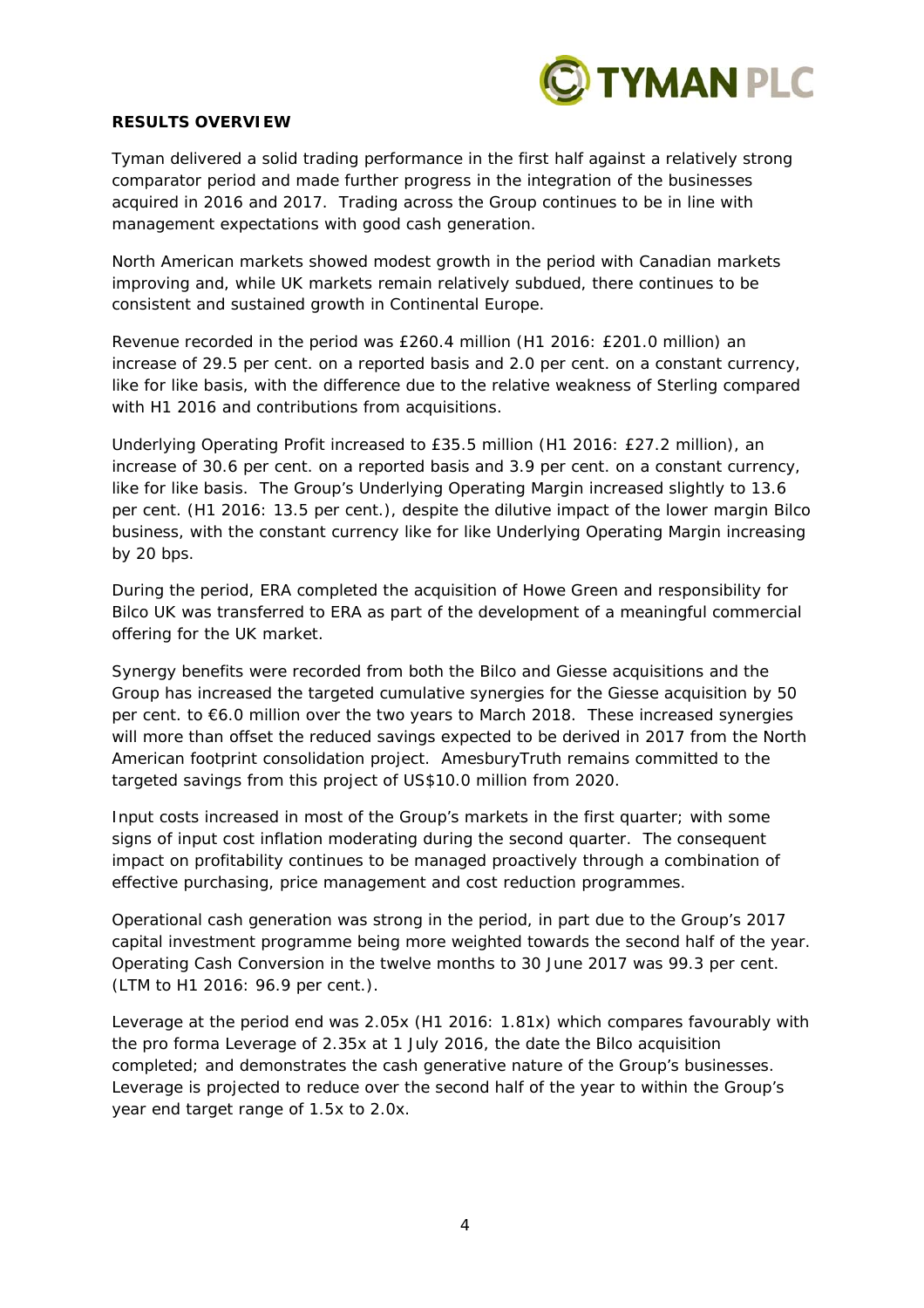

An interim dividend for the 2017 year of 3.50 pence per share (H1 2016: 3.00 pence per share) will be paid on 7 September 2017 to shareholders on the register at close of business on 4 August 2017.

## **Board Changes**

A number of changes to the Board composition and roles took place in the first half of the year. Jamie Pike stepped down as Non-executive Chairman of the Group following the conclusion of the 2017 Annual General Meeting and Martin Towers succeeded him as Non-executive Chairman. Helen Clatworthy became Chair of the audit committee from the same date.

Following a review of the Executive Directors' roles, with effect from 1 August 2017, James Brotherton will take Board responsibility for Group strategy, corporate development and M&A in addition to his existing duties as Chief Financial Officer. In light of his additional responsibilities, his salary will be increased from this date. At the increased level his salary will be around the median salary of Chief Financial Officers for companies of similar size and complexity to Tyman. Full details of his revised remuneration package are set out at the Group's website, www.tymanplc.com.

## **Outlook**

AmesburyTruth expects trading in US residential will remain consistent over the balance of the year with modest growth in both new build and repair and remodelling markets. Further growth is forecast in US commercial in the second half and AmesburyTruth will benefit from its broader commercial product offering. The improving market and business performance in Canada is expected to continue in the second half.

ERA expects the relatively weak residential UK RMI market conditions will persist over the balance of the year with the overall UK residential market remaining flat to down. While cost inflation pressures are not expected to be as severe as they were in the second half of 2016, ERA will not have the benefit of the currency hedges that were put in place prior to the EU Referendum last year and raw material costs are still much higher than they were at H1 2016. The Underlying Operating Margin for the full year for the ERA Division is therefore expected to remain lower than in 2016.

Schlegel International expects to see further growth in EMEAI across the balance of year with Continental Europe continuing to improve and Middle East Revenue being more weighted towards the second half. Asia Pacific markets, other than Australia, are expected to remain stable; however Latin American markets will stay challenging. Profitability in Schlegel International will benefit from the increased levels of synergies generated as the integration of Giesse concludes.

The Board continues to review opportunities to fill the gaps in Tyman's product portfolio and geographical coverage through cross selling of the product range, new product development and value adding acquisitions. The Group is well positioned to make further progress across the balance of the year, particularly in North American and International markets, and continues to trade in line with expectations with good cash generation.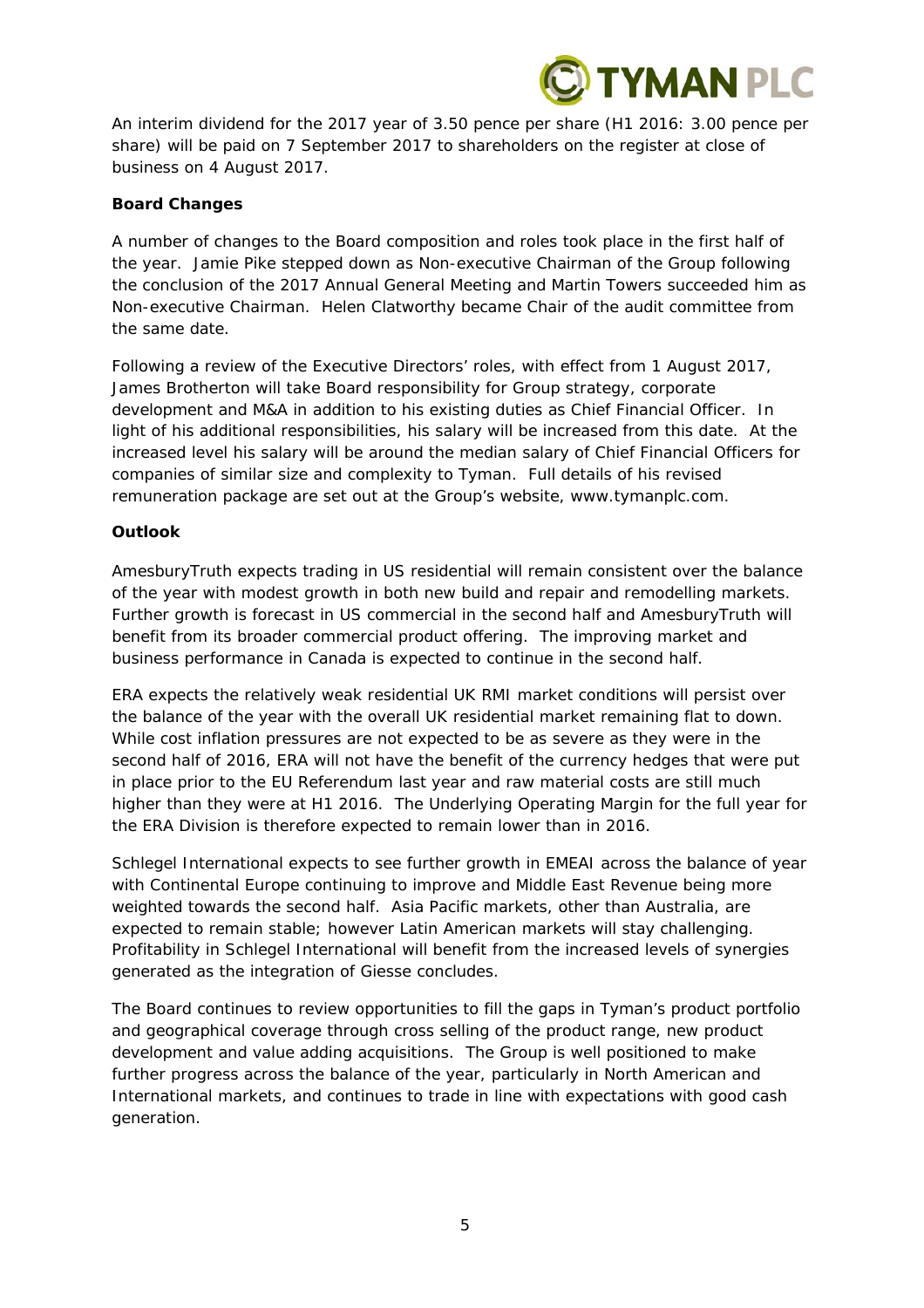

# **OPERATIONAL REVIEW**

## **AmesburyTruth**

| E'm except where stated            | H1 2017 | H1 2016 | Change     | CC LFL     |
|------------------------------------|---------|---------|------------|------------|
| Revenue                            | 166.1   | 126.8   | $+31%$     | Flat       |
| <b>Underlying Operating Profit</b> | 27.4    | 21.8    | $+26%$     | $+ 1 \%$   |
| <b>Underlying Operating Margin</b> | 16.5%   | 17.2%   | $(70)$ bps | $+$ 20 bps |
|                                    |         |         |            |            |
| US\$'m except where stated         | H1 2017 | H1 2016 | Change     | <b>LFL</b> |
| Revenue                            | 209.0   | 181.7   | $+15%$     | Flat       |
| <b>Underlying Operating Profit</b> | 34.5    | 31.2    | $+11%$     | $+ 1 \%$   |
| <b>Underlying Operating Margin</b> | 16.5%   | 17.2%   | $(70)$ bps | $+$ 20 bps |

## **Markets**

US residential new build permits for single family homes fell back slightly while starts grew in the first half of the year and completions remained strong. Multi family buildings, in which the Division has proportionally lower exposure, has continued to weaken with starts down approximately 13.0 per cent. year on year.

Residential repair and remodelling markets in the US were slightly improved in the first quarter with the NAHB RMI index averaging 58 compared with 54 in Q1 2016; however this index fell back in the second quarter to 55. The LIRA index improved by 2.8 per cent. from the year end.

US commercial markets remain positive with total construction put in place increasing by 1.0 per cent. in the period (H1 2016: 0.1 per cent.) and the Dodge Momentum Index at 30 June 2017 some 11.8 per cent. higher than a year ago.

The market in Canada is showing sustained improvement and single family housing starts at the half year were approximately 13.5 per cent. higher than at H1 2016. Multi family starts are broadly in line with this time last year.

## **Business Performance and Developments**

AmesburyTruth's like for like US Dollar Revenue was broadly flat with the North American residential business trading in line with 2016 throughout the period. Reported US Dollar Revenue increased by 15.0 per cent. due to the six month contribution from Bilco. Reported Revenue benefitted from the relative strength of the US Dollar against Sterling compared with H1 2016. At the half year, like for like order books were 5.6 per cent. ahead of the prior year.

Like for like US Dollar Revenue generated in the US in the period was slightly behind the same period last year, reflecting general market conditions and the required ramp up of window balance production to target levels in the first quarter. Like for like Canadian Revenue increased by approximately 10.4 per cent., due to the recovering market and some customer and product wins. Bilco's US Dollar Revenue in the period was slightly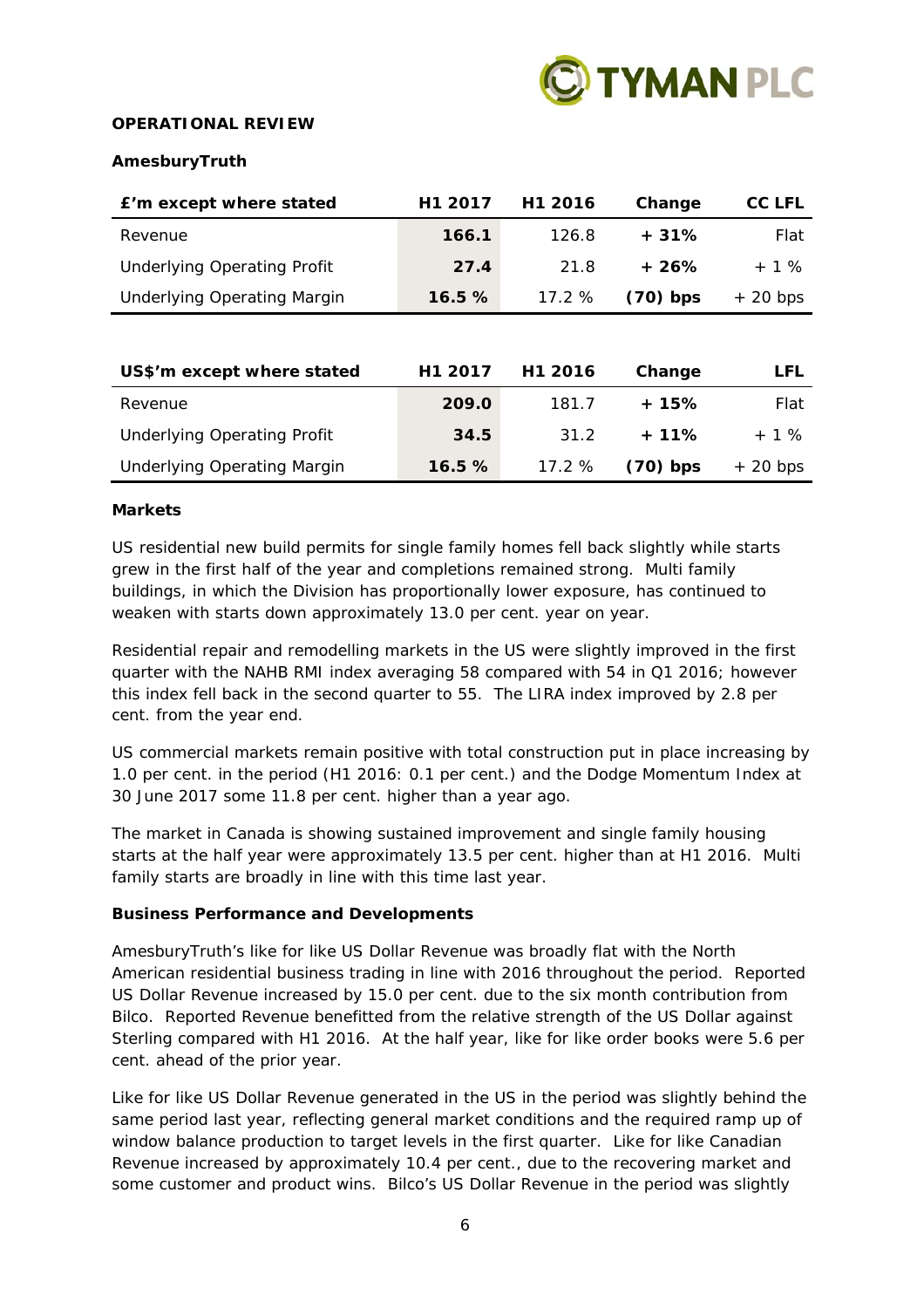

ahead of 2016 with a good performance in commercial. In residential, Bilco saw the slower trading recorded in H2 2016 sustained into the first quarter, although trading picked up in the second quarter.

US Dollar Underlying Operating Profit increased by 10.4 per cent. to US\$34.5 million with, as expected, the Division's Underlying Operating Margin in the period somewhat diluted by the lower margin of the Bilco business.

## *Tier three and four account coverage*

In June, the Division transferred its tier three and four account coverage to a national sales representative network. Previously tier three and four coverage was managed through State or Regional representatives, which led to some inconsistencies in service depending on location. This is the first stage in the development of a differentiated approach to service and distribution of product for AmesburyTruth's smaller customers.

## *Footprint consolidation project*

The North American footprint consolidation project is on schedule. During the first half, the Canton, South Dakota site closed with the freehold sold to a third party and the Sioux Falls, South Dakota site was returned to the landlord. Net cash proceeds received from these two site closures totalled US\$2.1 million. Construction of the new facility in Statesville, North Carolina is well advanced and AmesburyTruth expects to start production there during the fourth quarter.

The Juarez, Mexico facility is operating at target production levels after a longer than predicted ramp up of window balance production through 2016 and through the first half of 2017. The new facility in Sioux Falls, South Dakota was completed in the first quarter and is operating as expected.

While AmesburyTruth remains committed to the US\$10.0 million of cumulative P&L savings from the footprint consolidation project from 2020, the delay in meeting Mexican target production levels in H1 2017 means that 2017 savings are likely to be between US\$0.5 and US\$1.0 million; with the shortfall being made up in future years.

# *Bilco Integration*

The integration of Bilco has seen encouraging progress made in the areas of freight, procurement, HR and warehousing. In the first half US\$0.8 million of cost and revenue synergies were recorded in respect of the Bilco integration. The Division is on course to deliver the targeted US\$2.5 million run rate of cost and revenue synergies by the end of 2017.

# **Outlook**

AmesburyTruth expects trading in US residential will remain consistent over the balance of the year with modest growth in both new build and repair and remodelling markets. Further growth is forecast in US commercial in the second half and the Division will benefit from its broader commercial product offering. The improving market and business performance in Canada is expected to continue in the second half.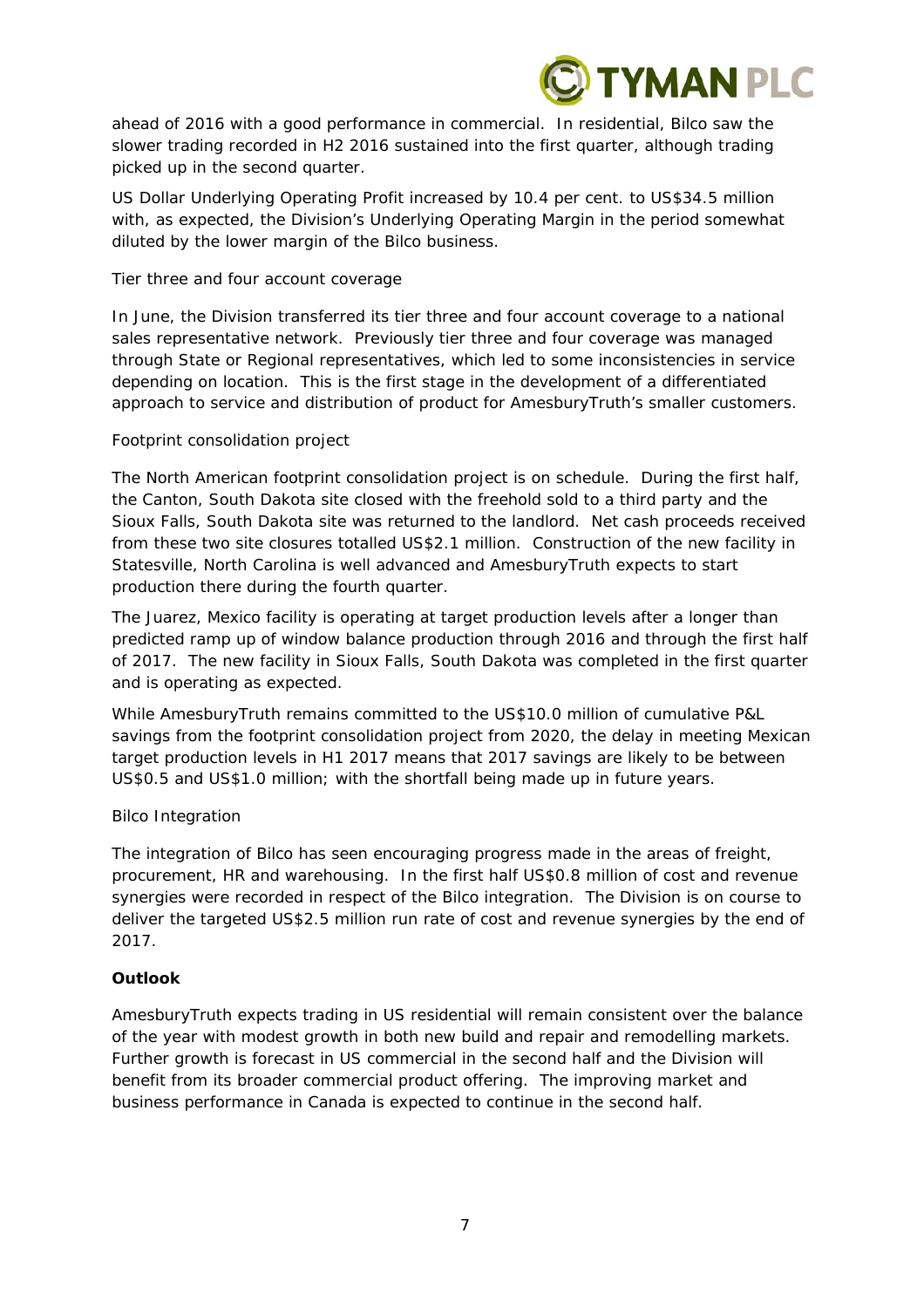

## **ERA**

| E'm except where stated            | H <sub>1</sub> 2017 | H <sub>1</sub> 2016 | Change    | LFL       |
|------------------------------------|---------------------|---------------------|-----------|-----------|
| Revenue                            | 39.9                | 35.4                | $+13%$    | $+5%$     |
| <b>Underlying Operating Profit</b> | 5.6                 | 5.8                 | (3) %     | $(12)$ %  |
| <b>Underlying Operating Margin</b> | 14.1%               | 16.3%               | (220) bps | (260) bps |

# **Markets**

As expected the UK market remained relatively subdued in the first half of the year. New build has continued to strengthen; however RMI investment, which comprises the substantial majority of the market, was lower than in the first half of 2016.

## **Business performance and developments**

ERA's like for like Revenue improved by 4.6 per cent. with the increase principally due to pricing and surcharge actions more than offsetting slight volume decreases. On a reported basis, Revenue increased by 12.7 per cent.; due to the incremental contributions from Bilco UK and Howe Green. Like for like order books excluding Response across the Division were 8.1 per cent. higher at the half year compared with H1 2016, principally due to the impact of pricing.

As expected, like for like Underlying Operating margins in ERA were lower than in the first half of 2016 reflecting the impact of exchange on imported products and increases in underlying raw material costs; partially offset by the pricing and surcharge actions taken in the second half of 2016. On a reported basis, Underlying Operating Profit was slightly behind 2016.

# *Distribution and OEM*

ERA made further progress in the distribution sector with further new listings secured in both the UK and Ireland. Despite the tougher market, volumes were only slightly down in OEM with sustained strong performance from bifold hardware and encouraging take up of new product introductions. An increasing number of sales are being made through the Division's web portal "ERA Everywhere" which was launched at the end of 2016.

## *Howe Green and Bilco UK*

During the period, ERA assumed responsibility for both the Howe Green and Bilco UK businesses. Accordingly ERA's results for the period include the post acquisition contribution from Howe Green and a full six month contribution from Bilco UK. The two businesses performed encouragingly in the first half of the year and have a promising pipeline of opportunities for the second half. In aggregate, Bilco UK and Howe Green contributed £3.0 million to the Division's Revenue in the period.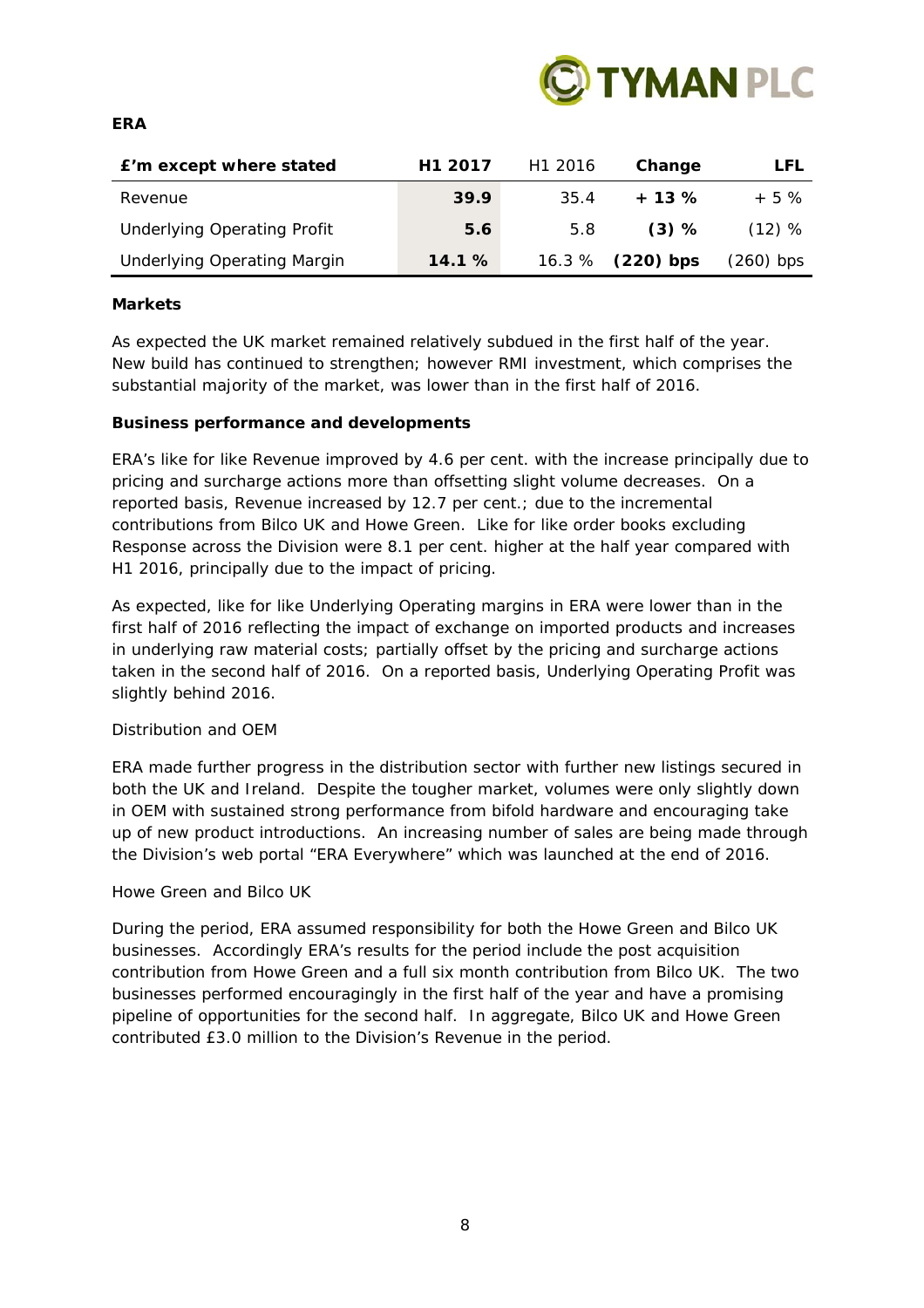

# *Ventrolla*

Ventrolla, the Division's sash window refurbishment business, completed its move to new premises in Harrogate during March 2017 which will allow the business to increase its output of new timber window frames. Revenue in the period was in line with the prior year with stronger demand for commercial projects offsetting lower demand for domestic renovations.

# *New Facility*

Construction of the Division's new facility in the West Midlands is proceeding to plan. The Division will start to occupy the premises in the fourth quarter of the year with full occupancy scheduled for the start of 2018. Three existing facilities in the West Midlands will close once the move to the new site has completed.

# **Outlook**

ERA expects the relatively weak residential RMI market conditions will persist over the balance of the year with the overall residential market remaining flat to down.

While cost inflation pressures are not expected to be as severe as they were in the second half of 2016, ERA will not have the benefit of the currency hedges that were put in place prior to the EU Referendum last year and raw material costs are still much higher than they were at H1 2016. The Underlying Operating Margin for the full year for the ERA Division is therefore expected to remain lower than in 2016.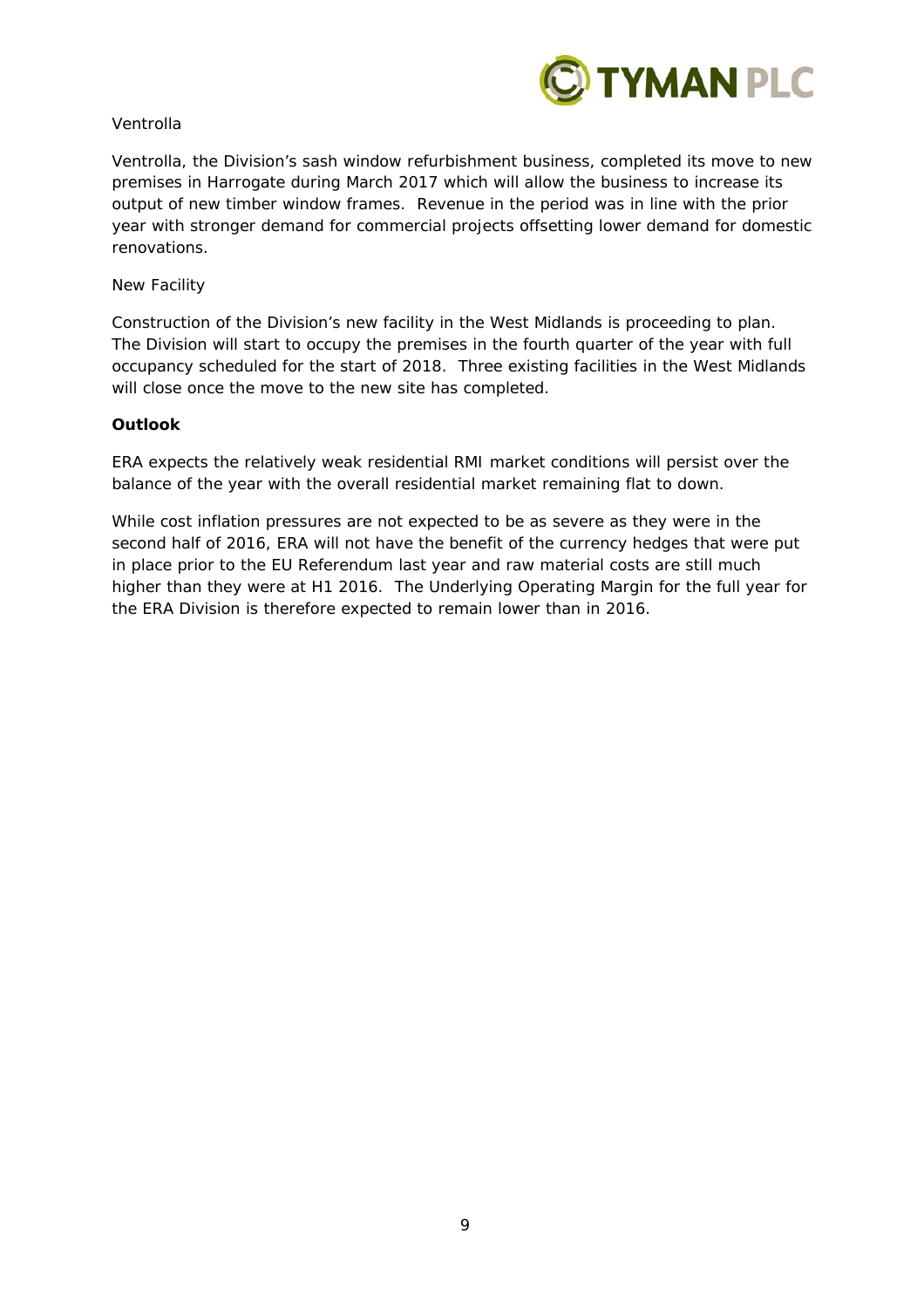

## **SCHLEGEL INTERNATIONAL**

| E'm except where stated            | H <sub>1</sub> 2017 | H <sub>1</sub> 2016 | Change     | CC LFL    |
|------------------------------------|---------------------|---------------------|------------|-----------|
| Revenue                            | 54.4                | 38.9                | $+40%$     | $+7%$     |
| <b>Underlying Operating Profit</b> | 6.3                 | 3.3                 | $+90%$     | $+50%$    |
| <b>Underlying Operating Margin</b> | 11.6%               | 8.6 %               | $+310$ bps | + 340 bps |

## **Markets**

In EMEAI, markets in Continental Europe have continued their gradual recovery with most countries showing sustained period on period growth. Markets in the Middle East remain positive.

Chinese construction markets are still to expanding, albeit at a slower pace than in recent years, and most other Asia Pacific markets showed some growth, with the exception of Australia. The challenging market environments encountered in Brazil and Argentina last year have persisted but not deteriorated further in 2017.

## **Business performance and developments**

Schlegel International's constant currency like for like Revenue improved by 7.4 per cent. with the increase principally due to pricing actions supported by slightly higher volumes. On a reported basis, Revenue increased by 39.8 per cent.; due to exchange translation benefits and consolidation of Giesse's performance for the full six month period. Order books across the Division at the half year were in line with H1 2016 other than in China where the route to market was changed last year and the order book is lower as a consequence.

Underlying Operating Profit increased by 90.2 per cent. and Underlying Operating Margins in Schlegel International expanded to 11.6 per cent. (H1 2016: 8.6 per cent.), reflecting the benefits of the Giesse acquisition and swift progress made on integration, as the Division continues to make good progress towards its medium term Underlying Operating Margin target of 15 per cent..

# *EMEAI*

Performance in Continental Europe was encouraging; particularly in Russia, Spain and Turkey and the business took further market share in India. Despite generally positive markets, Revenue in the Middle East was lower than in H1 2016 due to distribution customers running down existing inventories. The Division expects to see an improved second half in the Middle East.

## *China and Asia Pacific*

There was good performance, particularly from hardware products, in most Asia Pacific markets. As expected, Revenue in China was in line with H1 2016, following the changes made to the route to market last year. Revenue in Australasia was ahead of H1 2016 principally due to a strong performance in New Zealand; with Australia, other than New South Wales, fairly subdued.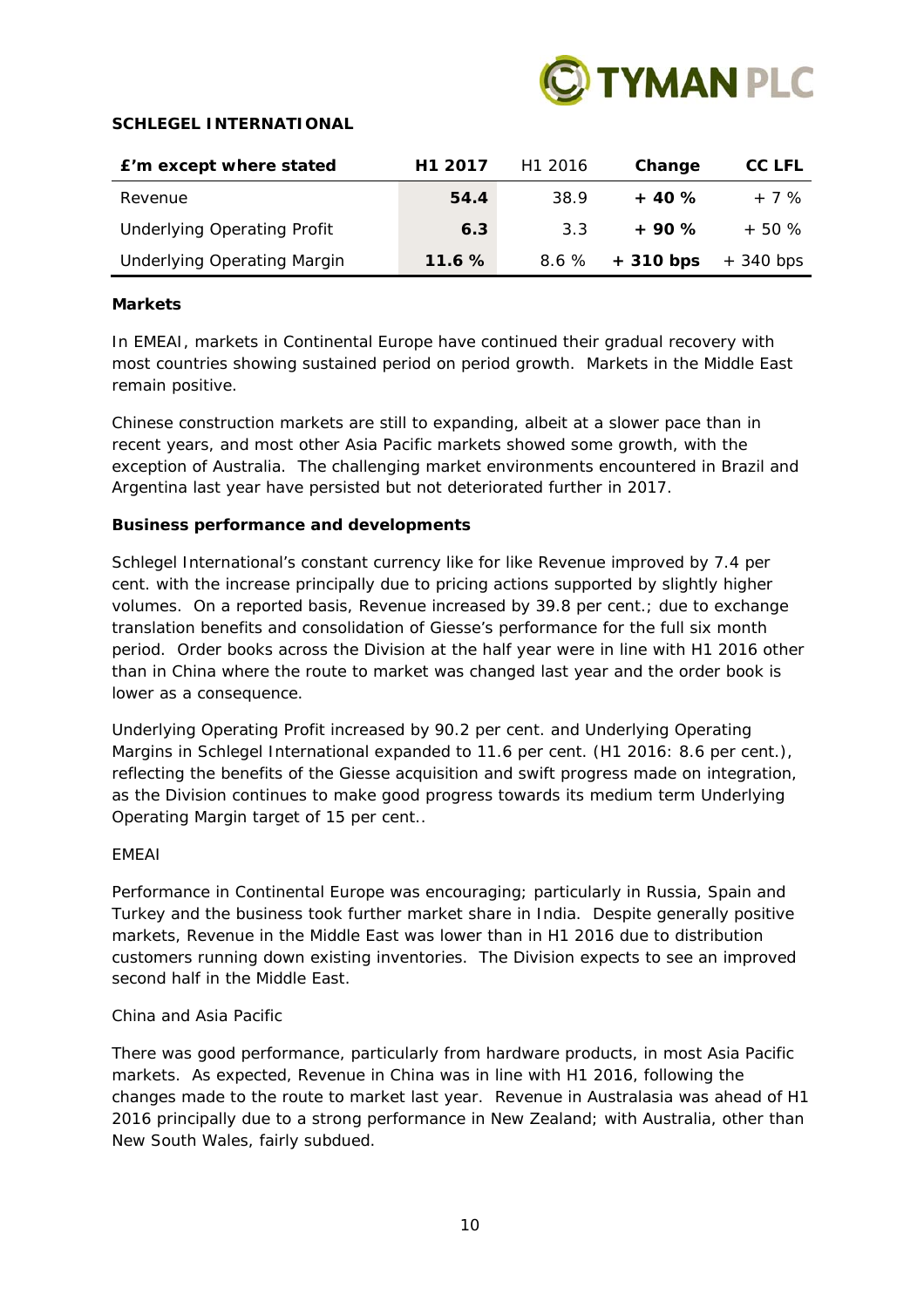

# *Latin America*

Revenue in Latin America was lower than H1 2016 as a consequence of the poor market conditions; however the business is profitable, cash generative and makes operating margins in line with the rest of the Division.

## *Giesse Integration*

Integration initiatives have continued within Schlegel International. The Division's integrated European salesforce started operating from the turn of the year and progress to date has been encouraging with early cross selling orders secured from both Schlegel and Giesse customers. Sales of Giesse product into the other two Divisions increased in the period and there is a good level of interest in the Giesse product range from other Group customers.

During the period there were a number of changes made to the Division's commercial structures with new general managers appointed for the Australasia, China, and Middle East businesses and a new Divisional CFO recruited.

In the second half the Division plans to consolidate the two Giesse facilities in Bologna, Italy onto the larger manufacturing site, retaining an offsite logistics warehouse for the storage and despatch of finished goods.

In 2017 to date €2.4 million of synergies have been realised, bringing the aggregate synergies delivered from the integration of Giesse since acquisition to approximately €4.8 million. Schlegel International expects that the total synergy benefits to be delivered from the Giesse acquisition by March 2018 will be not less than €6.0 million; an increase of 50 per cent. over the original target set out at the time of the acquisition.

# **Outlook**

Schlegel International expects to see further growth in EMEAI across the balance of the year with Continental Europe continuing to improve and Middle East Revenue being more weighted towards the second half. Asia Pacific markets, other than Australia, are expected to remain stable; however Latin American markets will stay challenging. Profitability in Schlegel International will benefit from the increased levels of synergies generated as the integration of Giesse concludes.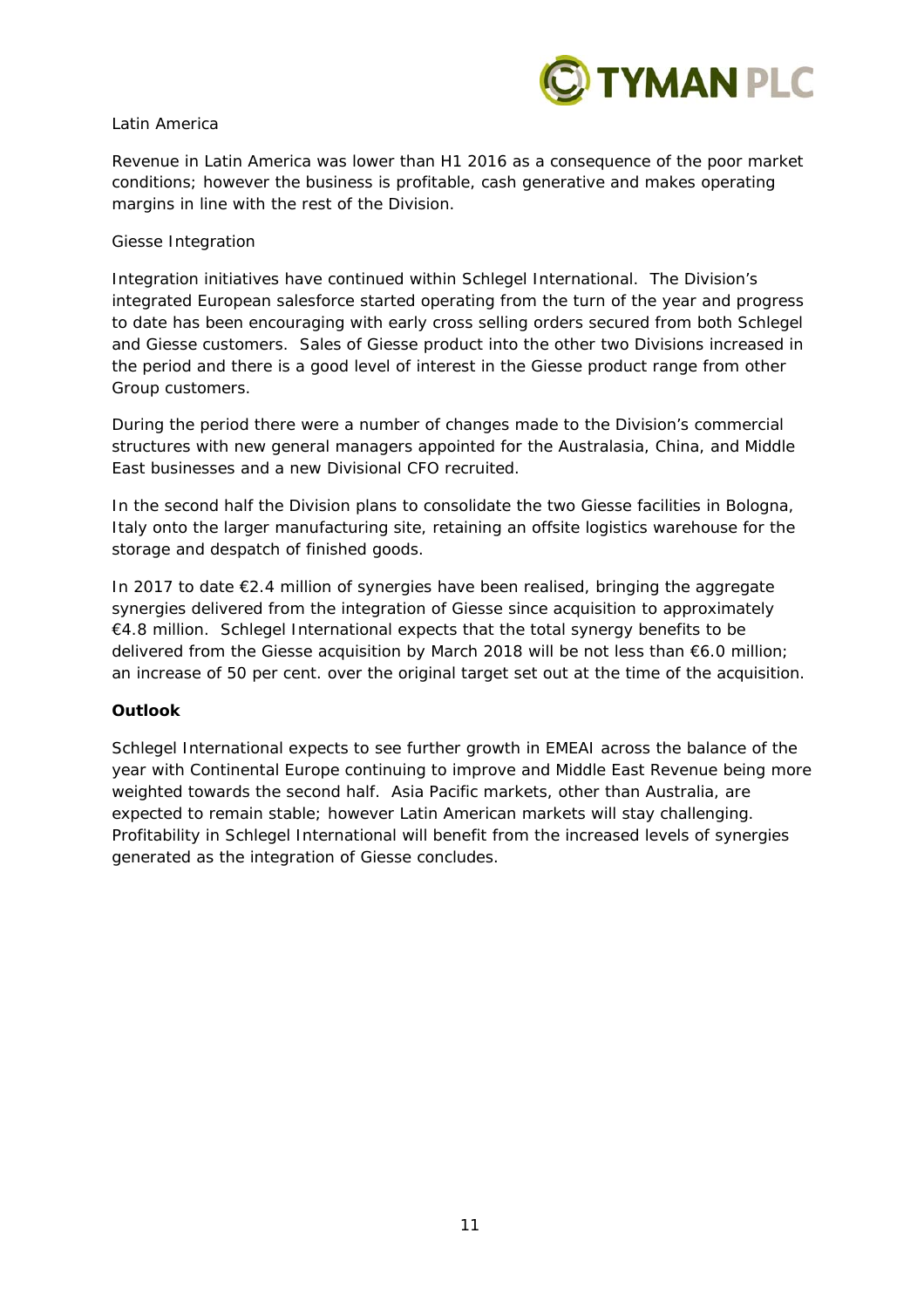

## **FINANCIAL REVIEW**

## **INCOME STATEMENT**

## **Revenue and profit**

Reported Group Revenue in the period increased by 29.5 per cent. to £260.4 million (H1 2016: £201.0 million). On a constant currency, like for like basis, Group Revenue increased by 2.0 per cent. period on period.

Underlying Administrative Expenses increased to £60.8 million (H1 2016: £44.9 million), reflecting the enlarged size and geographic reach of the Group. Corporate costs in the period were well controlled at £3.8 million (H1 2016: £3.7 million).

Underlying Operating Profit increased by 30.6 per cent. to £35.5 million (H1 2016: £27.2 million) and by 3.9 per cent. on a constant currency like for like basis. Pricing actions and favourable exchange rate movements increased Underlying Operating Profit by £4.1 million and £4.4 million respectively. These were partially offset by higher input costs and other inflationary increases of £5.4 million. The Group's Underlying Operating Margin increased by 10 bps to 13.6 per cent. (H1 2016: 13.5 per cent.).

Underlying Profit before Taxation increased by 31.6 per cent. to £31.4 million (H1 2016 restated: £23.8 million) and by 4.2 per cent. on a constant currency like for like basis. Reported Profit before Taxation increased by 129.5 per cent. to £17.8 million (H1 2016: £7.8 million).

| <b>Overall category</b> | FY 2016 Tracker |                     | Average  | <b>Spot</b> |
|-------------------------|-----------------|---------------------|----------|-------------|
| Aluminium               |                 | 16.2 Euro Aluminium | $+3.7%$  | $+1.8%$     |
| Oil derivatives         |                 | 23.8 Euro Polypro   | $+9.8%$  | $+15.9%$    |
| Steel                   |                 | 33.1 US Stainless   | $+4.7%$  | $+14.1%$    |
| <b>Zinc</b>             |                 | $29.5$ US Zinc      | $+9.4%$  | $+29.0%$    |
| UK Far East Components  | 32.2            | UK Basket           | $+17.3%$ | $(3.8)$ %   |

## **Materials and input costs**

*(1) FY 2016 materials cost of sales for raw materials, components and hardware for overall category* 

*(2) Average LTM 2017 tracker price compared with average LTM 2016 tracker price at 30 June* 

*(3) Spot tracker price as at 30 June 2017 compared with spot tracker price at 31 December 2016* 

Raw material costs increased in H1 2017 with average prices across all commodity categories higher than H1 2016. At the period end, most commodities were more expensive on a spot basis compared with 31 December 2016 confirming the Group's view that commodity cycles have turned with input costs mainly trending upwards. There were some signs of input cost inflation moderating during the second quarter.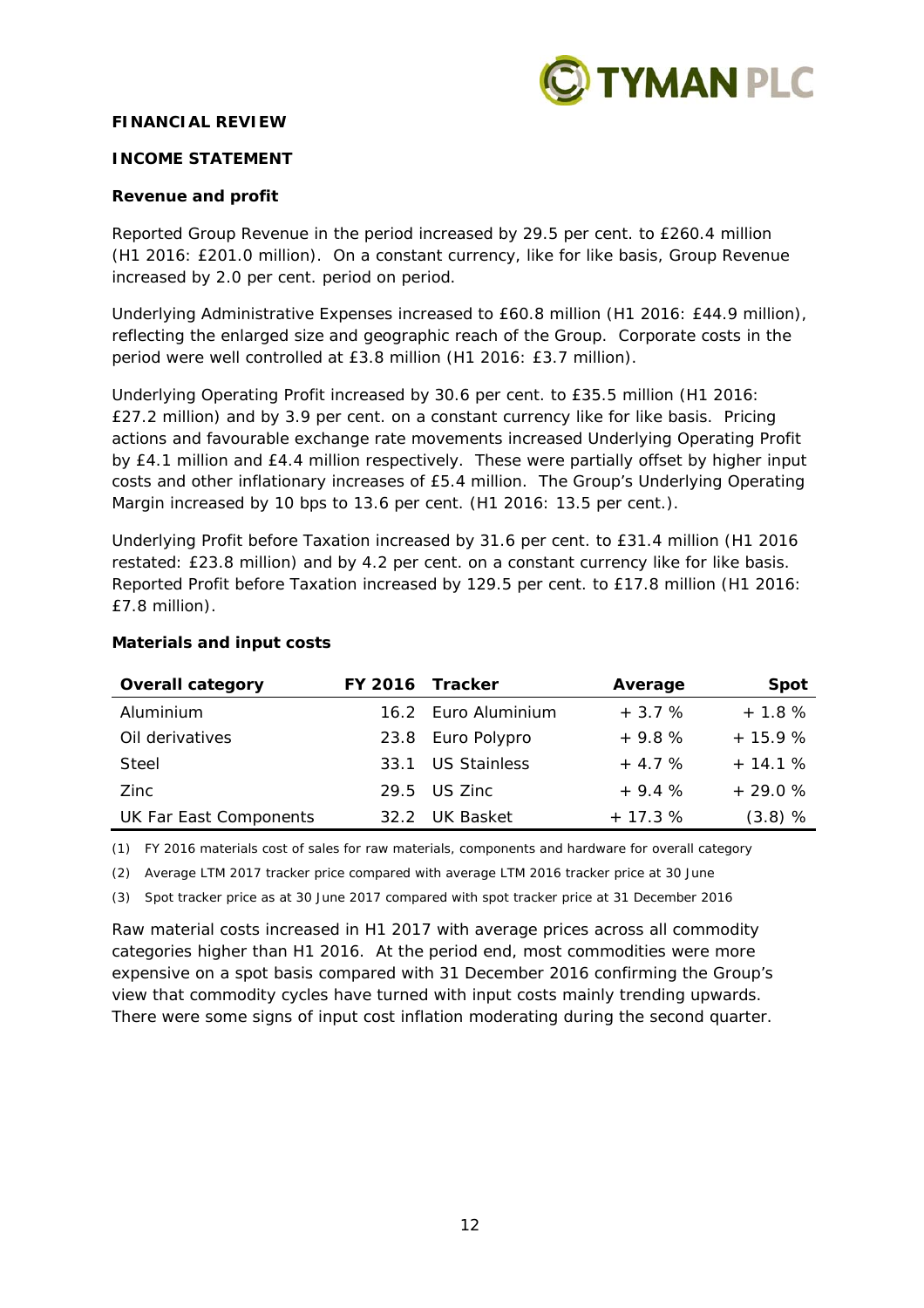

# **Exceptional items**

| E'm                                          | H <sub>1</sub> 2017 | H <sub>1</sub> 2016 |
|----------------------------------------------|---------------------|---------------------|
| Footprint restructuring                      | (0.2)               | (0.9)               |
| M&A and integration                          | (0.7)               | (1.6)               |
| Write-off of inventory fair value adjustment |                     | (4.1)               |
| Profit on disposal of business               | $\blacksquare$      | 0.3                 |
| <b>Total exceptional items</b>               | (0.9)               | (6.3)               |

As announced in March 2015 and reported in previous periods, footprint restructuring principally relates to directly attributable costs incurred in the ongoing North American footprint project. Gross costs attributable to footprint restructuring in the period amounted to £2.0 million. Against this has been credited £1.0 million of profit realised on disposal of the Canton, South Dakota facility and £0.8 million of proceeds received from the exit from the Sioux Falls, South Dakota facility. The North American footprint project is expected to conclude by 2020.

M&A and integration costs of £0.7 million relate to legal, financial, taxation and consultancy costs associated with the Howe Green acquisition and the integration of the businesses acquired in the 2016 and 2017 years.

Write-off of inventory fair value adjustments in H1 2016 is a non cash adjustment relating to the IFRS 3 requirement that finished goods held in inventory must be revalued to their market value on acquisition. The equivalent revaluation for Howe Green inventory acquired in March 2017 was immaterial.

Profit on disposal of business relates to the net deferred consideration for EWS received in H1 2016.

These items are regarded by the Group as exceptional as they are significant and nonrecurring in nature.

# **Finance costs**

Net finance costs increased to £4.9 million (H1 2016: £2.9 million) and Underlying net finance costs increased by £0.8 million to £4.1 million (H1 2016: £3.3 million).

Interest payable on bank loans, private placement notes and overdrafts increased to £4.0 million (H1 2016: £3.4 million) reflecting additional finance charges incurred on higher drawdowns.

Non-cash movements charged to net finance costs in the period include amortisation of capitalised borrowing costs of £0.2 million (H1 2016: £0.2 million), a loss on the revaluation of fair value currency hedges of £0.6 million (2016: gain of £0.7 million), and pension interest cost of £0.2 million (H1 2016: £0.2 million).

Income from short term bank deposits decreased to £0.1 million (H1 2016: £0.2 million).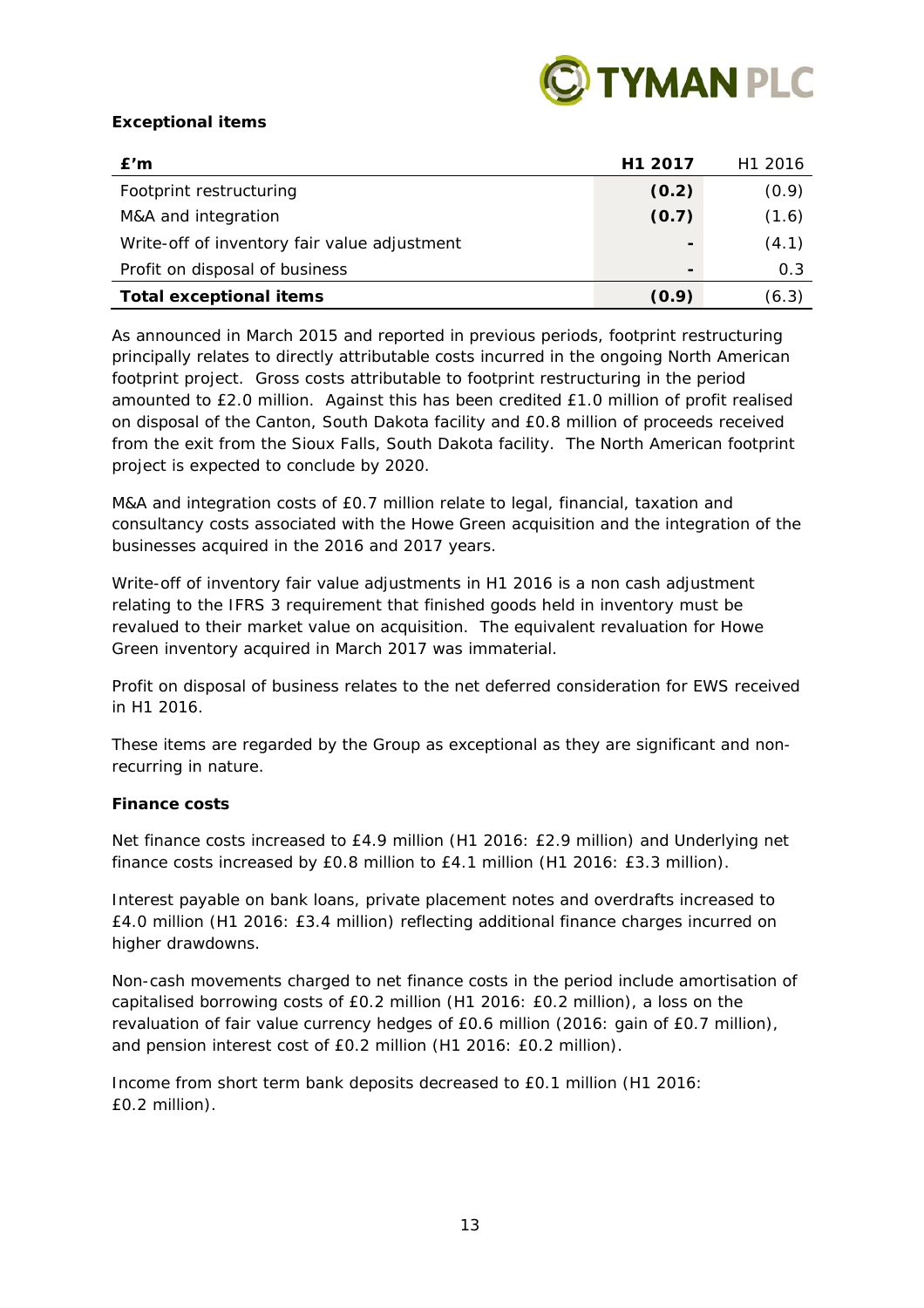

# **Taxation**

The Group reported an income tax charge of £6.1 million (H1 2016: £2.5 million), comprising a current tax charge of £7.7 million (H1 2016: £3.5 million) and a deferred tax credit of £1.6 million (H1 2016: £1.0 million).

The Underlying tax charge was £9.9 million (H1 2016 restated: £7.5 million) representing an effective Underlying tax rate of 31.7 per cent. (H1 2016 restated: 31.3 per cent.). This is the Group's current best estimate of the Underlying tax rate for the 2017 full year.

During the period, the Group paid corporation tax of £11.2 million (H1 2016: £4.4 million) with the increased level of US taxation payments on account.

## **Earnings per share**

Basic Earnings Per Share increased by 112.6 per cent. to 6.65 pence (H1 2016: 3.13 pence). Underlying Earnings Per Share increased by 24.8 per cent. to 12.09 pence (H1 2016 restated: 9.69 pence). There is no material difference between these calculations and the fully Diluted Earnings Per Share calculations.

## **CASH GENERATION, FUNDING AND LIQUIDITY**

## **Cash and cash conversion**

| E'm                                                       | H1 2017 | H <sub>1</sub> 2016 |
|-----------------------------------------------------------|---------|---------------------|
| Net cash generated from operations                        | 9.3     | 15.3                |
| Add: Pension contributions                                | 0.6     | 0.3                 |
| Add: Income tax paid                                      | 11.2    | 4.4                 |
| Less: Purchases of property, plant and equipment          | (5.8)   | (7.6)               |
| Less: Purchases of intangible assets                      | (0.4)   | (1.4)               |
| Add: Proceeds on disposal of PPE                          | 1.8     | 0.2                 |
| <b>Operational Cash Flow after exceptional cash costs</b> | 16.7    | 11.2                |
| <b>Exceptional cash costs</b>                             | 2.5     | 4.3                 |
| <b>Operational Cash Flow</b>                              | 19.2    | 15.5                |
| Less: Pension contributions                               | (0.6)   | (0.3)               |
| Less: Income tax paid                                     | (11.2)  | (4.4)               |
| Less: Net interest paid                                   | (3.7)   | (2.7)               |
| Less: Exceptional cash costs                              | (2.5)   | (4.3)               |
| <b>Free Cash Flow</b>                                     | 1.2     | 3.8                 |

Operational Cash Flow in the period increased by 23.6 per cent. to £19.2 million (H1 2016: £15.5 million). This is after adding back £2.5 million (H1 2016: £4.3 million) of exceptional costs cash settled in the period, £0.2 million of which were accrued in prior periods. Free cash flow in the period was £1.2 million (H1 2016: £3.8 million) and was impacted by the increased level of US taxation payments on account.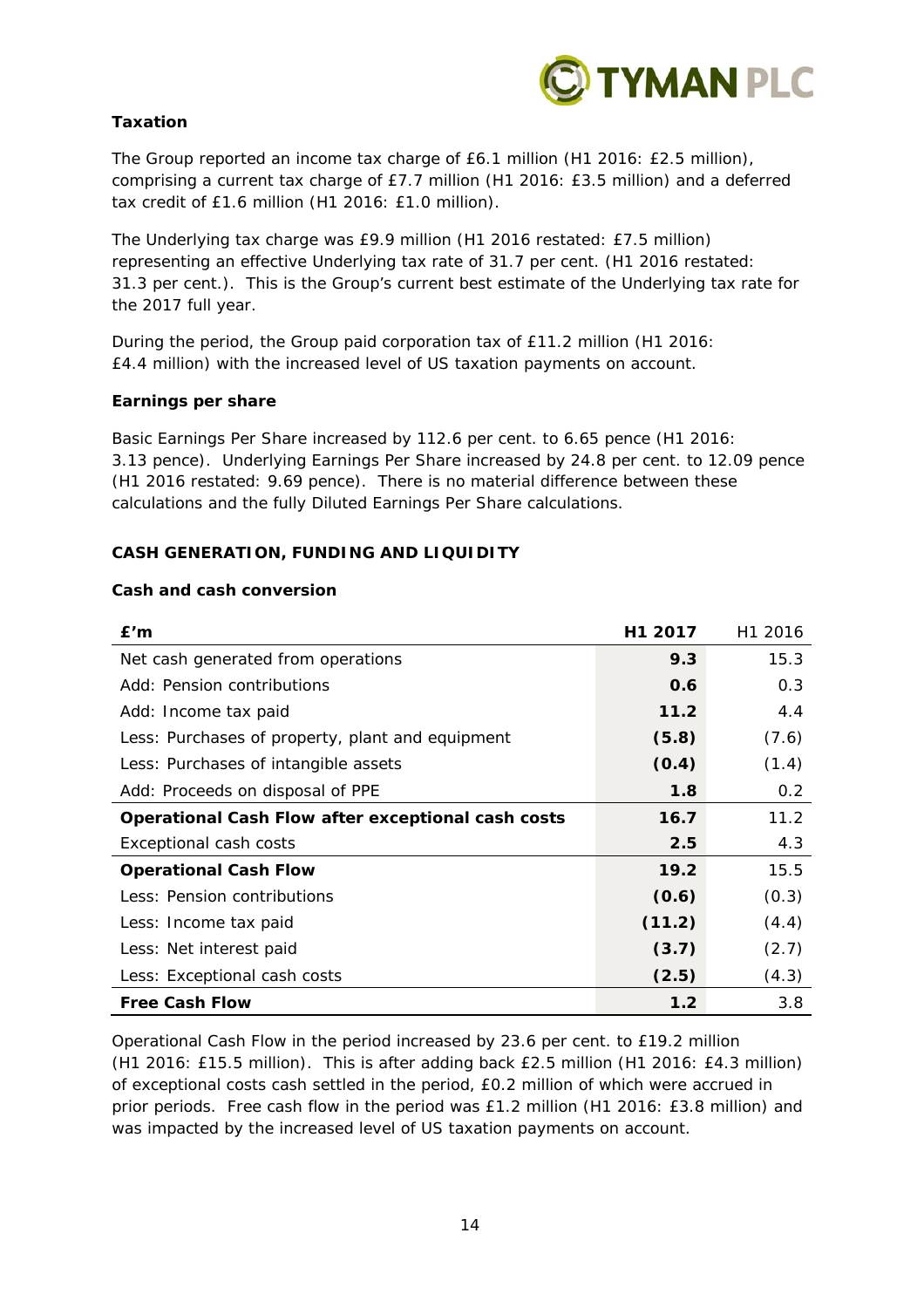

Operating Cash Conversion in the twelve months to 30 June 2017 remained strong at 99.3 per cent. (LTM to H1 2016: 96.9 per cent.) in part due to the Group's 2017 capital investment programme being weighted towards the second half of the year.

# **Liquidity**

At 30 June 2017 the Group had gross outstanding borrowings of £224.7 million (H1 2016: £250.5 million), cash balances of £34.3 million (H1 2016: £105.6 million) and committed but undrawn facilities of £34.9 million (H1 2016: £14.5 million) as well as potential access to the uncommitted £60.0 million accordion facility.

Underlying Net Debt at the period end was £190.4 million (H1 2016: £144.9 million). Under IFRS, which reduces gross debt by the unamortised portion of finance arrangement fees, net debt at 30 June 2017 was £189.5 million (H1 2016: £143.5 million).

## **Covenant performance**

|                 |         | Covenant    | <b>Headroom</b> | <b>Headroom</b> |
|-----------------|---------|-------------|-----------------|-----------------|
| At 30 June 2017 | Test    | performance | E'm             | ℅               |
| Leverage        | < 3.00x | 2.05x       | 29.3            | 31.5%           |
| Interest Cover  | > 4.00x | 11.57x      | 60.5            | 65.4%           |

*Calculated covenant performance consistent with the Group's banking covenant test*

At the half year, the Group retained significant headroom on its banking covenants. Leverage at the period end was 2.05x which compares favourably with the pro forma Leverage of 2.35x at 1 July 2016, the date the Bilco acquisition completed, and the Group's Interest Cover was 0.61x higher than H1 2016.

# **BALANCE SHEET - ASSETS AND LIABILITIES**

# **Working capital**

|                              | <b>FY 2016</b> |       |             |       | Η1     |
|------------------------------|----------------|-------|-------------|-------|--------|
| E'm                          | (restated)     | Mvt   | Acqns $(1)$ | FX    | 2017   |
| Inventories                  | 71.1           | 11.9  | 0.1         | (2.3) | 80.8   |
| Trade receivables            | 55.3           | 13.4  | 0.7         | (1.2) | 68.2   |
| Trade payables               | (37.8)         | (5.5) | (0.1)       | 0.5   | (42.9) |
| <b>Trade working capital</b> | 88.6           | 19.8  | 0.7         | (3.0) | 106.1  |

*(1) The fair value of working capital items assumed at the acquisition date less IFRS 3 exceptional inventory fair value adjustments* 

At the half year trade working capital, net of provisions, was £106.1 million (H1 2016: £94.2 million; FY 2016 restated: £88.6 million). The trade working capital build to the half year at average exchange rates was £19.8 million (H1 2016 restated: £14.1 million) which is towards the top end of the Group's target build range coming into 2017. A significant proportion of the trade working capital is expected to unwind over the balance of the year. The inventory build to the half year at average exchange rates was £11.9 million (H1 2016 restated: £9.7 million).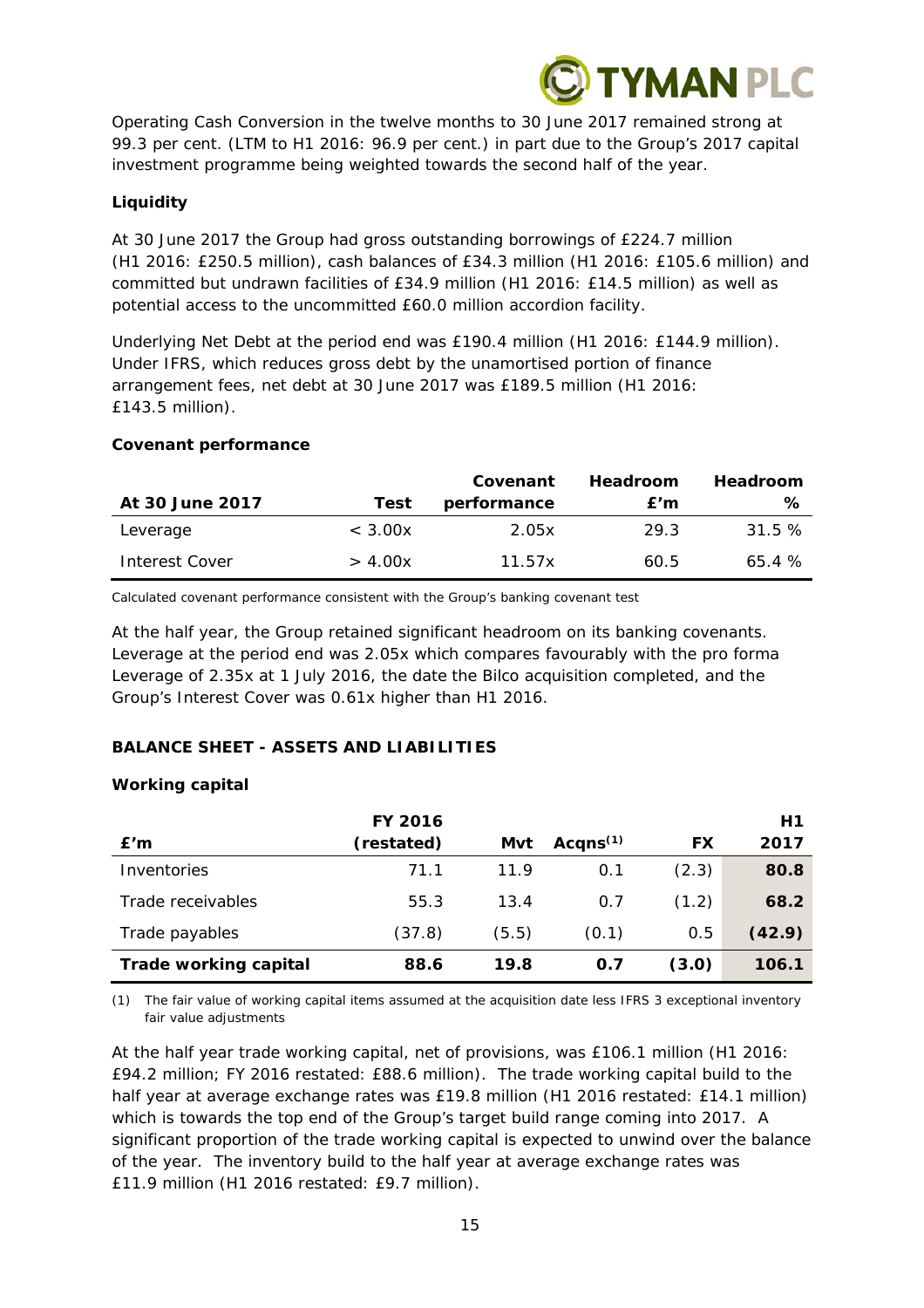

Trade working capital at the half year was £106.1 million (H1 2016: £94.2 million). Of the year on year increase, £11.0 million related to acquisitions and £1.1 million related to exchange.

## **Capital expenditure**

Gross capital expenditure decreased to £6.2 million (H1 2016: £9.0 million) or 0.91x depreciation (H1 2016: 1.73x), owing to the Group's 2017 capital investment programme being more weighted towards the second half of the year. Intangible asset capital expenditure decreased to £0.4 million (H1 2016: £1.4 million), principally due to the conclusion of the AmesburyTruth ERP project in Q4 2016.

# **BALANCE SHEET - EQUITY**

## **Employee Benefit Trust purchases**

At 30 June 2017, the EB Trust held 779,746 shares (H1 2016: 989,780). On 9 March 2017, the EB Trust purchased 267,752 shares in Tyman plc at a total cost of £0.8 million to satisfy certain share awards vested in March 2017 as well as future obligations under the Group's various share plans.

## **Dividend**

The interim dividend for the 2017 year of 3.50 pence per share (H1 2016: 3.00 pence per share) will be paid on 7 September 2017 to shareholders on the register at close of business on 4 August 2017.

## **OTHER FINANCIAL MATTERS**

## **Returns on Acquisition Investment**

|              |                            | Original                                 |                        |                                      |
|--------------|----------------------------|------------------------------------------|------------------------|--------------------------------------|
|              | <b>Acquisition</b><br>Date | <b>Acquisition</b><br>Investment<br>'000 | <b>ROAI</b><br>H1 2017 | Annualised<br><b>ROAI</b><br>H1 2017 |
| Giesse       | Mar 2016                   | €56,723                                  | 29.9%                  | 22.0 %                               |
| <b>Bilco</b> | Jul 2016                   | \$64,937                                 | 10.7%                  | 10.7%                                |
| Howe Green   | Mar 2017                   | £6,175                                   | 5.8%                   | 18.9%                                |

*See Alternative Performance Measures on page 41*

Giesse has made a significant contribution to the Group since its acquisition in March 2016 and is already exceeding the target return threshold.

At 30 June 2017, Bilco has been owned by the Group for twelve months. Synergy benefits from the Bilco acquisition are starting to come through with US\$0.8 million recorded in H1 2017 and the ROAI is expected to increase further over the next twelve months towards the target return threshold.

Howe Green has been owned by the Group for four months at the interim reporting date and has performed encouragingly in the period under ownership.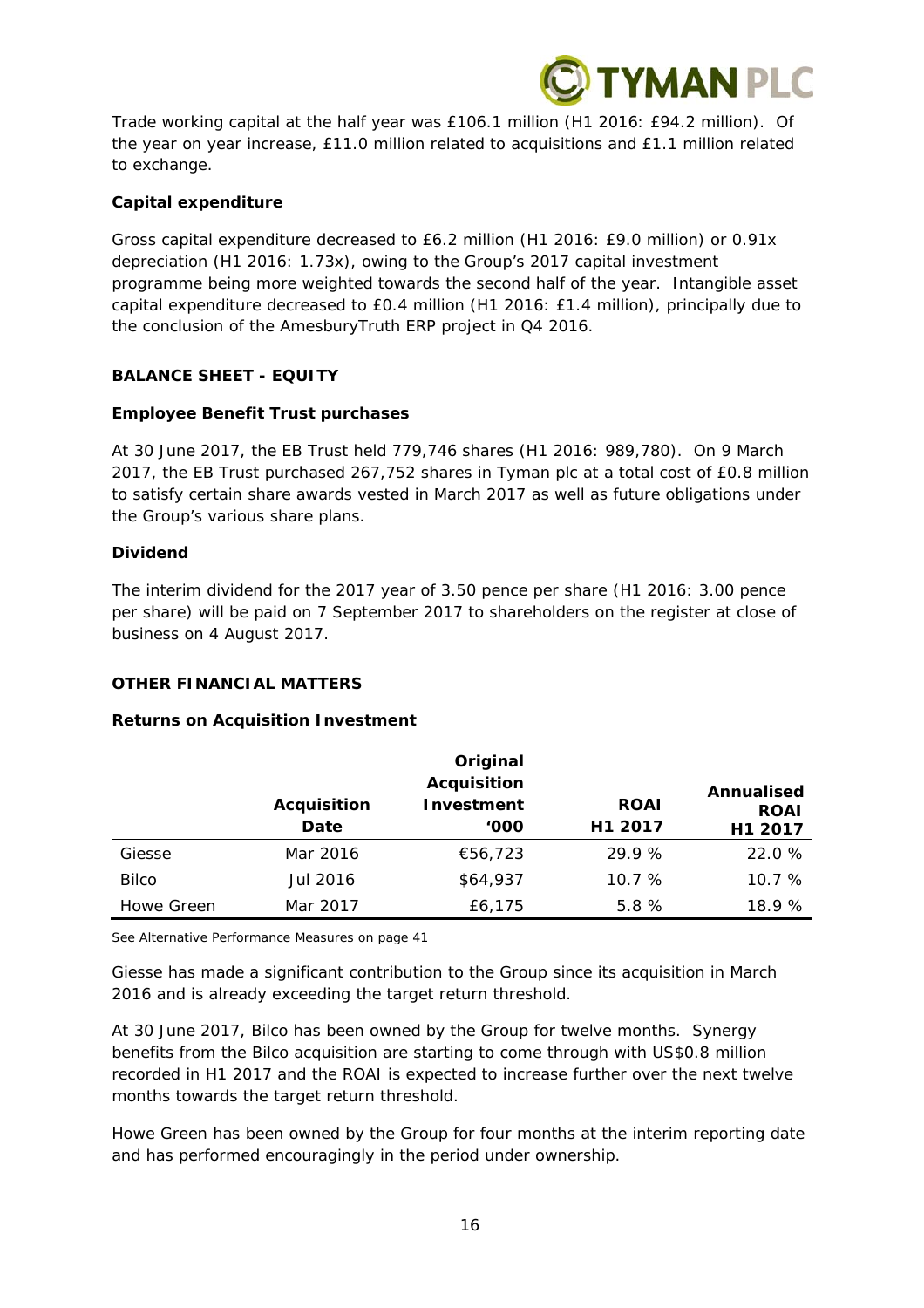

# **Currency**

# *Currency in the consolidated income statement*

The principal foreign currencies that impact the Group's results are the US Dollar, the Euro, the Australian Dollar and the Canadian Dollar. In 2017 to date each of these currencies was materially stronger against Sterling when compared with the prevailing average exchange rates in H1 2016.

| Currency                           | US\$     | Euro       | AUS\$      | CA\$                     | Total $(1)$ |
|------------------------------------|----------|------------|------------|--------------------------|-------------|
| % mvt in average rate              | (12.2) % | $(9.5) \%$ | $(14.6)$ % | $(12.0)$ %               |             |
| £'m Revenue impact                 | 19.8     | 3.0        | 0.7        | O 4                      | 23.9        |
| $E'm$ Profit impact <sup>(2)</sup> | 3.3      | 0.5        | 0.1        | $\overline{\phantom{a}}$ | 3.9         |
| 1c decrease impact <sup>(3)</sup>  | + f211k  | + f42k     | $+$ f 3k   | + f2k                    |             |

## *Translational exposure*

*(1) Impact of other currencies is immaterial* 

*(2) Underlying Operating Profit impact* 

*(3) Defined as the approximate favourable translation impact of a 1c decrease in the Sterling exchange rate of the respective currency on the Group's Underlying Operating Profit* 

The net effect of currency translation caused Revenue and Underlying Operating Profit from ongoing operations to increase by £23.9 million and £3.9 million respectively compared with H1 2016. This result is driven by the enlarged size of the Group as well as the depreciation of Sterling compared with a number of major currencies since June 2016.

# *Transactional exposure*

In the LTM to June 2017, the negative transactional impact of the weakness in Sterling against the US Dollar and Renminbi on the reported profits of the ERA Division was approximately £1.8 million, offset only slightly by hedging.

The Group's other transactional exposures generally benefit from the existence of natural hedges and are immaterial.

# **Alternative Performance Measures**

A detailed description of the APMs used by the Group is included on page 128 of the 2016 Report and Accounts. The H1 2017 APMs have been consistently applied and calculated with the equivalent calculations made at H1 2016 other than the calculation of Underlying Interest which, as disclosed in the 2016 Report and Accounts, now excludes gains and losses on fair value of derivative financial instruments. The H1 2016 comparatives have been restated to reflect this amendment to the Underlying Interest APM. Summary definitions of APMs used in this document are on page 41.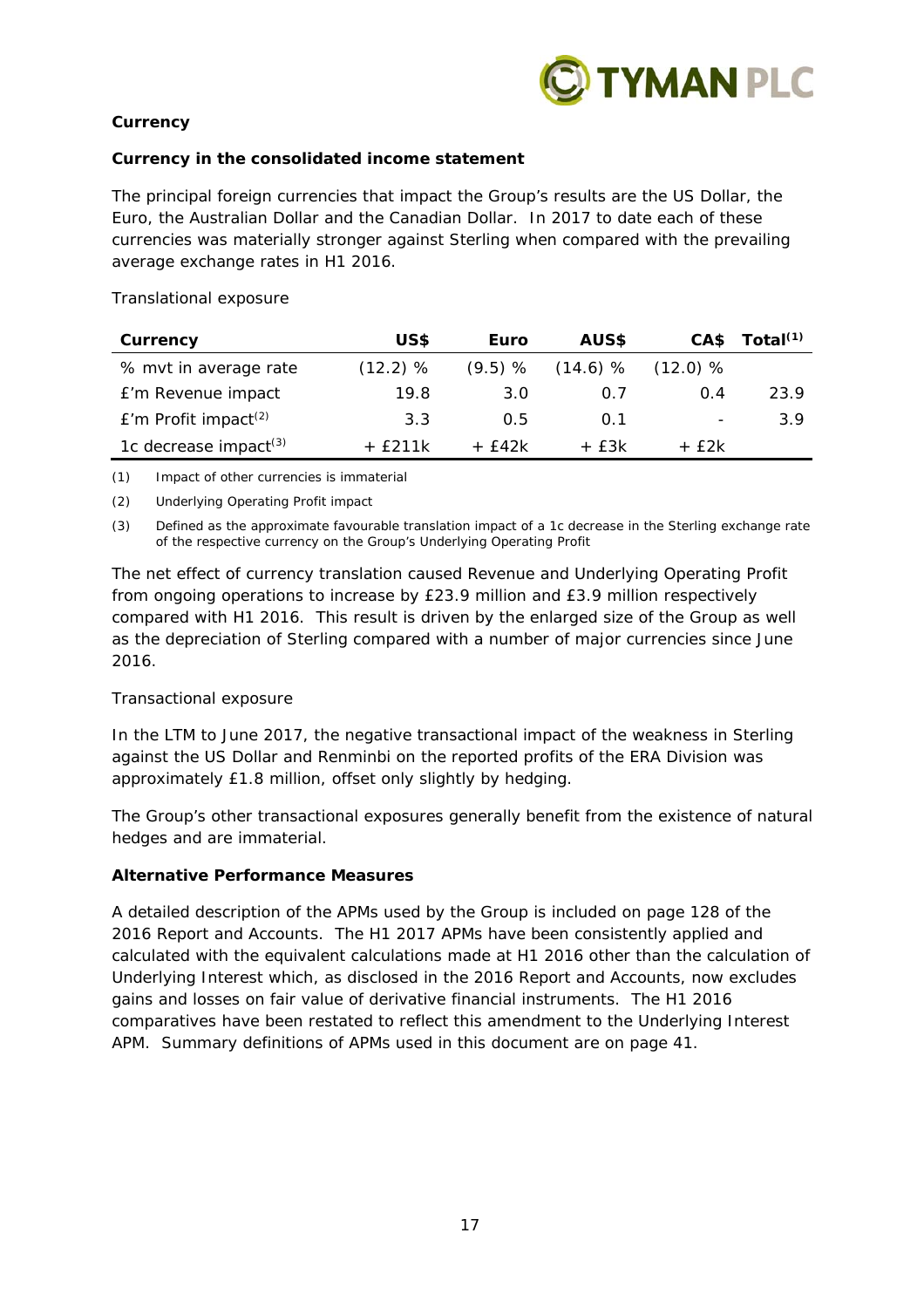# **YMAN PLC**

Reconciliation of reported Profit before taxation to the Underlying Profit after taxation APM:

| E'm                                            | H <sub>1</sub> 2017 | H <sub>1</sub> 2016 <sup>(1)</sup> |
|------------------------------------------------|---------------------|------------------------------------|
| Profit before taxation                         | 17.8                | 7.8                                |
| <b>Exceptional items</b>                       | 0.9                 | 6.3                                |
| Amortisation of borrowing costs                | 0.2                 | 0.2                                |
| Loss/(Gain) on revaluation of fair value hedge | 0.6                 | (0.7)                              |
| Unwinding of discount on provisions            |                     |                                    |
| Amortisation of acquired intangible assets     | 11.9                | 10.2                               |
| Underlying profit before taxation              | 31.4                | 23.8                               |
| Income tax charge                              | (6.1)               | (2.5)                              |
| Add back: Underlying tax effect <sup>(2)</sup> | (3.9)               | (4.9)                              |
| Underlying profit after taxation               | 21.4                | 16.4                               |

*(1) H1 2016 comparatives restated* 

*(2) Tax effect of exceptional items, amortisation of borrowing costs, amortisation of acquired intangible assets, impairment of acquired intangible assets, gain or loss on revaluation of fair value hedge and unwinding of discount on provisions* 

Underlying profit and earnings per share measures provide additional useful information to shareholders on the underlying performance of the business. These measures are consistent with how business performance is measured internally by the Group. Underlying profit is not recognised under IFRS and may not be comparable with underlying profit measures used by other companies. APMs are not intended to be superior to or a substitute for GAAP measures.

# **2017 Summary guidance**

Summary guidance for the year remains unchanged from that given at the time of the 2016 full year results other than the following areas:

The Underlying tax rate for Tyman in 2017 is expected to be c. 31.0 - 32.0 per cent. reflecting an Underlying tax rate of 31.7 per cent. used in the interim financial statements. The Underlying tax rate for the year will principally depend on the Group's final geographical mix of taxable profits. 2017 cash taxation rates are still expected to be slightly lower than the Group's 2017 Underlying tax rate.

Trade working capital peak to trough to the year end is expected to be between £12.5 million and £17.5 million.

Incremental synergy benefits are estimated at c. US\$2.0 million (US\$2.5 million run rate) by the year end from the integration of Bilco and c. €3.4 million delivered during the year from the integration of Giesse. The North American footprint project is now expected to deliver c. US\$0.5 – US\$1.0 million of incremental benefit during the year.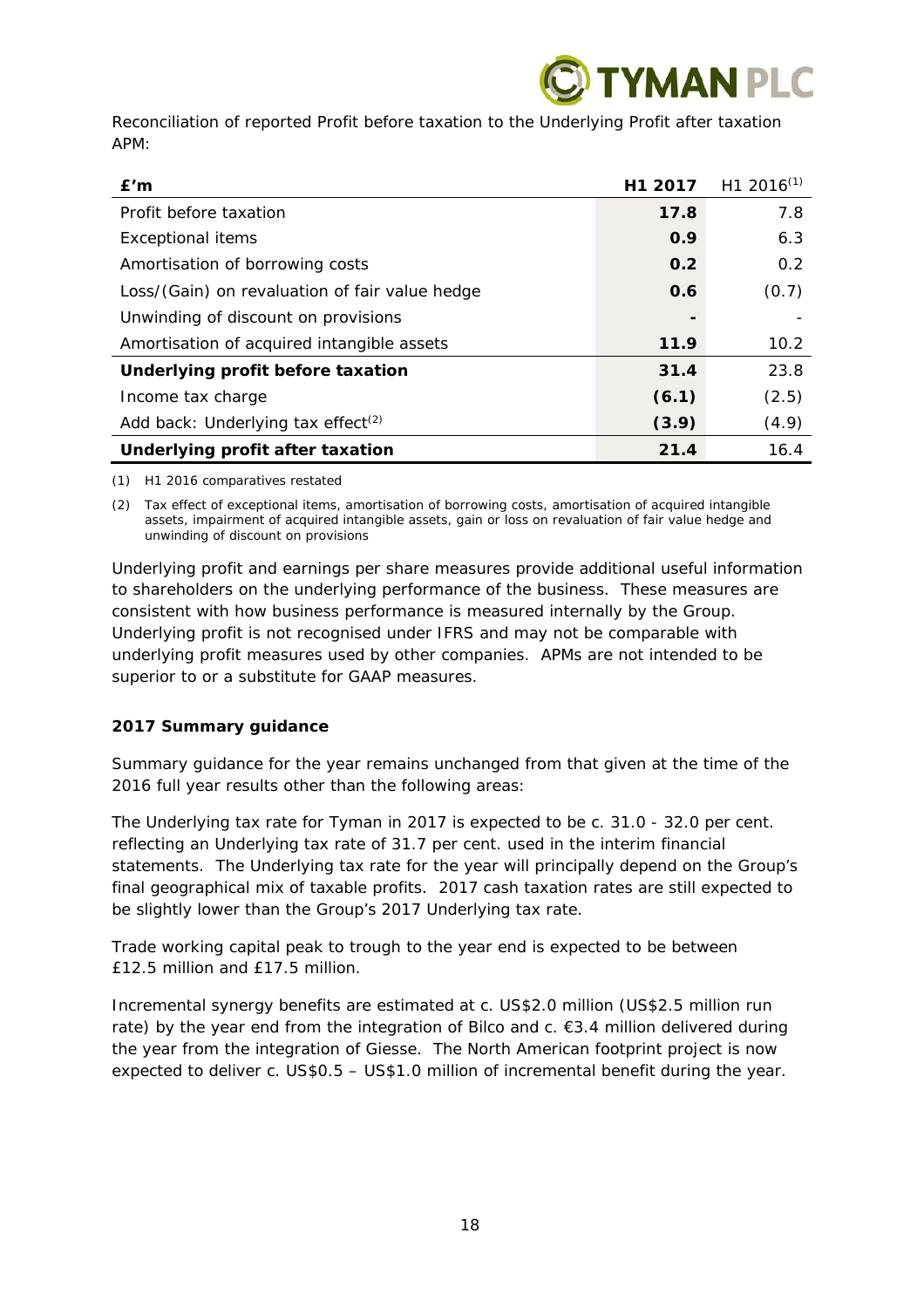

# **PRINCIPAL RISKS AND UNCERTAINTIES**

The Group's principal risks and uncertainties are identified on page 31 of the Group's Report and Accounts for the year ended 31 December 2016, which is available at the Group's website. In the opinion of the Directors, the principal risks and uncertainties remain as set out in the 2016 Report and Accounts.

**25 July 2017**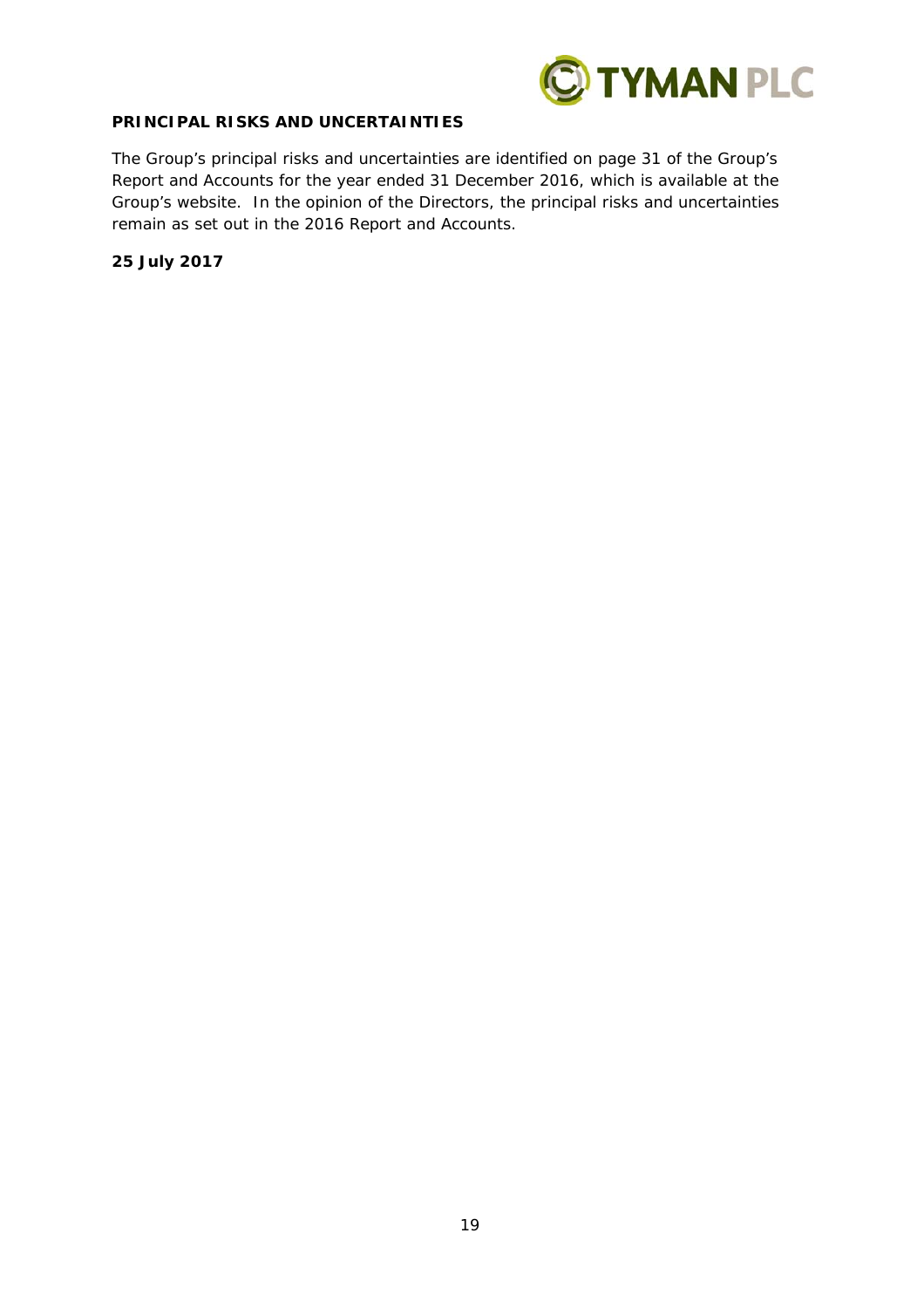

## **Condensed consolidated income statement**

|                                                        |                | Six months  | Six months  | Year        |
|--------------------------------------------------------|----------------|-------------|-------------|-------------|
|                                                        |                | ended       | ended       | ended       |
|                                                        |                | 30 June     | 30 June     | 31 December |
|                                                        |                | 2017        | 2016        | 2016        |
|                                                        |                | (unaudited) | (unaudited) | (audited)   |
|                                                        | <b>Note</b>    | £'000       | £'000       | £'000       |
| Revenue                                                | 3              | 260,402     | 201,040     | 457,644     |
| Cost of sales                                          |                | (164, 094)  | (128, 923)  | (290,385)   |
| <b>Gross profit</b>                                    |                | 96,308      | 72,117      | 167,259     |
| Administrative expenses                                |                | (73, 570)   | (61, 464)   | (130,069)   |
| <b>Operating profit</b>                                |                | 22,738      | 10,653      | 37,190      |
| Analysed as:                                           |                |             |             |             |
| Underlying <sup>1</sup> operating profit               | 3              | 35,497      | 27,170      | 69,803      |
| <b>Exceptional items</b>                               | 4              | (891)       | (6, 327)    | (10,900)    |
| Amortisation of acquired intangible assets             | 9              | (11, 868)   | (10, 190)   | (21, 713)   |
| <b>Operating profit</b>                                |                | 22,738      | 10,653      | 37,190      |
| Finance income                                         | 5              | 96          | 897         | 853         |
| Finance costs                                          | 5              | (4,986)     | (3, 773)    | (8,667)     |
| Net finance costs                                      | 5              | (4, 890)    | (2,876)     | (7, 814)    |
| Profit before taxation                                 |                | 17,848      | 7,777       | 29,376      |
| Income tax charge                                      | 6              | (6,059)     | (2, 492)    | (8,641)     |
| Profit for the period                                  |                | 11,789      | 5,285       | 20,735      |
|                                                        |                |             |             |             |
| Basic earnings per share                               | 7              | 6.65p       | 3.13p       | 11.98p      |
| Diluted earnings per share                             | $\overline{7}$ | 6.63p       | 3.12p       | 11.93p      |
|                                                        |                |             |             |             |
| Non-GAAP alternative performance measures <sup>1</sup> |                |             |             |             |
| Underlying operating profit                            | 3              | 35,497      | 27,170      | 69,803      |
| Underlying profit before taxation                      | $\overline{7}$ | 31,361      | 23,831      | 62,079      |
| Basic underlying earnings per share                    | 7              | 12.09p      | 9.69p       | 25.41p      |
| Diluted underlying earnings per share                  | $\overline{7}$ | 12.05p      | 9.67p       | 25.31p      |

1 Before amortisation of acquired intangible assets, deferred taxation on amortisation of acquired intangible assets, impairment of goodwill, exceptional items, unwinding of discount on provisions, gains and losses on the fair value of derivative financial instruments, amortisation of borrowing costs and the associated tax effect. See definitions on page 41 for non-GAAP alternative performance measures.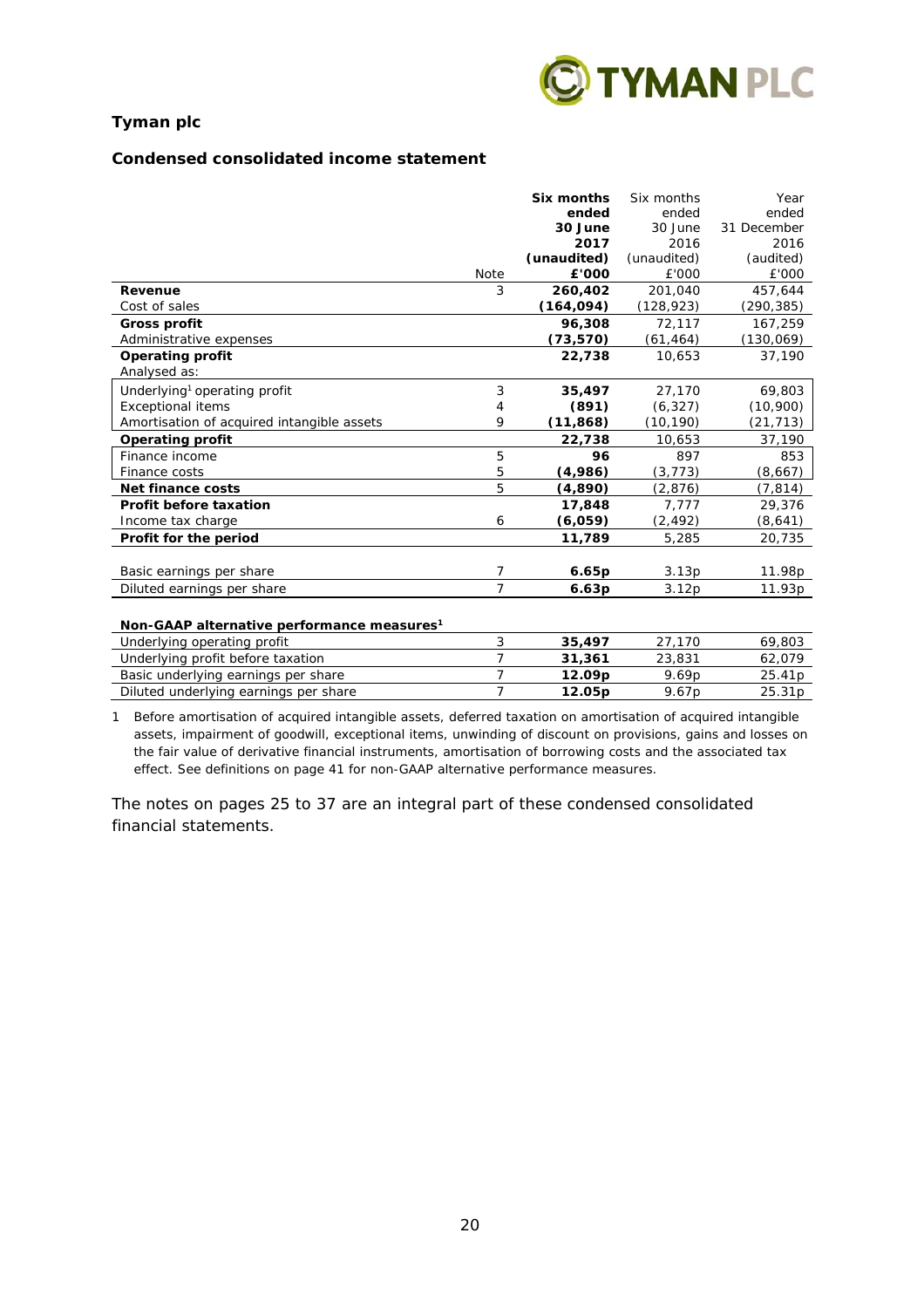

## **Condensed consolidated statement of comprehensive income**

| Profit for the period                                                                              | Six months<br>ended<br>30 June<br>2017<br>(unaudited)<br>£'000<br>11,789 | Six months<br>ended<br>30 June<br>2016<br>(unaudited)<br>£'000<br>5,285 | Year ended<br>31 December<br>2016<br>(audited and<br>restated <sup>1</sup> )<br>£'000<br>20,735 |
|----------------------------------------------------------------------------------------------------|--------------------------------------------------------------------------|-------------------------------------------------------------------------|-------------------------------------------------------------------------------------------------|
| Other comprehensive (expense)/income                                                               |                                                                          |                                                                         |                                                                                                 |
| Items that will not be reclassified to profit or loss<br>Remeasurements of post-employment benefit |                                                                          |                                                                         |                                                                                                 |
| obligations                                                                                        |                                                                          |                                                                         | (489)                                                                                           |
| Total items that will not be reclassified to profit                                                |                                                                          |                                                                         |                                                                                                 |
| or loss                                                                                            |                                                                          |                                                                         | (489)                                                                                           |
| Items that may be reclassified subsequently to<br>profit or loss                                   |                                                                          |                                                                         |                                                                                                 |
| Exchange differences on translation of foreign<br>operations                                       | (15, 197)                                                                | 31,470                                                                  | 48,751                                                                                          |
| Effective portion of changes in value of cash flow<br>hedges                                       | 91                                                                       | 162                                                                     | (206)                                                                                           |
| Total items that may be reclassified to profit or<br>loss                                          | (15, 106)                                                                | 31,632                                                                  | 48,545                                                                                          |
| Other comprehensive (expense)/income for the<br>period, net of tax                                 | (15, 106)                                                                | 31,632                                                                  | 48,056                                                                                          |
| Total comprehensive (expense)/income for<br>the period                                             | (3, 317)                                                                 | 36,917                                                                  | 68,791                                                                                          |

1 Restated for fair value adjustments made in respect of business combinations completed in the 2016 financial year. See note 13.2.

Items in the statement above are disclosed net of tax. The income tax relating to each component of other comprehensive income is disclosed in note 6.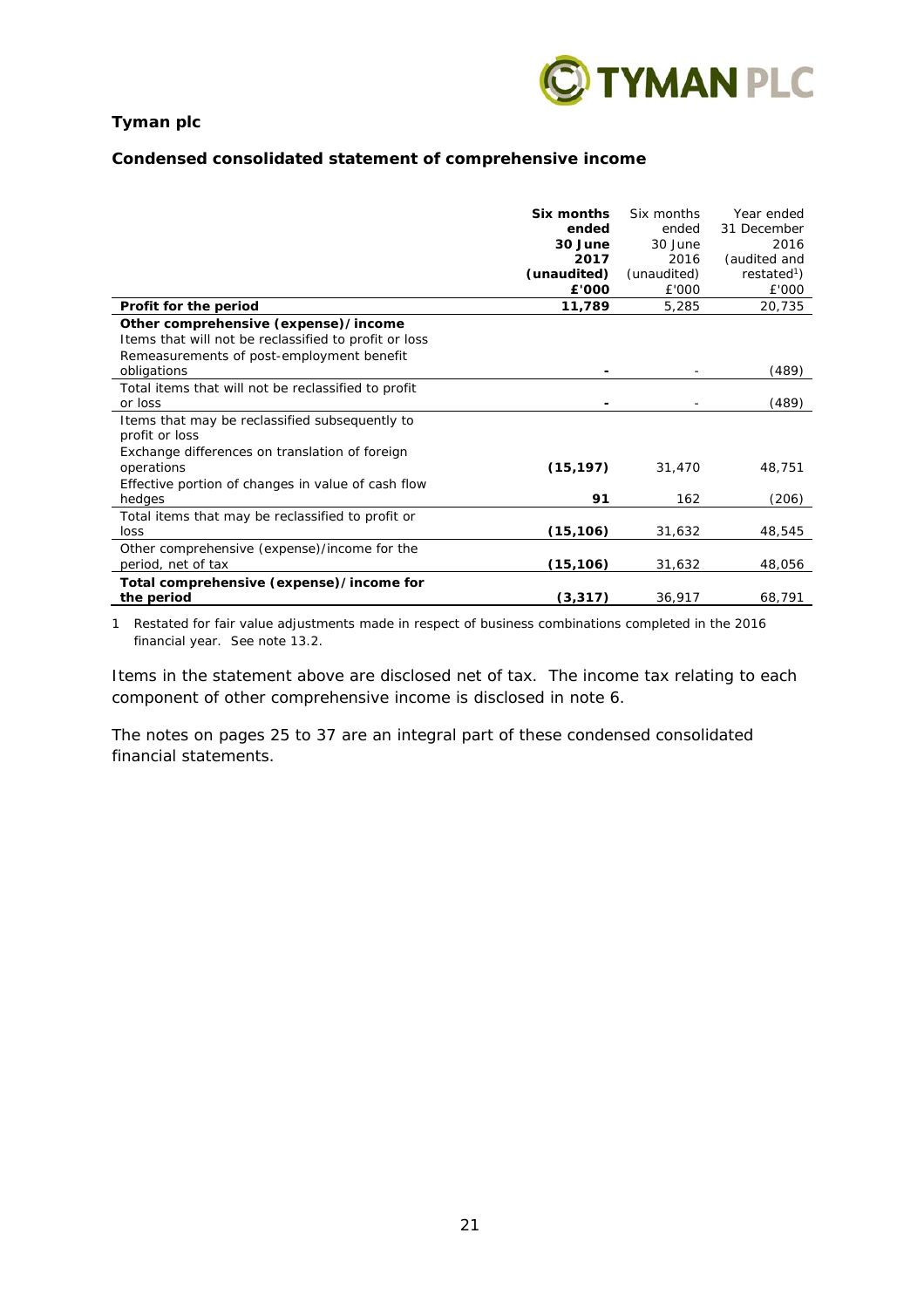

# **Condensed consolidated statement of changes in equity**

|                                      | Share<br>capital         | Share<br>premium | Other<br>reserves <sup>1</sup> | Treasury<br>reserve      | Hedging<br>reserve | Translation<br>reserve | Retained<br>earnings | Total<br>equity |
|--------------------------------------|--------------------------|------------------|--------------------------------|--------------------------|--------------------|------------------------|----------------------|-----------------|
|                                      | £'000                    | £'000            | £'000                          | £'000                    | £'000              | £'000                  | £'000                | £'000           |
| At 1 January 2016 (audited)          | 8,505                    | 63,256           | 8,920                          | (4, 321)                 | (85)               | 31,384                 | 198,572              | 306,231         |
| Total comprehensive income           |                          |                  |                                |                          | 162                | 31,470                 | 5,285                | 36,917          |
| Profit for the period                |                          |                  |                                |                          | $\bar{a}$          |                        | 5,285                | 5,285           |
| Other comprehensive income           |                          |                  |                                | 983                      | 162<br>$\equiv$    | 31,470                 |                      | 31,632          |
| Transactions with owners             | 424                      | 18,151           |                                |                          |                    |                        | (12, 377)            | 7,181           |
| Share-based payments <sup>2</sup>    |                          |                  |                                |                          |                    |                        | 732                  | 732             |
| Dividends paid                       |                          |                  |                                |                          |                    |                        | (10, 266)            | (10, 266)       |
| Issue of shares <sup>3</sup>         | 424                      | 18,151           |                                |                          |                    |                        |                      | 18,575          |
| Issue of own shares to Employee      |                          |                  |                                |                          |                    |                        |                      |                 |
| <b>Benefit Trust</b>                 |                          |                  |                                | 2,843                    |                    |                        | (2, 843)             |                 |
| Purchase of own shares for           |                          |                  |                                |                          |                    |                        |                      |                 |
| <b>Employee Benefit Trust</b>        |                          |                  |                                | (1, 860)                 |                    |                        |                      | (1,860)         |
| At 30 June 2016 (unaudited)          | 8,929                    | 81,407           | 8,920                          | (3, 338)                 | 77                 | 62,854                 | 191,480              | 350,329         |
| Total comprehensive income           | $\overline{\phantom{a}}$ |                  |                                | $\overline{\phantom{a}}$ | (368)              | 17,281                 | 14,961               | 31,874          |
| Profit for the period                |                          |                  |                                | $\overline{\phantom{a}}$ | $\sim$             |                        | 15,450               | 15,450          |
| Other comprehensive                  |                          |                  |                                |                          |                    |                        |                      |                 |
| (expense)/income                     |                          |                  |                                |                          | (368)              | 17,281                 | (489)                | 16,424          |
| Transactions with owners             |                          |                  |                                | $\overline{\phantom{a}}$ | $\blacksquare$     |                        | (5, 112)             | (5, 112)        |
| Share-based payments <sup>2</sup>    |                          |                  |                                |                          |                    |                        | 200                  | 200             |
| Dividends paid                       |                          |                  |                                |                          |                    |                        | (5, 312)             | (5, 312)        |
| At 31 December 2016                  |                          |                  |                                |                          |                    |                        |                      |                 |
| (audited and restated <sup>4</sup> ) | 8,929                    | 81,407           | 8,920                          | (3, 338)                 | (291)              | 80,135                 | 201,329              | 377,091         |
| Total comprehensive expense          |                          |                  |                                |                          | 91                 | (15, 197)              | 11,789               | (3, 317)        |
| Profit for the period                |                          |                  |                                | $\overline{a}$           | $\bar{a}$          |                        | 11,789               | 11,789          |
| Other comprehensive                  |                          |                  |                                |                          |                    |                        |                      |                 |
| income/(expense)                     |                          |                  |                                |                          | 91                 | (15, 197)              |                      | (15, 106)       |
| Transactions with owners             |                          |                  |                                | 470                      | $\omega$           |                        | (13, 707)            | (13, 237)       |
| Share-based payments <sup>2</sup>    |                          |                  |                                |                          |                    |                        | 903                  | 903             |
| Dividends paid                       |                          |                  |                                |                          |                    |                        | (13, 293)            | (13, 293)       |
| Issue of own shares to Employee      |                          |                  |                                |                          |                    |                        |                      |                 |
| <b>Benefit Trust</b>                 |                          |                  |                                | 1,317                    |                    |                        | (1, 317)             |                 |
| Purchase of own shares for           |                          |                  |                                |                          |                    |                        |                      |                 |
| Employee Benefit Trust               |                          |                  |                                | (847)                    |                    |                        |                      | (847)           |
| At 30 June 2017 (unaudited)          | 8,929                    | 81,407           | 8,920                          | (2,868)                  | (200)              | 64,938                 | 199,411              | 360,537         |

1 Other reserves are non-distributable capital reserves which arose on previous acquisitions.

2 Share-based payments include a deferred tax debit of £Nil (six months ended 30 June 2016: £Nil; year ended 31 December 2016: £0.3 million) and a release of the deferred share-based payment bonus accrual of £0.4 million (six months ended 30 June 2016: £0.2 million; year ended 31 December 2016: £0.2 million).

3 On 21 June 2016, the Group issued 8,478,128 shares by way of a placing with institutional investors.

4 Restated for fair value adjustments made in respect of business combinations completed in the 2016 financial year. See note 13.2.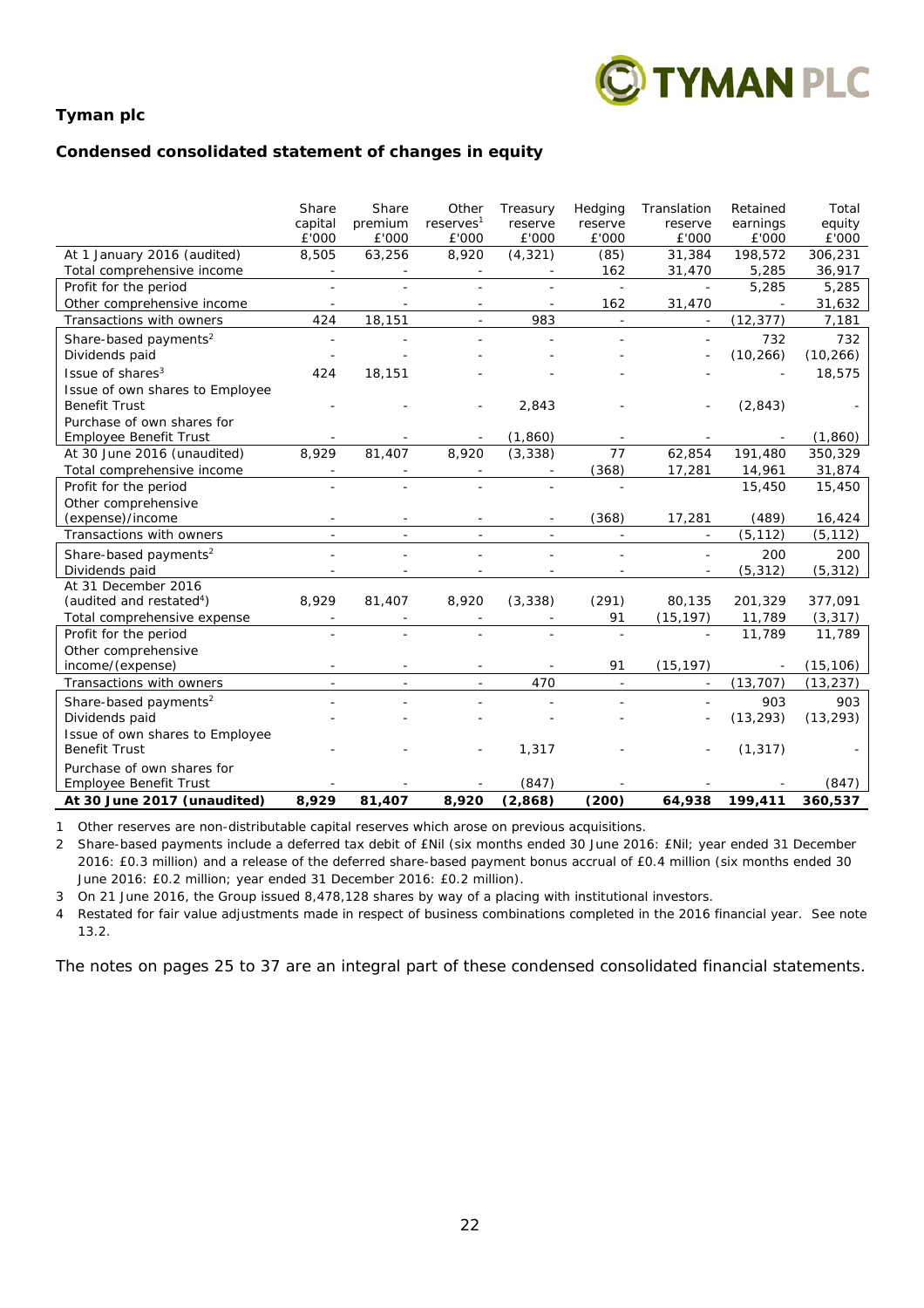

## **Condensed consolidated balance sheet**

|                                                            |      |                     |                       | 31 December             |
|------------------------------------------------------------|------|---------------------|-----------------------|-------------------------|
|                                                            |      | 30 June             | 30 June               | 2016                    |
|                                                            |      | 2017                | 2016                  | (audited and            |
|                                                            |      | (unaudited)         | (unaudited)           | restated <sup>1</sup> ) |
|                                                            | Note | £'000               | £'000                 | £'000                   |
| <b>ASSETS</b>                                              |      |                     |                       |                         |
| <b>Non-current assets</b>                                  |      |                     |                       |                         |
| Goodwill                                                   | 8    | 333,741             | 293,781               | 344,873                 |
| Intangible assets                                          | 9    | 117,024             | 109,598               | 130,684                 |
| Property, plant and equipment                              | 10   | 68,723              | 69,135                | 71,459                  |
| Other investment                                           |      | 1,154               |                       |                         |
| Deferred tax assets                                        |      | 13,666              | 15,717                | 15,933                  |
|                                                            |      | 534,308             | 488,231               | 562,949                 |
| <b>Current assets</b>                                      |      |                     |                       |                         |
| Inventories                                                |      | 80,797              | 72,512                | 71,091                  |
| Trade and other receivables                                |      | 82,612              | 77,242                | 67,254                  |
| Cash and cash equivalents                                  |      | 34,282              | 105,585               | 40,917                  |
| Derivative financial instruments                           |      |                     | 936                   | 506                     |
|                                                            |      | 197,691             | 256,275               | 179,768                 |
| <b>TOTAL ASSETS</b>                                        |      | 731,999             | 744,506               | 742,717                 |
| <b>LIABILITIES</b>                                         |      |                     |                       |                         |
| <b>Current liabilities</b>                                 |      |                     |                       |                         |
| Trade and other payables                                   |      | (78, 349)           | (74, 630)             | (71, 197)               |
| Derivative financial instruments                           |      | (249)               |                       | (291)                   |
| <b>Borrowings</b>                                          | 11   |                     | (588)                 |                         |
| Current tax liabilities                                    |      | (1, 242)            | (34)                  | (4, 337)                |
| Provisions                                                 |      | (5, 374)            | (4, 326)              | (4, 544)                |
|                                                            |      | (85, 214)           | (79, 578)             | (80,369)                |
| <b>Non-current liabilities</b>                             |      |                     |                       |                         |
| <b>Borrowings</b>                                          | 11   | (223, 734)          | (248, 542)            | (216, 470)              |
| Deferred tax liabilities                                   |      |                     | (36, 710)             | (42, 658)               |
|                                                            |      | (38, 233)           |                       |                         |
| Retirement benefit obligations<br>Provisions               |      | (16, 448)           | (11, 168)             | (17, 108)               |
| Other payables                                             |      | (6, 763)<br>(1,070) | (14, 400)<br>(3, 779) | (8, 124)<br>(897)       |
|                                                            |      | (286, 248)          | (314, 599)            | (285, 257)              |
|                                                            |      |                     |                       |                         |
| <b>TOTAL LIABILITIES</b>                                   |      | (371, 462)          | (394, 177)            | (365, 626)              |
| <b>NET ASSETS</b>                                          |      | 360,537             | 350,329               | 377,091                 |
| <b>EQUITY</b>                                              |      |                     |                       |                         |
| Capital and reserves attributable to owners of the Company |      |                     |                       |                         |
| Share capital                                              |      | 8,929               | 8,929                 | 8,929                   |
| Share premium                                              |      | 81,407              | 81,407                | 81,407                  |
| Other reserves                                             |      | 8,920               | 8,920                 | 8,920                   |
| Treasury reserves                                          |      | (2,868)             | (3,338)               | (3,338)                 |
| Hedging reserve                                            |      | (200)               | 77                    | (291)                   |
| Translation reserve                                        |      | 64,938              | 62,854                | 80,135                  |
| Retained earnings                                          |      | 199,411             | 191,480               | 201,329                 |
| <b>TOTAL EQUITY</b>                                        |      | 360,537             | 350,329               | 377,091                 |

1 Restated for fair value adjustments made in respect of business combinations completed in the 2016 financial year. See note 13.2.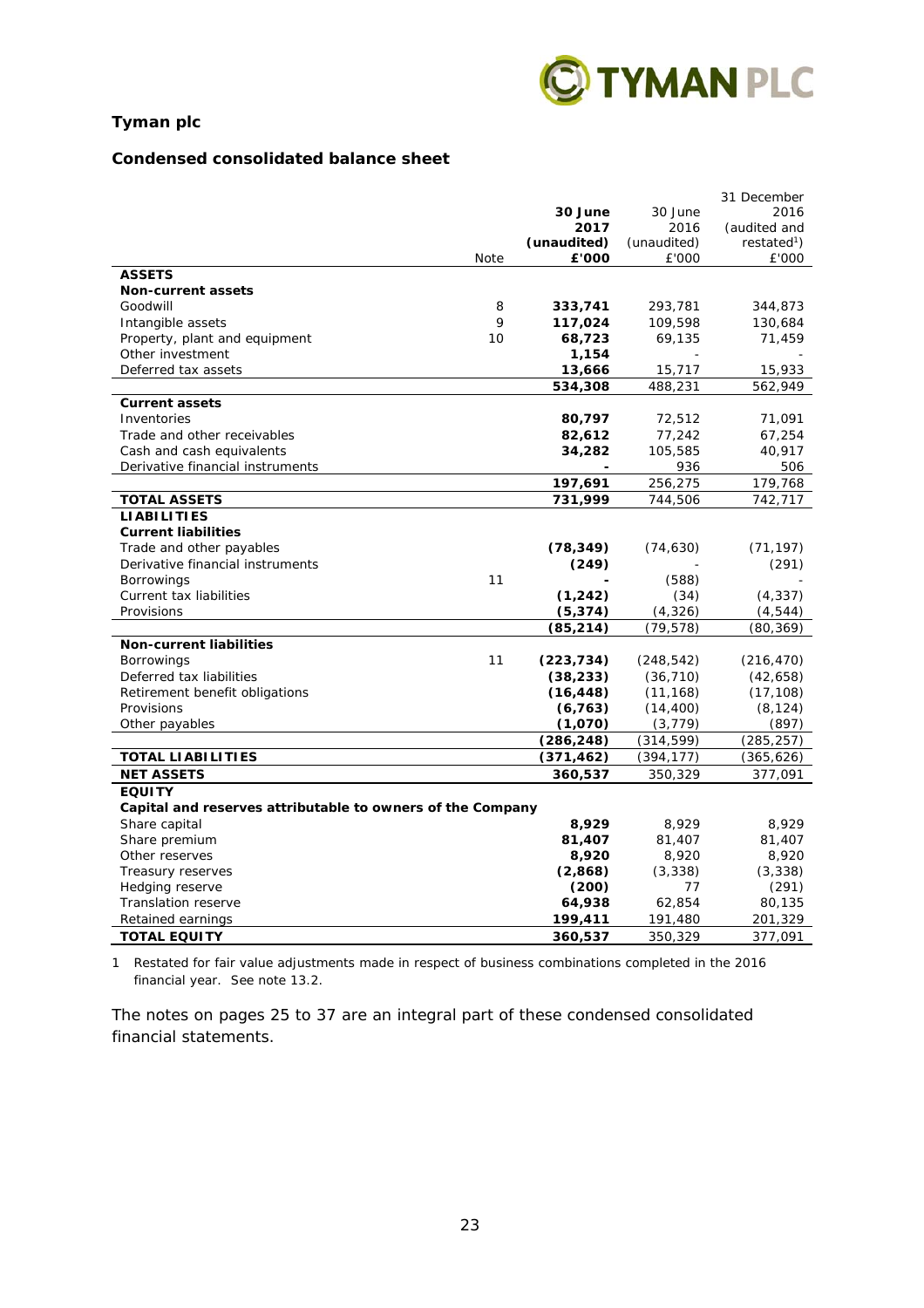

## **Condensed consolidated cash flow statement**

|                                                                           |      | Six months           | Six months           | Year               |
|---------------------------------------------------------------------------|------|----------------------|----------------------|--------------------|
|                                                                           |      | ended                | ended                | ended              |
|                                                                           |      | 30 June              | 30 June              | 31 December        |
|                                                                           |      | 2017                 | 2016                 | 2016               |
|                                                                           | Note | (unaudited)<br>£'000 | (unaudited)<br>£'000 | (audited)<br>£'000 |
| Cash flow from operating activities                                       |      |                      |                      |                    |
| Profit before taxation                                                    | 3    | 17,848               | 7.777                | 29,376             |
| Adjustments                                                               | 14   | 23,742               | 23,266               | 47,994             |
| Changes in working capital (excluding the effects of                      |      |                      |                      |                    |
| acquisition and exchange differences on                                   |      |                      |                      |                    |
| consolidation):                                                           |      |                      |                      |                    |
| Inventories                                                               |      | (11, 917)            | (9,680)              | (2,368)            |
| Trade and other receivables                                               |      | (16, 213)            | 1,175                | 16,647             |
| Trade and other payables                                                  |      | 8,293                | (1, 304)             | (8, 230)           |
| Provisions utilised                                                       |      | (622)                | (1,208)              | (2, 543)           |
| Pension contributions                                                     |      | (572)                | (264)                | (940)              |
| Income tax paid                                                           |      | (11, 219)            | (4, 437)             | (12, 651)          |
| Net cash generated from operations<br>Cash flow from investing activities |      | 9,340                | 15,325               | 67,285             |
| Purchases of property, plant and equipment                                | 10   | (5,831)              | (7,609)              | (12, 615)          |
| Purchases of intangible assets                                            | 9    | (352)                | (1, 353)             | (2, 818)           |
| Proceeds on disposal of property, plant and                               |      |                      |                      |                    |
| equipment                                                                 |      | 1,780                | 161                  | 172                |
| Acquisitions of subsidiary undertakings, net of cash                      |      |                      |                      |                    |
| acquired                                                                  | 13   | (5, 136)             | (44, 480)            | (96, 383)          |
| Proceeds on disposal of subsidiary undertakings                           |      |                      |                      | 250                |
| Purchase of other investment                                              |      | (1, 154)             |                      |                    |
| Interest received                                                         |      | 334                  | 223                  | 330                |
| Net cash used in investing activities                                     |      | (10, 359)            | (53,058)             | (111, 064)         |
| Cash flow from financing activities                                       |      |                      |                      |                    |
| Interest paid                                                             |      | (4,052)              | (2,892)              | (7, 339)           |
| Dividend paid                                                             |      | (13, 293)            | (10, 266)            | (15, 578)          |
| Net proceeds on issue of shares                                           |      |                      | 18,575               | 18,575             |
| Purchase of own shares from Employee Benefit<br>Trust                     |      | (847)                | (1, 860)             | (1, 860)           |
| Refinancing costs paid                                                    | 11   |                      |                      | (12)               |
| Proceeds from drawdown of revolving credit facility                       | 11   | 28,756               | 126,293              | 132,630            |
| Repayments of revolving credit facility                                   | 11   | (16, 514)            | (22, 029)            | (72, 740)          |
| Net cash (used in)/generated from financing                               |      |                      |                      |                    |
| activities                                                                |      | (5,950)              | 107,821              | 53,676             |
| Net (decrease)/increase in cash and cash                                  |      |                      |                      |                    |
| equivalents                                                               |      | (6,969)              | 70,088               | 9,897              |
| Exchange gains on cash and cash equivalents                               |      | 334                  | 5,522                | 1,045              |
| Cash and cash equivalents at the beginning of the                         |      |                      |                      |                    |
| period                                                                    |      | 40,917               | 29,975               | 29,975             |
| Cash and cash equivalents at the end of the                               |      |                      |                      |                    |
| period                                                                    |      | 34,282               | 105,585              | 40,917             |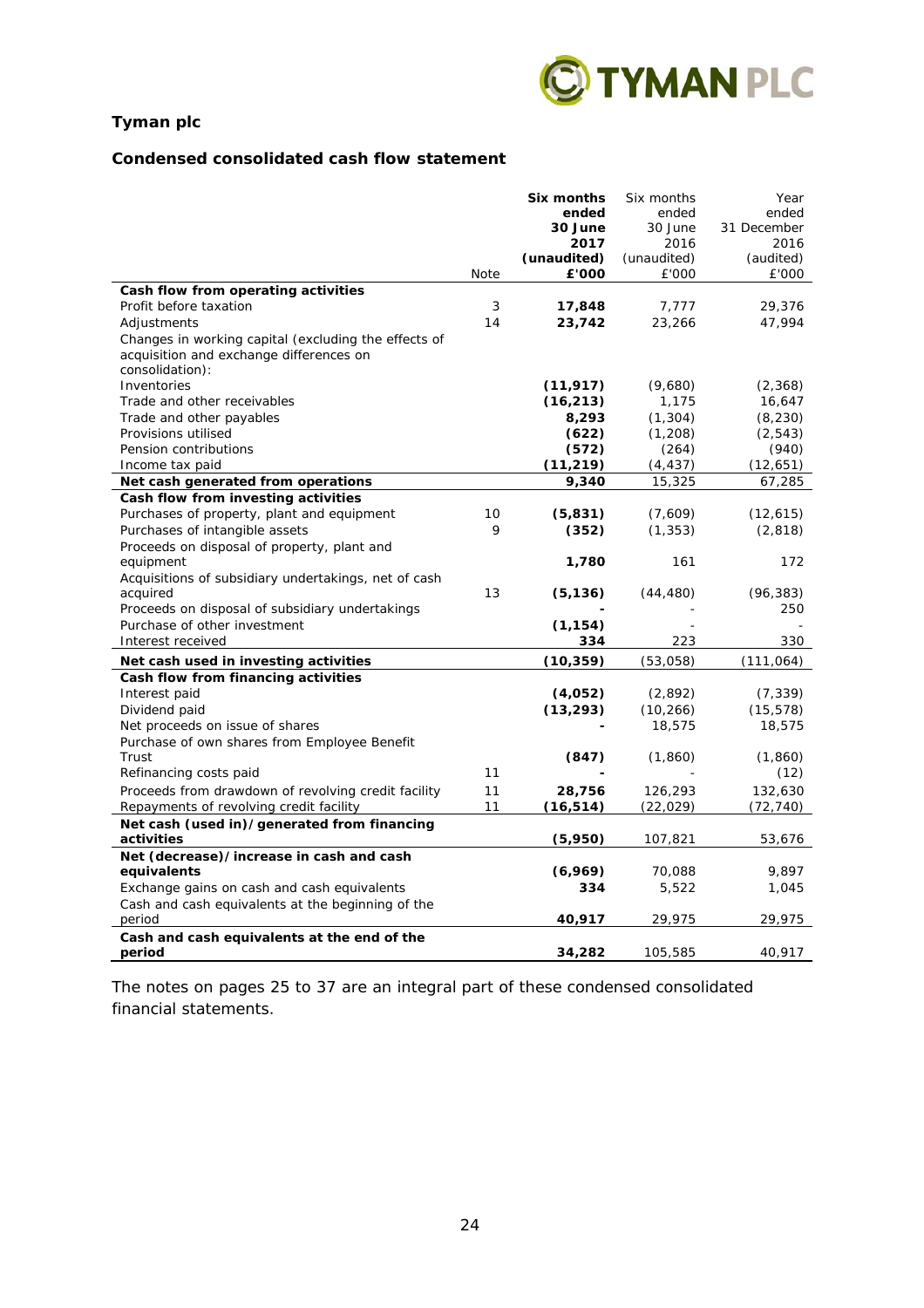

# **Notes to the condensed consolidated financial statements**

# **1. General information**

Tyman and its subsidiaries is a leading international manufacturer and supplier of engineered components to the door and window industry.

Tyman is a public limited company listed on the London Stock Exchange, incorporated and domiciled in England and Wales. The address of the Company's registered office is 29 Queen Anne's Gate, London, SW1H 9BU.

These Interim Financial Statements were approved for issue on 25 July 2017.

These Interim Financial Statements do not comprise statutory accounts within the meaning of Section 434 of the Companies Act 2006. Statutory accounts for the year ended 31 December 2016 were approved by the Board of Directors on 8 March 2017 and delivered to the Registrar of Companies. The report of the auditors on those accounts was unqualified, did not contain an emphasis of matter paragraph and did not contain any statement under Section 498 of the Companies Act 2006.

These Interim Financial Statements have been reviewed, not audited.

The financial information for the year ended 31 December 2016 is extracted from the Group's consolidated financial statements for that year apart from any restatements made for fair value adjustments in respect of business combinations completed in the 2016 financial year (see note 13.2).

# **2. Accounting policies and basis of preparation**

# **2.1 Basis of preparation**

The Interim Financial Statements have been prepared in accordance with the Disclosure and Transparency Rules of the Financial Conduct Authority and with International Accounting Standard 34, 'Interim Financial Reporting', as adopted by the European Union. The Interim Financial Statements should be read in conjunction with the annual financial statements for the year ended 31 December 2016, which have been prepared in accordance with International Financial Reporting Standards as adopted by the European Union.

# **2.2 Changes in accounting policies and disclosures**

## *2.2.1 New, revised and amended EU endorsed accounting standards*

There were no new or amended accounting standards relevant to the Group's results that are effective for the first time in 2017 that have a material impact on the Group's consolidated financial statements.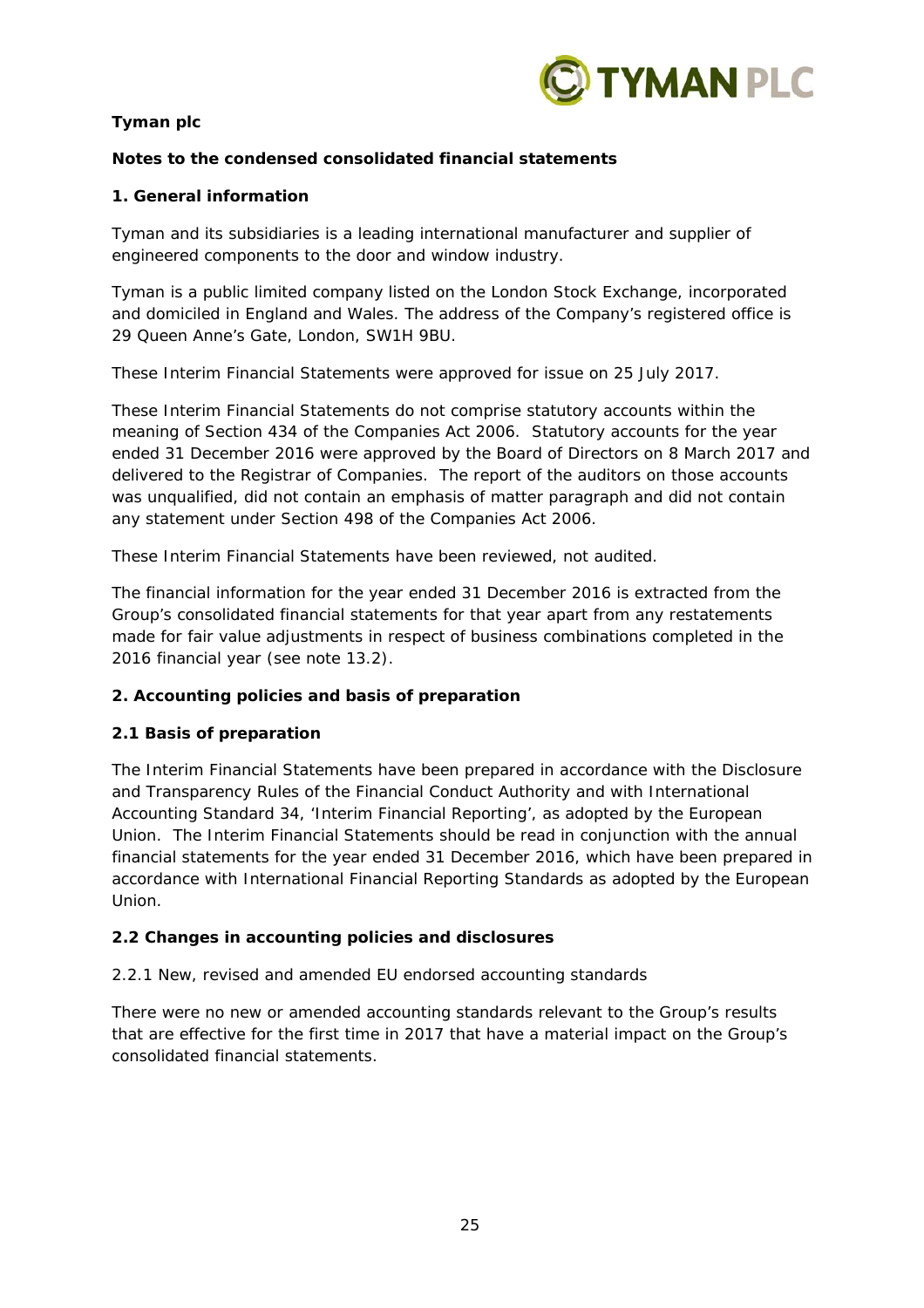

# **2. Accounting policies and basis of preparation (continued)**

## *2.2.2 New, revised and amended accountings standards not yet effective*

The following standards issued by the IASB have not yet been adopted by the Group:

- IFRS 9 Financial instruments (effective in the year beginning 1 January 2018);
- IFRS 15 Revenue from contracts with customers (effective in the year beginning 1 January 2018); and
- IFRS 16 Leases (effective in the year beginning 1 January 2019), subject to EU endorsement.

The Group has commenced an initial assessment of the impact of these standards on the consolidated financial statements.

The adoption of IFRS 9 and IFRS 15 are not expected to have a material impact on the financial statements of the Group in future periods.

The adoption of IFRS 16 is expected to have a relatively significant impact on the Group's reported results and balance sheet. The Group is conducting an assessment of the likely impact of IFRS 16 on the Group's reported results and expects to report on this at the time of the full year results in March 2018.

Until the assessments of the above standards are completed, no reliable estimate of the impact on the financial statements will be disclosed.

## **2.3 Going concern**

The Directors are confident, based on current financial projections and the banking facilities available to the Group, and after considering sensitivities, that the Company and the Group have sufficient resources for their operational needs that will enable the Group to remain in compliance with its financial covenants in its bank facilities for at least the next twelve months. Accordingly, the Directors continue to adopt the going concern basis in preparing the Interim Financial Statements.

## **2.4 Accounting policies**

The accounting policies adopted are consistent with those of the previous financial year. Taxes on income in the interim periods are accrued using tax rates that would be applicable to expected total annual profit or loss.

## **2.5 Accounting judgements and estimates**

The preparation of financial statements requires management to exercise judgement in applying the Group's accounting policies. It also requires the use of certain critical accounting estimates and assumptions that affect the reported amounts of assets, liabilities, income and expenses. Actual amounts may differ from these estimates.

In preparing these Interim Financial Statements, the significant judgements made by management in applying the Group's accounting policies and the key sources of estimation uncertainty were the same as those applied to the consolidated financial statements for the year ended 31 December 2016. There have been no changes in significant estimates.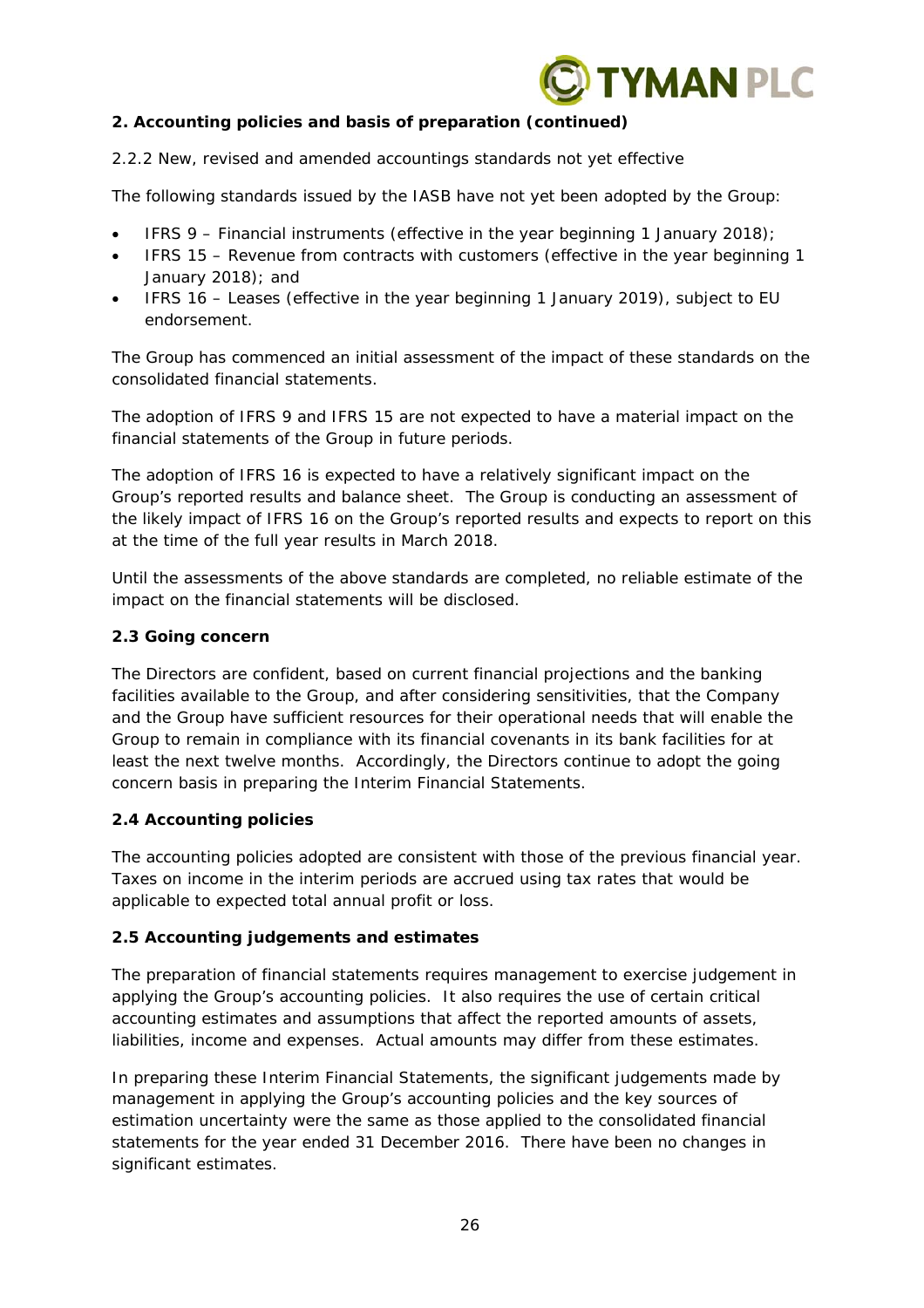

# **3. Segment reporting**

The reporting segments reflect the manner in which performance is evaluated and resources are allocated. The Group operates through three clearly defined divisions: AmesburyTruth, ERA and Schlegel International.

AmesburyTruth comprises all the Group's operations within the US, Canada and Mexico. ERA comprises the Group's UK and Ireland hardware business, together with Ventrolla and Tyman Sourcing Asia. During the period, ERA assumed responsibility for the Howe Green and Bilco UK businesses and these businesses are now included in the ERA reporting segment with the 2016 full year comparatives restated for the AmesburyTruth and ERA segments. Schlegel International comprises all the Group's other businesses outside of the US, Canada and Mexico as well as two UK seal manufacturing plants.

Centrally incurred functional costs that are directly attributable to a division are allocated or recharged to that division. All other centrally incurred costs and eliminations are disclosed as a separate line item in the segment analysis.

Each reporting segment broadly represents the Group's geographical focus, being the North American, UK and international operations respectively. In the opinion of the Board, there are no material differences between the Group's operating segments and segments based on geographical splits. Accordingly, the Board does not consider geographically defined segments to be reportable. For completeness, the Group discloses certain operating data for business carried on in the UK that is not accounted for in the ERA Division in note 3.1.

The following tables present Group revenue and profit information for the Group's reporting segments, which have been generated using the Group accounting policies, with no differences in measurement applied, other than those noted above.

# **3.1 Revenue**

|                        | Six months  | Six months  | Year ended   |
|------------------------|-------------|-------------|--------------|
|                        | ended       | ended       | 31 December  |
|                        | 30 June     | 30 June     | 2016         |
|                        | 2017        | 2016        | (audited and |
|                        | (unaudited) | (unaudited) | restated)    |
|                        | £'000       | £'000       | £'000        |
| AmesburyTruth          | 166.052     | 126.762     | 290.051      |
| <b>ERA</b>             | 39,944      | 35,413      | 73,016       |
| Schlegel International | 54,406      | 38,865      | 94,577       |
| Revenue                | 260,402     | 201.040     | 457,644      |

Included within the Schlegel International segment is revenue attributable to the UK of £9.7 million (six months ended 30 June 2016: £8.4 million; year ended 31 December 2016 restated: £18.2 million).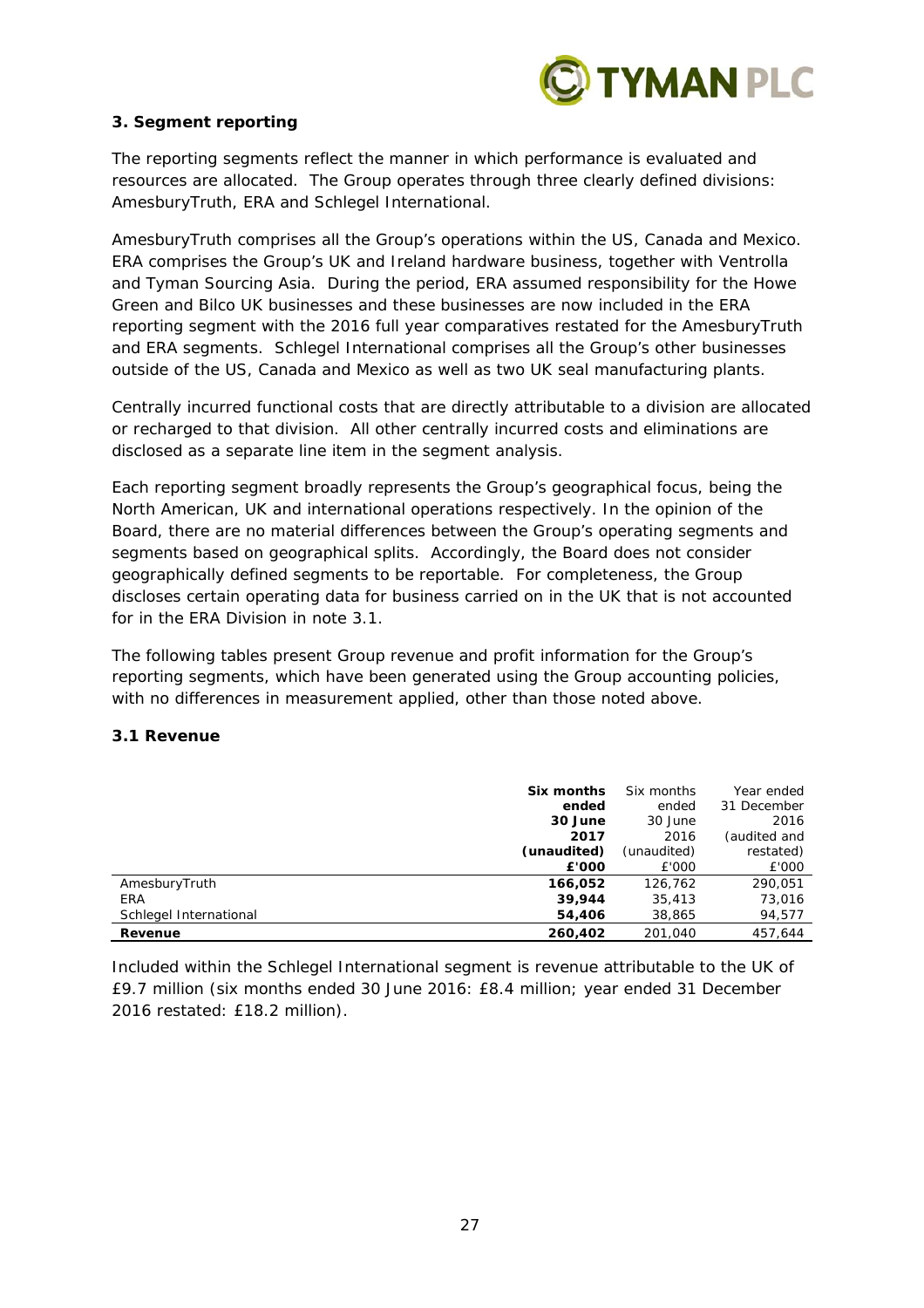

# **3. Segment reporting (continued)**

# **3.2 Profit before taxation**

|                                            |             | Six months<br>ended<br>30 June | Six months<br>ended<br>30 June | Year ended<br>31 December<br>2016 |
|--------------------------------------------|-------------|--------------------------------|--------------------------------|-----------------------------------|
|                                            |             | 2017                           | 2016                           | (audited and                      |
|                                            |             | (unaudited)                    | (unaudited)                    | restated)                         |
|                                            | <b>Note</b> | £'000                          | £'000                          | £'000                             |
| AmesburyTruth                              |             | 27,395                         | 21,784                         | 54,635                            |
| <b>ERA</b>                                 |             | 5,628                          | 5.772                          | 11,735                            |
| Schlegel International                     |             | 6,321                          | 3,324                          | 9,413                             |
| Operating segment result                   |             | 39,344                         | 30,880                         | 75,783                            |
| Centrally incurred costs                   |             | (3, 847)                       | (3,710)                        | (5,980)                           |
| Underlying operating profit                |             | 35,497                         | 27.170                         | 69,803                            |
| <b>Exceptional items</b>                   | 4           | (891)                          | (6, 327)                       | (10,900)                          |
| Amortisation of acquired intangible assets | 9           | (11,868)                       | (10,190)                       | (21, 713)                         |
| <b>Operating profit</b>                    |             | 22,738                         | 10,653                         | 37,190                            |
| Net finance costs                          | 5           | (4,890)                        | (2,876)                        | (7, 814)                          |
| <b>Profit before taxation</b>              |             | 17,848                         | 7,777                          | 29,376                            |

## **4. Exceptional items**

|                                               | Six months<br>ended | Six months<br>ended | Year<br>ended |
|-----------------------------------------------|---------------------|---------------------|---------------|
|                                               | 30 June             | 30 June             | 31 December   |
|                                               | 2017                | 2016                | 2016          |
|                                               | (unaudited)         | (unaudited)         | (audited)     |
|                                               | £'000               | £'000               | £'000         |
| Footprint restructuring                       | (196)               | (872)               | (2,672)       |
| M&A and integration                           | (695)               | (1, 556)            | (2,994)       |
| Write-off of inventory fair value adjustments | ۰                   | (4,149)             | (5,698)       |
| Profit on disposal of business                |                     | 250                 | 250           |
| Property provision releases and disposals     |                     | -                   | 214           |
|                                               | (891)               | (6, 327)            | (10,900)      |

# **Footprint restructuring**

As announced in March 2015 and reported in previous periods, footprint restructuring principally relates to directly attributable costs incurred in the ongoing North American footprint project. Gross costs attributable to footprint restructuring in the period amounted to £2.0 million. Against this has been credited £1.0 million of profit realised on disposal of the Canton, South Dakota facility and £0.8 million of proceeds received from the exit from the Sioux Falls, South Dakota facility. The North American footprint project is expected to conclude by 2020.

## **M&A and integration**

M&A and integration costs of £0.7 million relate to legal, financial, taxation and consultancy costs associated with the Howe Green acquisition and the integration of businesses acquired in the 2016 and 2017 years.

## **Write-off of inventory fair value adjustments**

Write-off of inventory fair value adjustments in H1 2016 is a non cash adjustment relating to the IFRS 3 requirement that finished goods held in inventory must be revalued to their market value on acquisition. The equivalent revaluation for Howe Green inventory acquired in March 2017 was immaterial.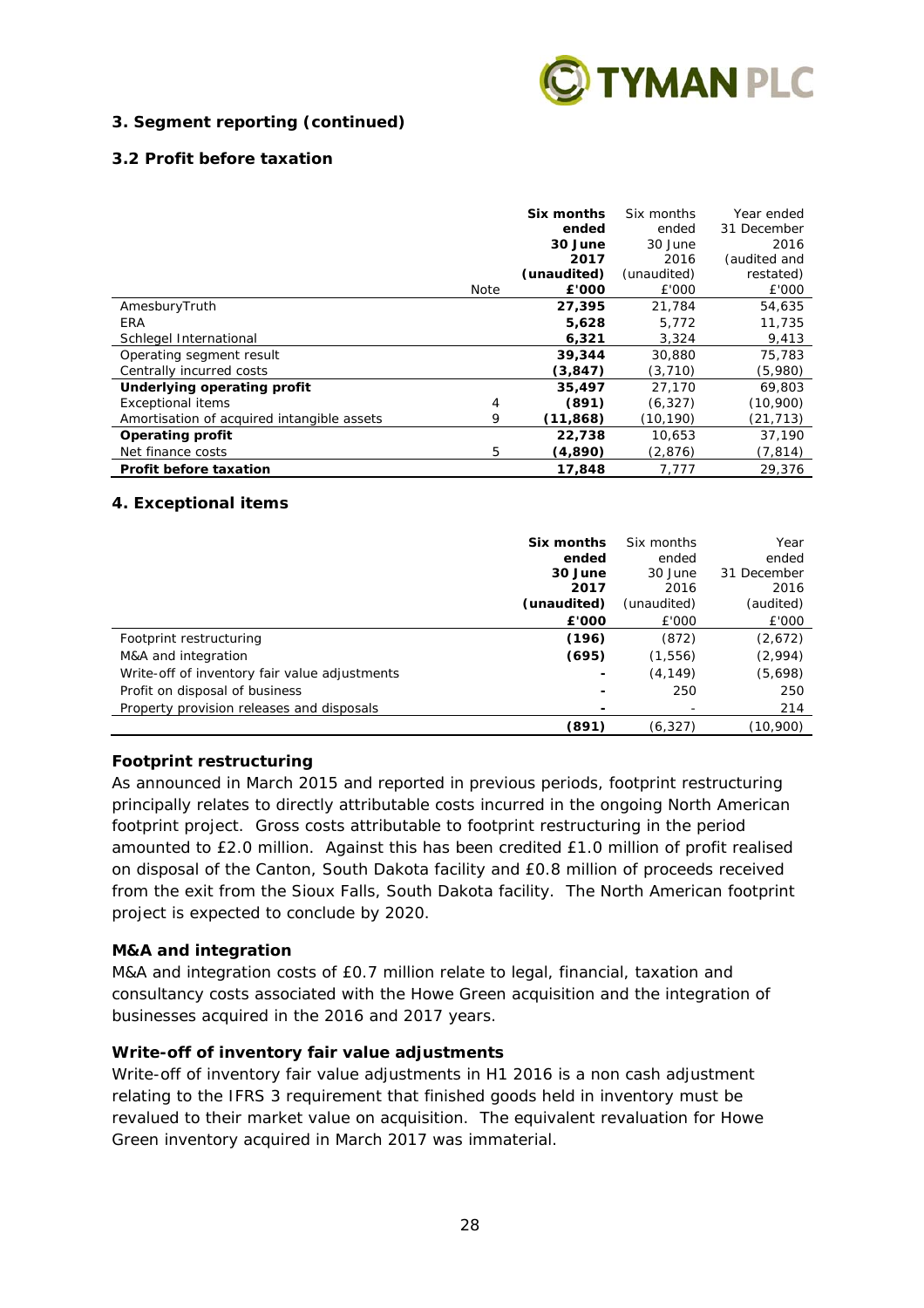

## **4. Exceptional items (continued)**

## **Profit on disposal of business**

The profit on disposal of business relates to the net deferred consideration for EWS received in H1 2016.

#### **Property provision releases and disposals**

The property provision releases and disposals comprises surplus onerous lease provisions released during the 2016 year.

These items are regarded by the Group as exceptional as they are significant and nonrecurring in nature.

#### **5. Finance income and costs**

|                                                                           | Six months<br>ended<br>30 June<br>2017<br>(unaudited)<br>£'000 | Six months<br>ended<br>30 June<br>2016<br>(unaudited)<br>£'000 | Year<br>ended<br>31 December<br>2016<br>(audited)<br>£'000 |
|---------------------------------------------------------------------------|----------------------------------------------------------------|----------------------------------------------------------------|------------------------------------------------------------|
| Finance income                                                            |                                                                |                                                                |                                                            |
| Interest income from short term bank deposits                             | 96                                                             | 219                                                            | 525                                                        |
| Gain on revaluation of fair value hedge                                   |                                                                | 678                                                            | 328                                                        |
|                                                                           | 96                                                             | 897                                                            | 853                                                        |
| <b>Finance costs</b>                                                      |                                                                |                                                                |                                                            |
| Interest payable on bank loans, private placement<br>notes and overdrafts | (3,991)                                                        | (3, 353)                                                       | (7, 760)                                                   |
| Amortisation of borrowing costs                                           | (200)                                                          | (212)                                                          | (412)                                                      |
| Unwinding of discount on provision                                        |                                                                | (3)                                                            | (6)                                                        |
| Pension interest cost                                                     | (241)                                                          | (205)                                                          | (489)                                                      |
| Loss on revaluation of fair value hedge                                   | (554)                                                          |                                                                |                                                            |
|                                                                           | (4,986)                                                        | (3, 773)                                                       | (8,667)                                                    |
| Net finance costs                                                         | (4,890)                                                        | (2,876)                                                        | (7, 814)                                                   |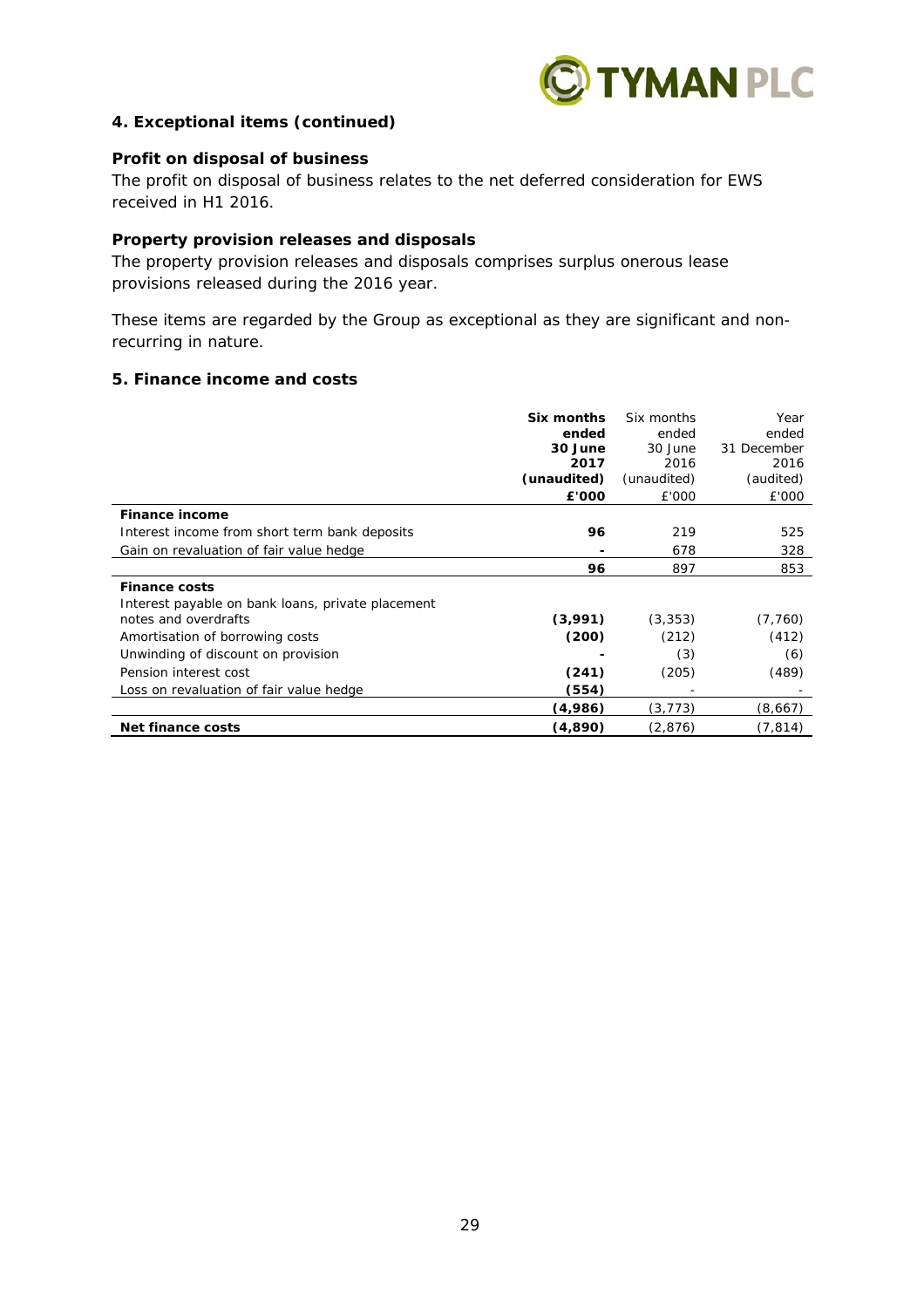

## **6. Taxation – income statement and other comprehensive income**

|                                                                      | Six months<br>ended<br>30 June<br>2017<br>(unaudited) | Six months<br>ended<br>30 June<br>2016<br>(unaudited) | Year<br>ended<br>31 December<br>2016<br>(audited) |
|----------------------------------------------------------------------|-------------------------------------------------------|-------------------------------------------------------|---------------------------------------------------|
|                                                                      | £'000                                                 | £'000                                                 | £'000                                             |
| <b>Current taxation</b>                                              |                                                       |                                                       |                                                   |
| Current tax on profit for the period                                 | (7,648)                                               | (3, 518)                                              | (12, 203)                                         |
| Adjustments in respect of prior periods                              | (35)                                                  | (3)                                                   | 812                                               |
| Total current taxation                                               | (7,683)                                               | (3, 521)                                              | (11,391)                                          |
| Deferred taxation                                                    |                                                       |                                                       |                                                   |
| Origination and reversal of temporary differences                    | 1,353                                                 | 1,005                                                 | 3,147                                             |
| Adjustments in respect of prior periods                              | 271                                                   | 24                                                    | (397)                                             |
| Total deferred taxation                                              | 1,624                                                 | 1,029                                                 | 2,750                                             |
| Income tax charge in the income statement                            | (6,059)                                               | (2, 492)                                              | (8,641)                                           |
| Total charge relating to components of other<br>comprehensive income |                                                       |                                                       |                                                   |
| Deferred tax credit on actuarial gains and losses                    |                                                       |                                                       | 267                                               |
| Deferred tax charge on share-based payments                          |                                                       |                                                       | (316)                                             |
| Income tax charge in the statement of other<br>comprehensive income  |                                                       |                                                       | (49)                                              |
| Total current taxation                                               | (7,683)                                               | (3, 521)                                              | (11, 391)                                         |
| Total deferred taxation                                              | 1,624                                                 | 1,029                                                 | 2,701                                             |
| <b>Total taxation</b>                                                | (6,059)                                               | (2,492)                                               | (8,690)                                           |

## **7. Earnings per share**

## **7.1 Basic and diluted earnings per share**

|                            | Six months<br>ended<br>30 June<br>2017 | Six months<br>ended<br>30 June<br>2016 | Year<br>ended<br>31 December<br>2016 |
|----------------------------|----------------------------------------|----------------------------------------|--------------------------------------|
|                            | (unaudited)                            | (unaudited)                            | (audited)                            |
|                            | £'000                                  | £'000                                  | £'000                                |
| Profit for the period      | 11,789                                 | 5,285                                  | 20,735                               |
| Basic earnings per share   | 6.65p                                  | 3.13p                                  | 11.98p                               |
| Diluted earnings per share | 6.63 <sub>p</sub>                      | 3.12 <sub>p</sub>                      | 11.93p                               |

Basic earnings amounts are calculated by dividing net profit for the period attributable to ordinary equity holders by the weighted average number of ordinary shares outstanding during the period.

Diluted earnings per share amounts are calculated by dividing the net profit attributable to ordinary equity holders by the weighted average number of ordinary shares outstanding during the period plus the weighted average number of ordinary shares that would be issued on the conversion of all the diluted potential ordinary shares into ordinary shares.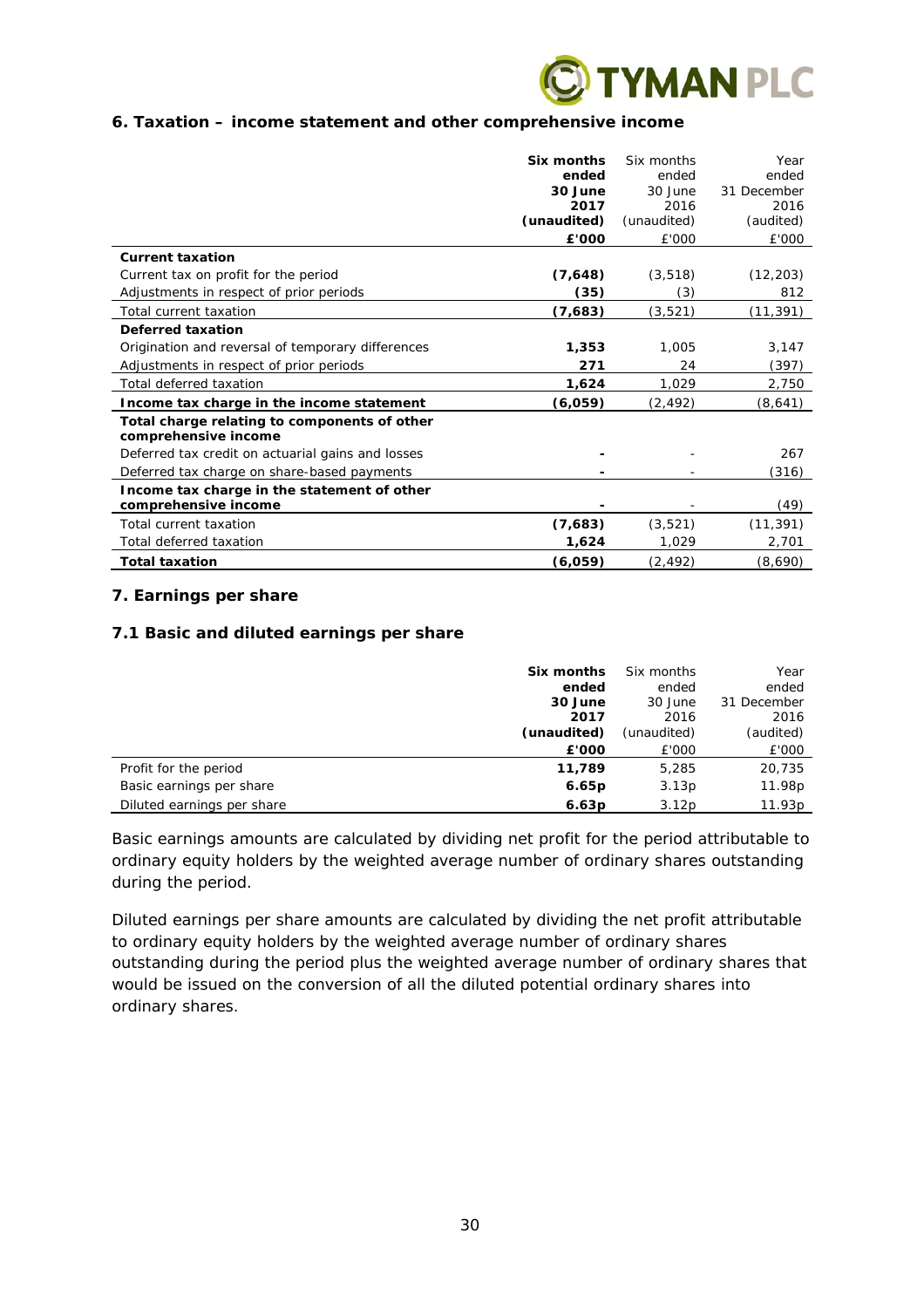

# **7. Earnings per share (continued)**

## **7.2 Weighted average number of shares**

|                                                     | Six months  | Six months  | Year        |
|-----------------------------------------------------|-------------|-------------|-------------|
|                                                     | ended       | ended       | ended       |
|                                                     | 30 June     | 30 June     | 31 December |
|                                                     | 2017        | 2016        | 2016        |
|                                                     | (unaudited) | (unaudited) | (audited)   |
|                                                     | £'000       | £'000       | £'000       |
| Weighted average number of shares (including        |             |             |             |
| treasury shares)                                    | 178,583     | 170.570     | 174,598     |
| Treasury and Employee Benefit Trust shares          | (1,406)     | (1,640)     | (1,585)     |
| Weighted average number of shares - basic           | 177.177     | 168,930     | 173,013     |
| Effect of dilutive potential ordinary shares - LTIP |             |             |             |
| awards and options                                  | 717         | 387         | 741         |
| Weighted average number of shares - diluted         | 177.894     | 169.317     | 173.754     |

## **7.3 Non-GAAP alternative performance measure: underlying earnings per share**

The Group presents an underlying earnings per share measure which excludes the impact of exceptional items, certain non-cash finance costs, amortisation of acquired intangible assets and certain non-recurring items. Underlying earnings per share has been calculated using the underlying profit before taxation and using the same weighted average number of shares in issue as the earnings per share calculation. See Alternative Performance Measures on page 41.

Underlying profit after taxation is derived as follows:

|                                                        |      |             | Six months    |             |
|--------------------------------------------------------|------|-------------|---------------|-------------|
|                                                        |      | Six months  | ended         | Year        |
|                                                        |      | ended       | 30 June       | ended       |
|                                                        |      | 30 June     | 2016          | 31 December |
|                                                        |      | 2017        | (unaudited    | 2016        |
|                                                        |      | (unaudited) | and restated) | (audited)   |
|                                                        | Note | £'000       | £'000         | £'000       |
| Profit before taxation                                 |      | 17,848      | 7,777         | 29,376      |
| <b>Exceptional items</b>                               | 4    | 891         | 6,327         | 10,900      |
| Amortisation of borrowing costs                        | 5    | 200         | 212           | 412         |
| Loss/(Gain) on revaluation of fair value hedge         | 5    | 554         | (678)         | (328)       |
| Unwinding of discount on provisions                    | 5    |             | 3             | 6           |
| Amortisation of acquired intangible assets             | 9    | 11,868      | 10,190        | 21,713      |
| Underlying profit before taxation                      |      | 31,361      | 23,831        | 62,079      |
| Income tax charge                                      | 6    | (6,059)     | (2, 492)      | (8,641)     |
| Add back: tax effect of exceptional items,             |      |             |               |             |
| amortisation of borrowing costs, amortisation of       |      |             |               |             |
| acquired intangible assets, impairment of acquired     |      |             |               |             |
| intangible assets, gain or loss on revaluation of fair |      |             |               |             |
| value hedge and unwinding of discount on               |      |             |               |             |
| provisions                                             |      | (3,873)     | (4,970)       | (9,469)     |
| Underlying profit after taxation                       |      | 21,429      | 16,369        | 43,969      |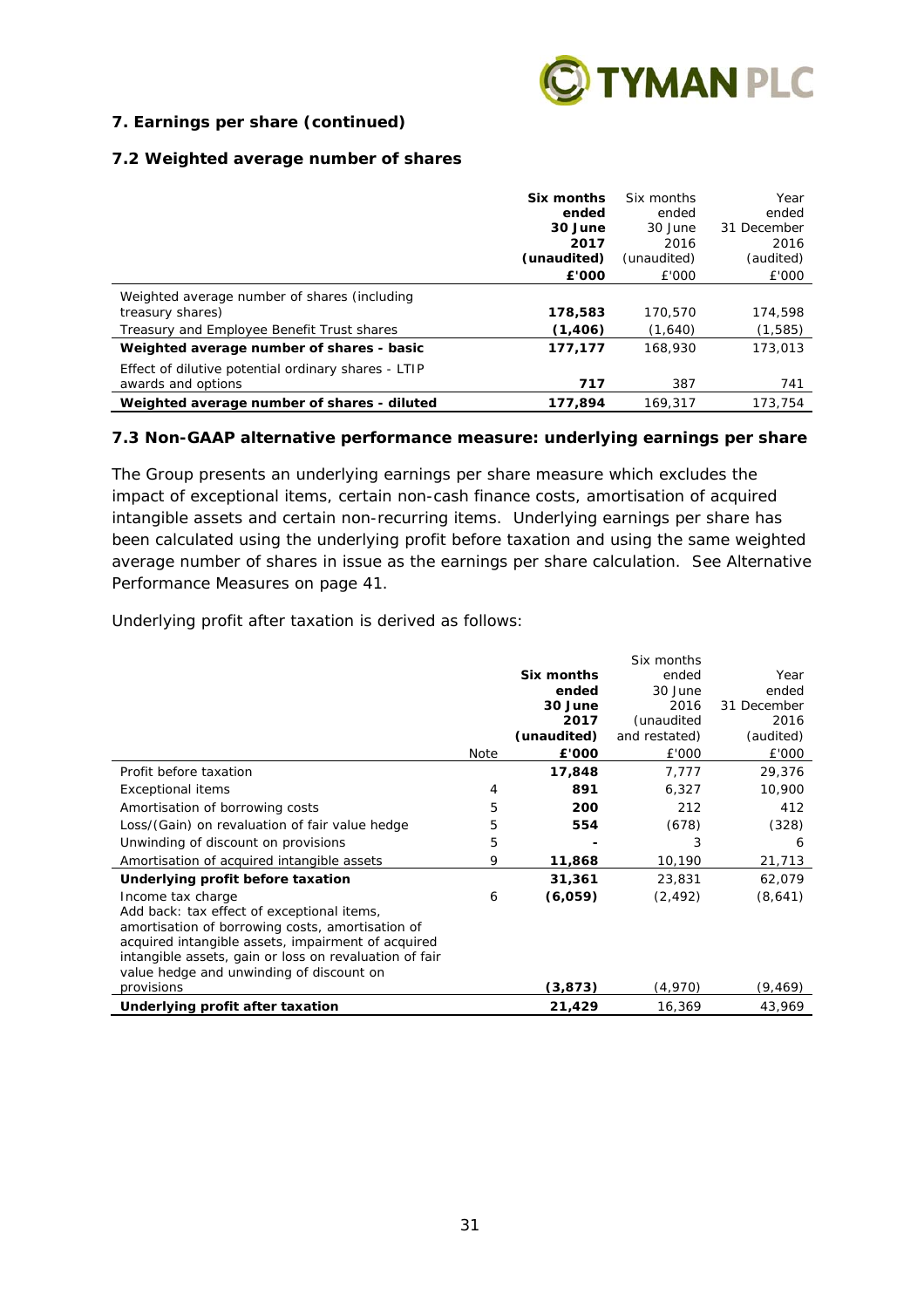

# **7. Earnings per share (continued)**

Underlying earnings per share is summarised as follows:

|                                       |                    | Six months        |                    |
|---------------------------------------|--------------------|-------------------|--------------------|
|                                       | Six months         | ended             | Year               |
|                                       | ended              | 30 June           | ended              |
|                                       | 30 June            | 2016              | 31 December        |
|                                       | 2017               | (unaudited        | 2016               |
|                                       | (unaudited)        | and restated)     | (audited)          |
| Basic underlying earnings per share   | 12.09 <sub>p</sub> | 9.69 <sub>p</sub> | 25.41p             |
| Diluted underlying earnings per share | 12.05 <sub>p</sub> | 9.67 <sub>p</sub> | 25.31 <sub>p</sub> |

## **8. Goodwill**

|                                                |      |             |             | 31 December  |
|------------------------------------------------|------|-------------|-------------|--------------|
|                                                |      | 30 June     | 30 June     | 2016         |
|                                                |      | 2017        | 2016        | (audited and |
|                                                |      | (unaudited) | (unaudited) | restated)    |
|                                                | Note | £'000       | £'000       | £'000        |
| Net book amount at the beginning of the period |      | 344,873     | 253,718     | 253,718      |
| Acquisitions of subsidiaries                   | 13   | 3,220       | 13,748      | 41,196       |
| Exchange difference                            |      | (14,352)    | 26,315      | 49,959       |
| Net book amount at the end of the period       |      | 333,741     | 293.781     | 344,873      |

A review of the carrying amount of goodwill and intangible assets across the Group will be carried out at year end. Taking into account current trading conditions and future projections, the Board believes that the carrying amounts of goodwill and intangible assets in each of the Group's CGUs remains sustainable.

## **9. Intangible assets**

|                                                |      |             |             | 31 December  |
|------------------------------------------------|------|-------------|-------------|--------------|
|                                                |      | 30 June     | 30 June     | 2016         |
|                                                |      | 2017        | 2016        | (audited and |
|                                                |      | (unaudited) | (unaudited) | restated)    |
|                                                | Note | £'000       | £'000       | £'000        |
| Net book amount at the beginning of the period |      | 130,684     | 86.772      | 86,772       |
| Additions                                      |      | 352         | 1,353       | 2,818        |
| Acquisitions of subsidiaries                   | 13   | 2,823       | 22,770      | 45,496       |
| Disposals                                      |      |             | (104)       |              |
| Amortisation charge for the period             |      | (12,539)    | (10,631)    | (22, 662)    |
| Transfers to property, plant and equipment     |      | (228)       | (93)        |              |
| Exchange difference                            |      | (4,068)     | 9.531       | 18,260       |
| Net book amount at the end of the period       |      | 117.024     | 109.598     | 130.684      |

The amortisation charge for the period includes £11.9 million relating to amortisation of acquired intangible assets (six months ended 30 June 2016: £10.2 million; year ended 31 December 2016: £21.7 million) and £0.6 million relating to amortisation of other intangible assets (six months ended 30 June 2016: £0.4 million; year ended 31 December 2016: £1.0 million). The amortisation charge for the period is included in administrative expenses in the income statement.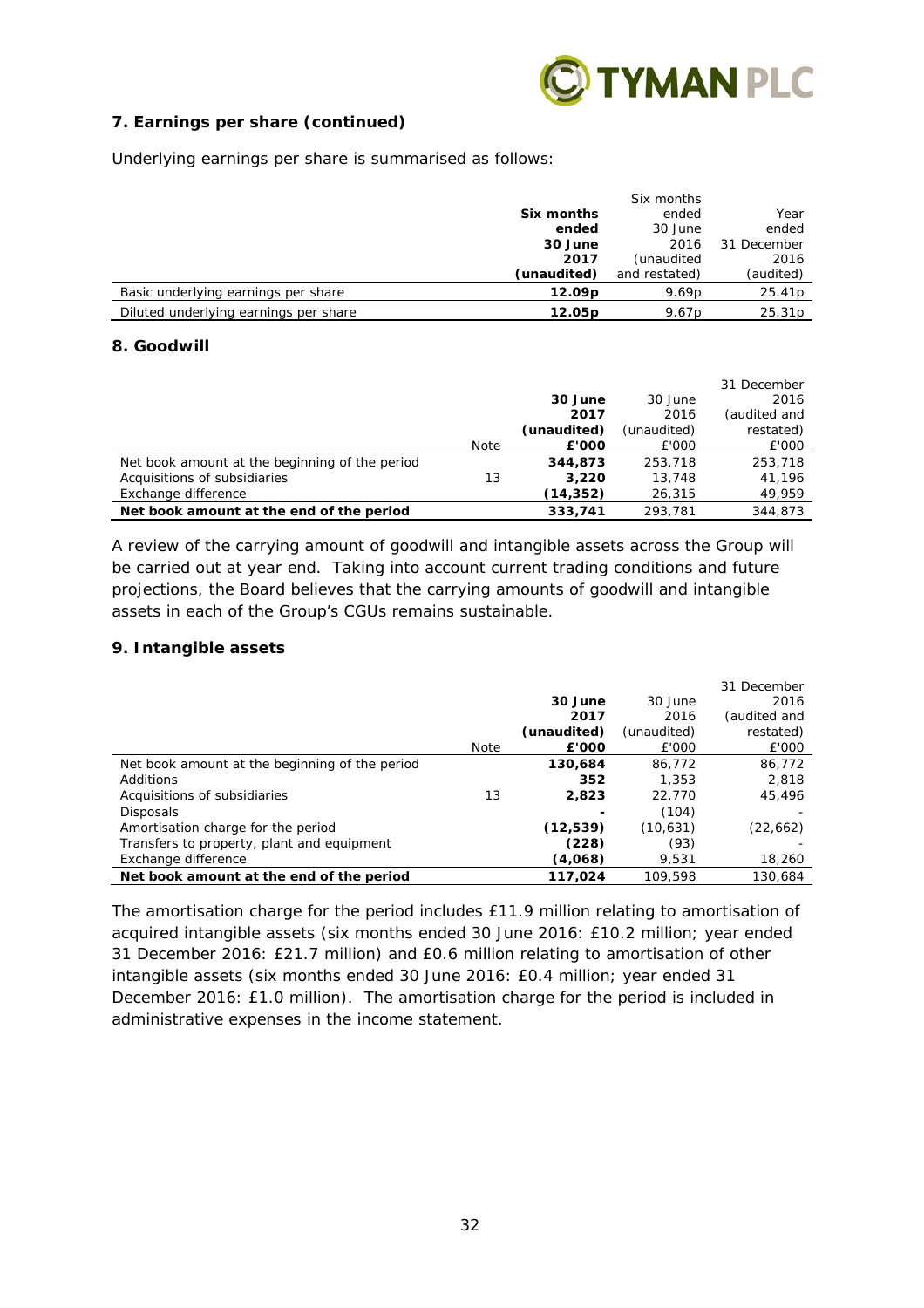

## **10. Property, plant and equipment**

|                                                |             |             |             | 31 December  |
|------------------------------------------------|-------------|-------------|-------------|--------------|
|                                                |             | 30 June     | 30 June     | 2016         |
|                                                |             | 2017        | 2016        | (audited and |
|                                                |             | (unaudited) | (unaudited) | restated)    |
|                                                | <b>Note</b> | £'000       | £'000       | £'000        |
| Net book amount at the beginning of the period |             | 71.459      | 42.845      | 42,845       |
| Additions                                      |             | 5,831       | 7.609       | 12.615       |
| Acquisitions of subsidiaries                   | 13          | 170         | 17.791      | 18,735       |
| <b>Disposals</b>                               |             | (805)       |             | (235)        |
| Depreciation charge for the period             |             | (6, 138)    | (4, 747)    | (10, 701)    |
| Impairment charge for the period               |             |             |             | (1, 107)     |
| Transfers from intangible assets               |             | 228         | 93          |              |
| Exchange difference                            |             | (2,022)     | 5,544       | 9,307        |
| Net book amount at the end of the period       |             | 68.723      | 69.135      | 71.459       |

The depreciation charge for the period is included in administrative expenses in the income statement.

## **11. Interest-bearing loans and borrowings**

|             | 30 June                  | 30 June     | 31 December              |
|-------------|--------------------------|-------------|--------------------------|
|             | 2017                     | 2016        | 2016                     |
|             | (unaudited)              | (unaudited) | (audited)                |
|             | £'000                    | £'000       | £'000                    |
| Non-current | (223, 734)               | (248, 542)  | (216, 470)               |
| Current     | $\overline{\phantom{a}}$ | (588)       | $\overline{\phantom{0}}$ |
|             | (223,734)                | (249,130)   | (216, 470)               |

Movements in interest-bearing loans and borrowings are analysed as follows:

|                                        |      | 30 June<br>2017 | 30 June<br>2016 | 31 December<br>2016 |
|----------------------------------------|------|-----------------|-----------------|---------------------|
|                                        |      | (unaudited)     | (unaudited)     | (audited)           |
|                                        | Note | £'000           | £'000           | £'000               |
| Balance at the beginning of the period |      | (216, 470)      | (111, 558)      | (111, 558)          |
| Acquisitions of subsidiaries           | 13   | (46)            | (15, 411)       | (19, 251)           |
| Refinancing costs paid                 |      |                 |                 | 12                  |
| Drawdown of revolving credit facility  |      | (28, 756)       | (126, 293)      | (132, 630)          |
| Repayment of revolving credit facility |      | 16,514          | 22.029          | 72,740              |
| Amortisation of borrowing costs        |      | (200)           | (212)           | (412)               |
| Exchange difference                    |      | 5,224           | (17,685)        | (25,371)            |
| Balance at the end of the period       |      | (223,734)       | (249,130)       | (216,470)           |

There were no defaults in interest payments in the period under the terms of existing loan agreements.

The Group has the following undrawn committed multi-currency revolving credit facility:

|                               | 30 June     | 30 June     | 31 December |
|-------------------------------|-------------|-------------|-------------|
|                               | 2017        | 2016        | 2016        |
|                               | (unaudited) | (unaudited) | (audited)   |
|                               | £'000       | £'000       | £'000       |
| <b>Floating rate</b>          |             |             |             |
| Expiring beyond twelve months | (34, 867)   | (14,464)    | (45,370)    |

The Group also has access to the uncommitted £60.0 million accordion facility and at 30 June 2017 held aggregate cash balances of £34.3 million (30 June 2016: £105.6 million; 31 December 2016: £40.9 million).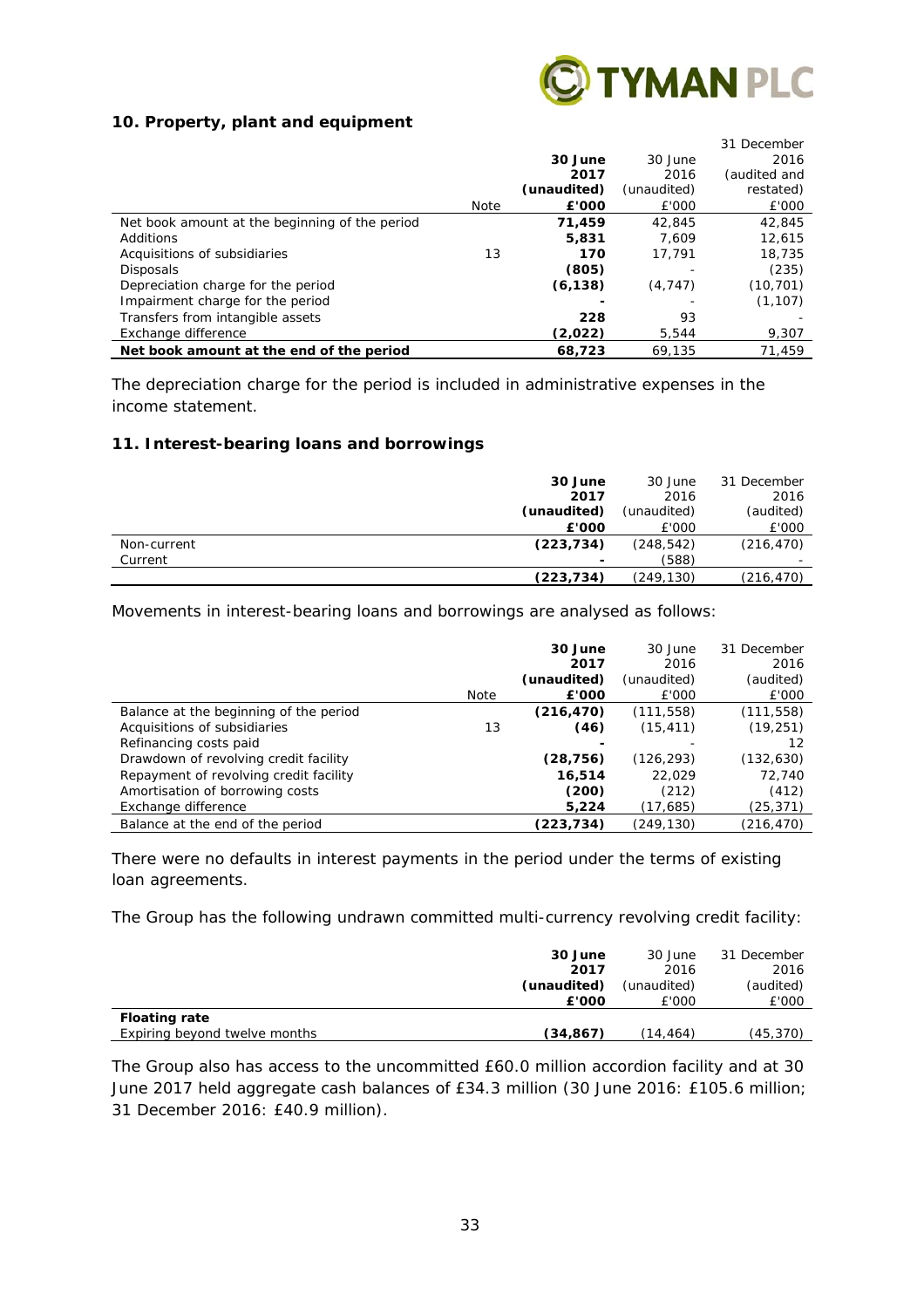

# **12. Financial risk management and financial instruments**

## **12.1 Financial risk factors and fair value estimation**

The Group is exposed to risks arising from the international nature of its operations and the financial instruments which fund them, in particular to foreign currency, interest rate and liquidity risks. Full details of the Group's policies for managing these risks are disclosed in the Group's annual financial statements for the year ended 31 December 2016.

Since the date of that report there have been no significant changes in:

- the nature of the financial risks to which the Group is exposed;
- the nature of the financial instruments which the Group uses;
- the Group's contractual cash outflows and the committed facilities available to fund them; or
- difference between book value and fair value of any financial instruments.

During the period the Group held no level 1 financial instruments, there were no transfers between levels and no changes were made to valuation techniques.

Derivatives shown at fair value in the Group's balance sheet comprise level 2 interest rate swaps fair valued using forward interest rates extracted from observable yield curves. The effects of discounting are generally insignificant for level 2 derivatives.

The Group's other financial instruments are measured on bases other than fair value.

## **12.2 Level 2 and level 3 fair values**

At 30 June 2017 derivative financial liabilities of £0.2 million were categorised at level 2 (30 June 2016: net asset of £0.1 million; 31 December 2016: net asset of £0.2 million).

At 30 June 2017 other investments of £1.2 million were categorised at level 3 (30 June 2016: £Nil; 31 December 2016: £Nil).

## **12.3 Fair value of financial assets and liabilities measured at amortised cost**

The fair values of borrowings are as follows:

|             | 30 June                  | 30 June     | 31 December              |
|-------------|--------------------------|-------------|--------------------------|
|             | 2017                     | 2016        | 2016                     |
|             | (unaudited)              | (unaudited) | (audited)                |
|             | £'000                    | £'000       | £'000                    |
| Non-current | (223, 907)               | (247, 422)  | (216, 763)               |
| Current     | $\overline{\phantom{a}}$ | (588)       | $\overline{\phantom{0}}$ |
|             | (223, 907)               | (248,010)   | (216,763)                |

The fair values of trade and other receivables, cash and cash equivalents, and trade and other payables approximate their carrying amounts.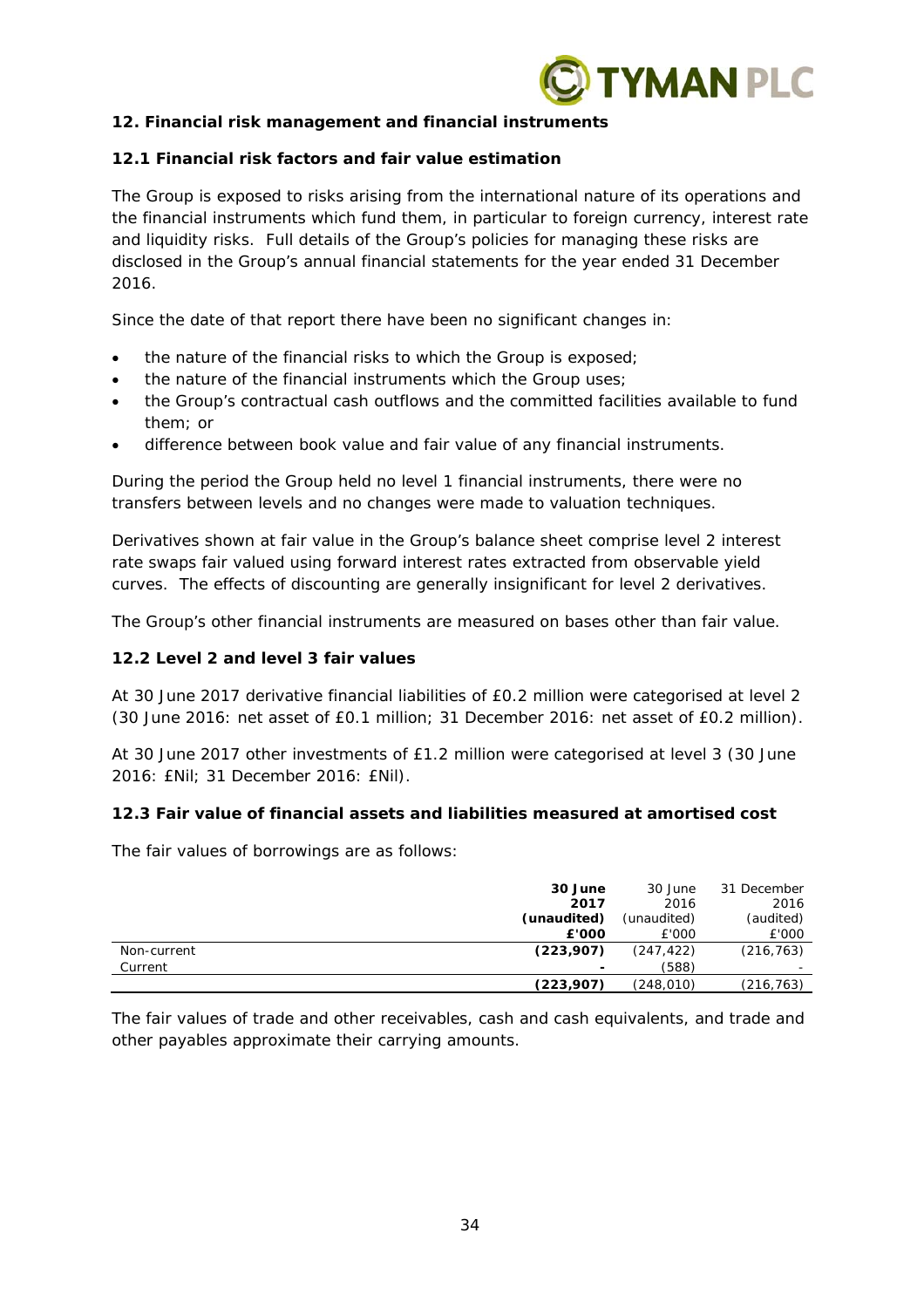

## **13. Business combinations**

## **13.1 Acquisition of Howe Green**

On 3 March 2017, the Group's ERA division acquired Howe Green, a UK manufacturer of engineered floor and ceiling access hatches sold into the commercial and infrastructure markets. ERA paid a cash consideration of £5.8 million with deferred consideration of £0.4 million payable within twelve months of the date of acquisition.

The consideration paid and the fair value of net assets assumed are as follows:

|                                          | <b>Note</b> | £'000 |
|------------------------------------------|-------------|-------|
| Intangible assets                        | 9           | 2,823 |
| Property, plant and equipment            | 10          | 170   |
| Inventories                              |             | 95    |
| Trade and other receivables              |             | 669   |
| Cash and cash equivalents                |             | 689   |
| Trade and other payables                 |             | (420) |
| <b>Borrowings</b>                        | 11          | (46)  |
| Current tax liabilities                  |             | (280) |
| Deferred tax liabilities                 |             | (545) |
| Retirement benefit obligations           |             |       |
| Provisions                               |             | (200) |
| Total identifiable net assets            |             | 2,955 |
| Goodwill arising on acquisition          | 8           | 3,220 |
| <b>Total consideration</b>               |             | 6,175 |
| Satisfied by:                            |             |       |
| Cash                                     |             | 5,825 |
| Deferred consideration                   |             | 350   |
| <b>Total consideration</b>               |             | 6,175 |
| Net cash outflow arising on acquisition: |             |       |
| Cash consideration                       |             | 5,825 |
| Net cash and cash equivalents acquired   |             | (689) |
| Net cash outflow                         |             | 5,136 |

Acquisition related costs of £0.2 million have been included in exceptional costs in the Group's consolidated income statement (note 4).

The fair value of trade and other receivables is £0.7 million and includes trade receivables with a fair value of £0.7 million. The gross contractual amount for trade receivables due is £0.7 million, of which £Nil are expected to be uncollectible.

Revenue in the consolidated income statement since 3 March 2017 contributed by Howe Green was £1.0 million. Howe Green also contributed £0.3 million of profit before taxation over the same period.

Had the acquisition of Howe Green been completed on the first day of the financial period, an additional £0.7 million of revenue and £0.1 million of profit before taxation would have been contributed to the Group.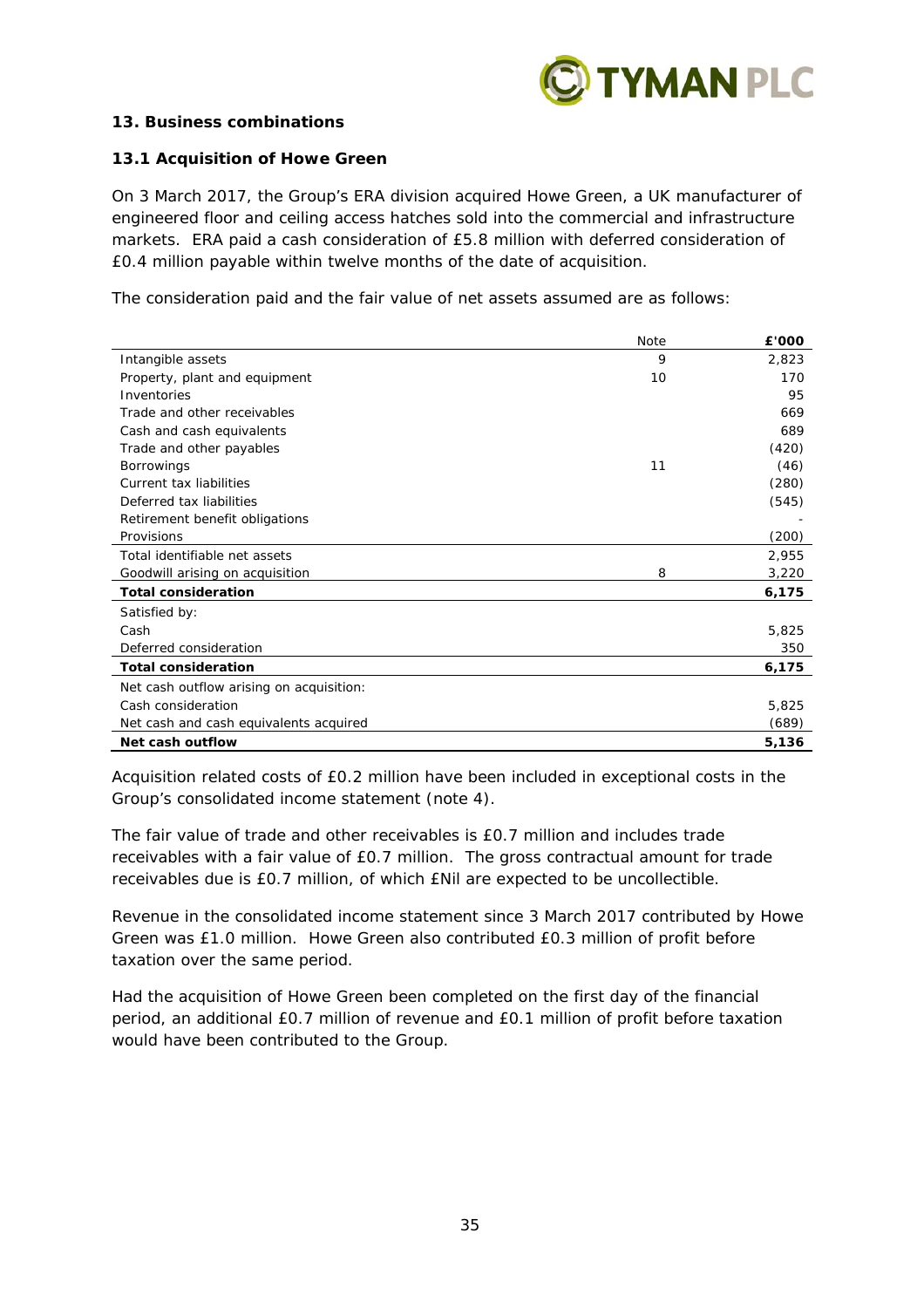

## **13. Business combinations (continued)**

Goodwill arising on acquisition is attributable to the expected profitability of the acquired business arising through savings and benefits from:

- the development and extension of ERA's product portfolio into the commercial sector;
- access to the commercial and infrastructure customer base.

The estimated value of intangibles, including goodwill, deductible for tax purposes is £Nil.

## **13.2 Fair value adjustments made in respect of 2016 acquisitions**

The following table summarises the fair value adjustments made in the period in respect of business combinations completed in the 2016 financial year, restated as at 31 December 2016.

|                                          | As reported |            |            | <b>Restated</b> |
|------------------------------------------|-------------|------------|------------|-----------------|
|                                          | at 31       | Fair value | Fair value | at 31           |
|                                          | December    | adjustment | adjustment | December        |
|                                          | 2016        | Giesse     | Response   | 2016            |
|                                          | £'000       | £'000      | £'000      | £'000           |
| Intangible assets                        | 45,342      | 154        |            | 45,496          |
| Property, plant and equipment            | 18,992      | (257)      |            | 18,735          |
| Inventories                              | 19,255      | 359        | (25)       | 19,589          |
| Trade and other receivables              | 42,452      | (968)      |            | 41,484          |
| Cash and cash equivalents                | (6, 447)    |            |            | (6, 447)        |
| Trade and other payables                 | (37, 212)   | 4,486      | (41)       | (32, 767)       |
| <b>Borrowings</b>                        | (19, 251)   |            |            | (19, 251)       |
| Current tax liabilities                  | (1, 383)    |            |            | (1, 383)        |
| Deferred tax liabilities                 | (7, 951)    |            |            | (7, 951)        |
| Retirement benefit obligations           | (3, 585)    |            |            | (3,585)         |
| Provisions                               | (4, 711)    | 491        |            | (4, 220)        |
| Total identifiable net assets            | 45,501      | 4,265      | (66)       | 49,700          |
| Goodwill arising on acquisition          | 45,395      | (4, 265)   | 66         | 41,196          |
| <b>Total consideration</b>               | 90,896      |            |            | 90,896          |
| Satisfied by:                            |             |            |            |                 |
| Cash                                     | 89,936      |            |            | 89,936          |
| Deferred consideration                   | 960         |            |            | 960             |
| <b>Total consideration</b>               | 90,896      |            |            | 90,896          |
| Net cash outflow arising on acquisition: |             |            |            |                 |
| Cash consideration                       | 89,936      |            |            | 89,936          |
| Net cash and cash equivalents acquired   | 6,447       |            |            | 6,447           |
| Net cash outflow                         | 96.383      |            |            | 96,383          |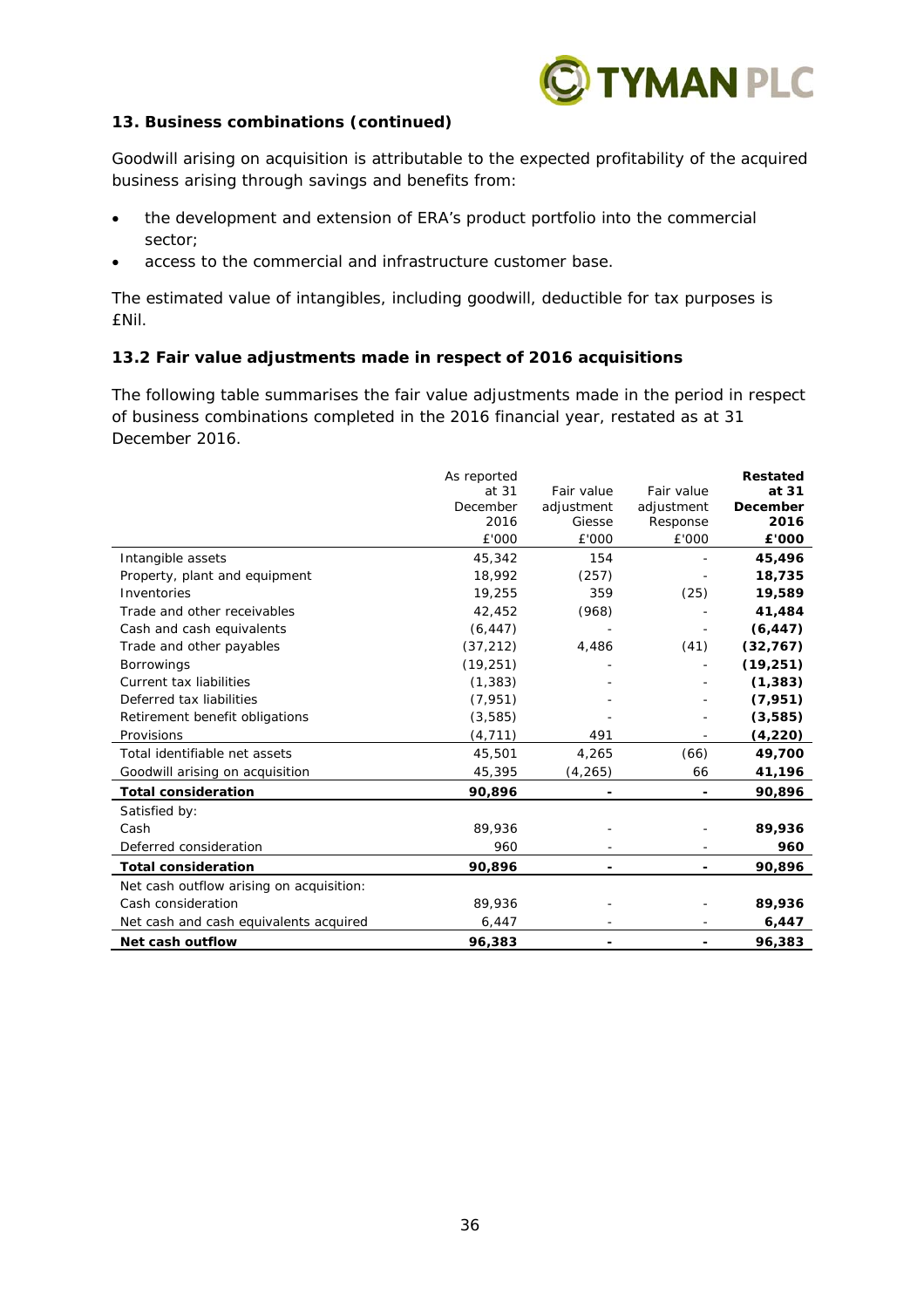

# **14. Adjustments to cash flows from operating activities**

The following non-cash and financing adjustments have been made to profit before taxation to arrive at operating cash flow:

|                                               |             | Six months  | Six months  | Year        |
|-----------------------------------------------|-------------|-------------|-------------|-------------|
|                                               |             | ended       | ended       | ended       |
|                                               |             | 30 June     | 30 June     | 31 December |
|                                               |             | 2017        | 2016        | 2016        |
|                                               |             | (unaudited) | (unaudited) | (audited)   |
|                                               | <b>Note</b> | £'000       | £'000       | £'000       |
| Net finance costs                             |             | 4,890       | 2,876       | 7,814       |
| Depreciation                                  | 10          | 6,138       | 4,747       | 10,701      |
| Amortisation of intangible assets             | 9           | 12,539      | 10,631      | 22,662      |
| Impairment of property, plant and equipment   | 10          |             |             | 1,107       |
| Disposal of property, plant and equipment     |             | (975)       | (57)        | 63          |
| Write-off of inventory fair value adjustments |             |             | 4,149       | 5,698       |
| Pension current service cost and expected     |             |             |             |             |
| administration costs                          |             | 290         | 238         | 886         |
| Non-cash provision movements                  |             | (43)        | (25)        | (1, 943)    |
| Profit on disposal of business                |             |             |             | (250)       |
| Share-based payments                          |             | 903         | 732         | 1,047       |
| Other non-cash adjustments                    |             |             | (25)        | 209         |
|                                               |             | 23,742      | 23,266      | 47,994      |

## **15. Capital commitments**

At 30 June 2017 the Group has capital commitments of £2.1 million for the purchase of property, plant and equipment (30 June 2016: £5.3 million; 31 December 2016: £5.8 million).

## **16. Related party transactions**

There were no material related party transactions requiring disclosure, other than compensation of key management personnel which will be disclosed in the Group's Annual Report and Accounts for the year ending 31 December 2017.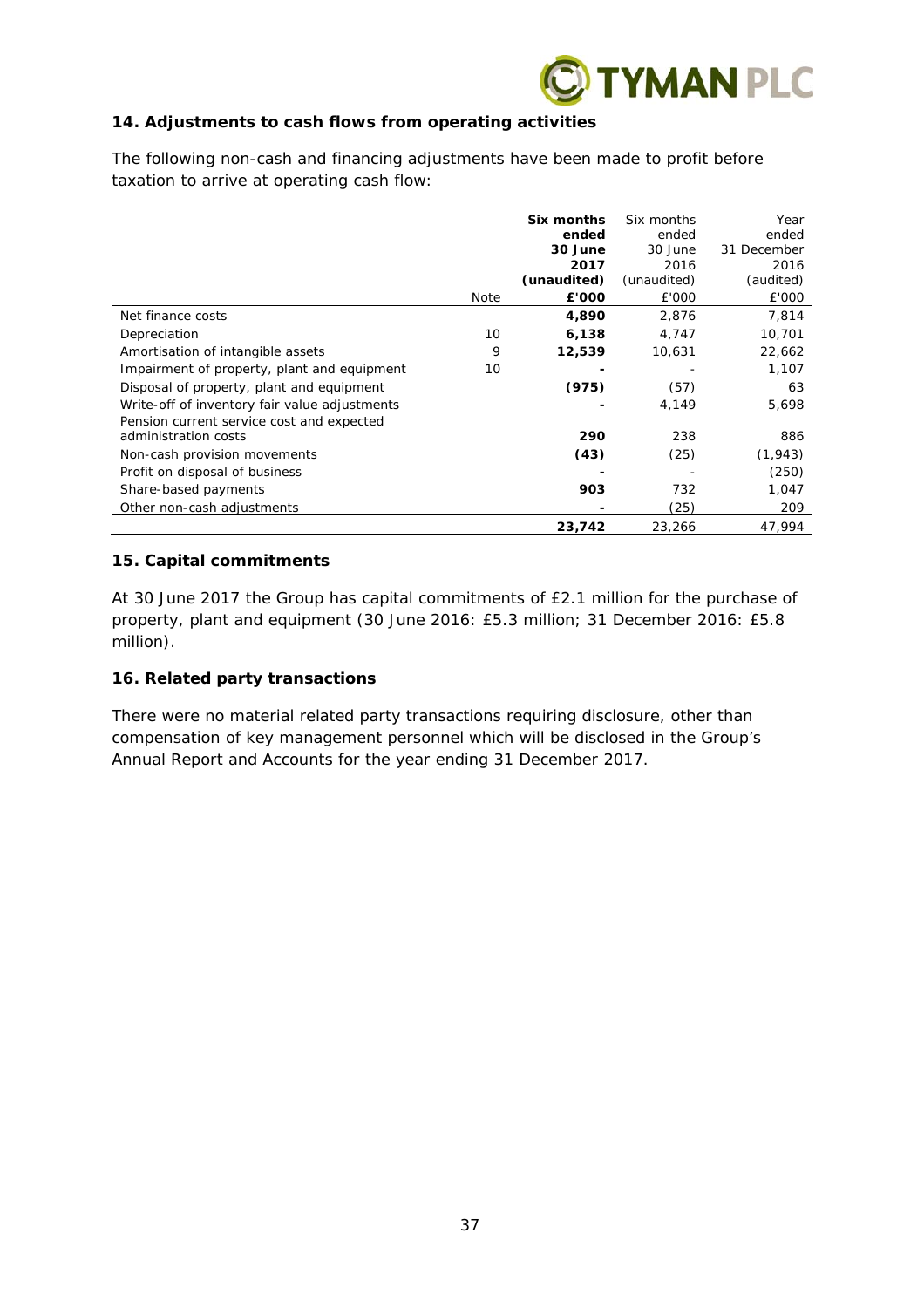

## **Statement of Directors' responsibilities**

Each of the Directors of Tyman plc confirms, to the best of his or her knowledge, that:

- the Interim Financial Statements have been prepared in accordance with IAS 34 'Interim Financial Reporting' as issued by the IASB and endorsed and adopted by the EU and give a true and fair view of the assets, liabilities, financial position and profit and loss of Tyman plc;
- the interim report includes a fair review of the information required by:
	- DTR 4.2.7R of the Disclosure Guidance and Transparency Rules sourcebook of the United Kingdom's Financial Conduct Authority, being an indication of important events that have occurred during the first six months of the financial year and their impact on the interim financial statements; and a description of the principal risks and uncertainties for the remaining six months of the year; and
	- DTR 4.2.8R of the Disclosure Guidance and Transparency Rules sourcebook of the United Kingdom's Financial Conduct Authority, being related party transactions that have taken place in the first six months of the current financial year and that have materially affected the financial position or performance of the Group during that period; and any changes in the related party transactions described in the last annual report that could do so.

The Directors of Tyman plc are listed in the Group's Annual Report and Accounts for the year ending 31 December 2016. A list of the current Directors is maintained at the Tyman website: www.tymanplc.com.

By order of the Board

**Louis Eperjesi James Brotherton**  Chief Executive Officer Chief Financial Officer

25 July 2017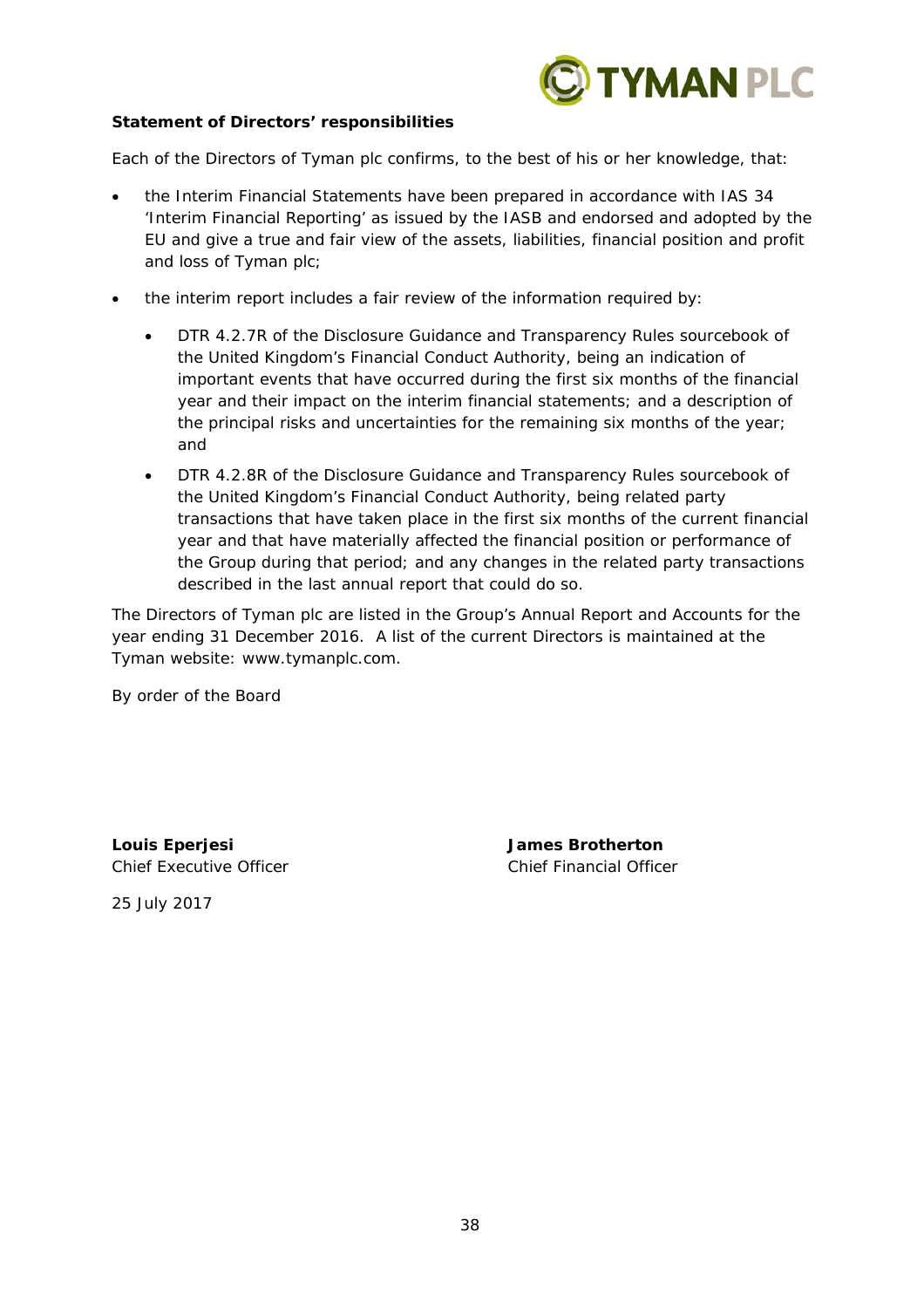

## **Independent review report to Tyman plc**

## **Report on the Interim Financial Statements**

## *Our conclusion*

We have reviewed Tyman plc's Interim Financial Statements (the "interim financial statements") in the Interim Report of Tyman plc for the six month period ended 30 June 2017. Based on our review, nothing has come to our attention that causes us to believe that the interim financial statements are not prepared, in all material respects, in accordance with International Accounting Standard 34, 'Interim Financial Reporting', as adopted by the European Union and the Disclosure Guidance and Transparency Rules sourcebook of the United Kingdom's Financial Conduct Authority.

## *What we have reviewed*

The interim financial statements comprise:

- the Condensed consolidated balance sheet as at 30 June 2017;
- the Condensed consolidated income statement and Condensed consolidated statement of comprehensive income for the period then ended;
- the Condensed consolidated cash flow statement for the period then ended;
- the Condensed consolidated statement of changes in equity for the period then ended; and
- the explanatory notes to the interim financial statements.

The interim financial statements included in the Interim Report have been prepared in accordance with International Accounting Standard 34, 'Interim Financial Reporting', as adopted by the European Union and the Disclosure Guidance and Transparency Rules sourcebook of the United Kingdom's Financial Conduct Authority.

As disclosed in note 2 to the interim financial statements, the financial reporting framework that has been applied in the preparation of the full annual financial statements of the Group is applicable law and International Financial Reporting Standards (IFRSs) as adopted by the European Union.

## **Responsibilities for the interim financial statements and the review**

## *Our responsibilities and those of the directors*

The Interim Report, including the interim financial statements, is the responsibility of, and has been approved by, the directors. The directors are responsible for preparing the Interim Report in accordance with the Disclosure Guidance and Transparency Rules sourcebook of the United Kingdom's Financial Conduct Authority.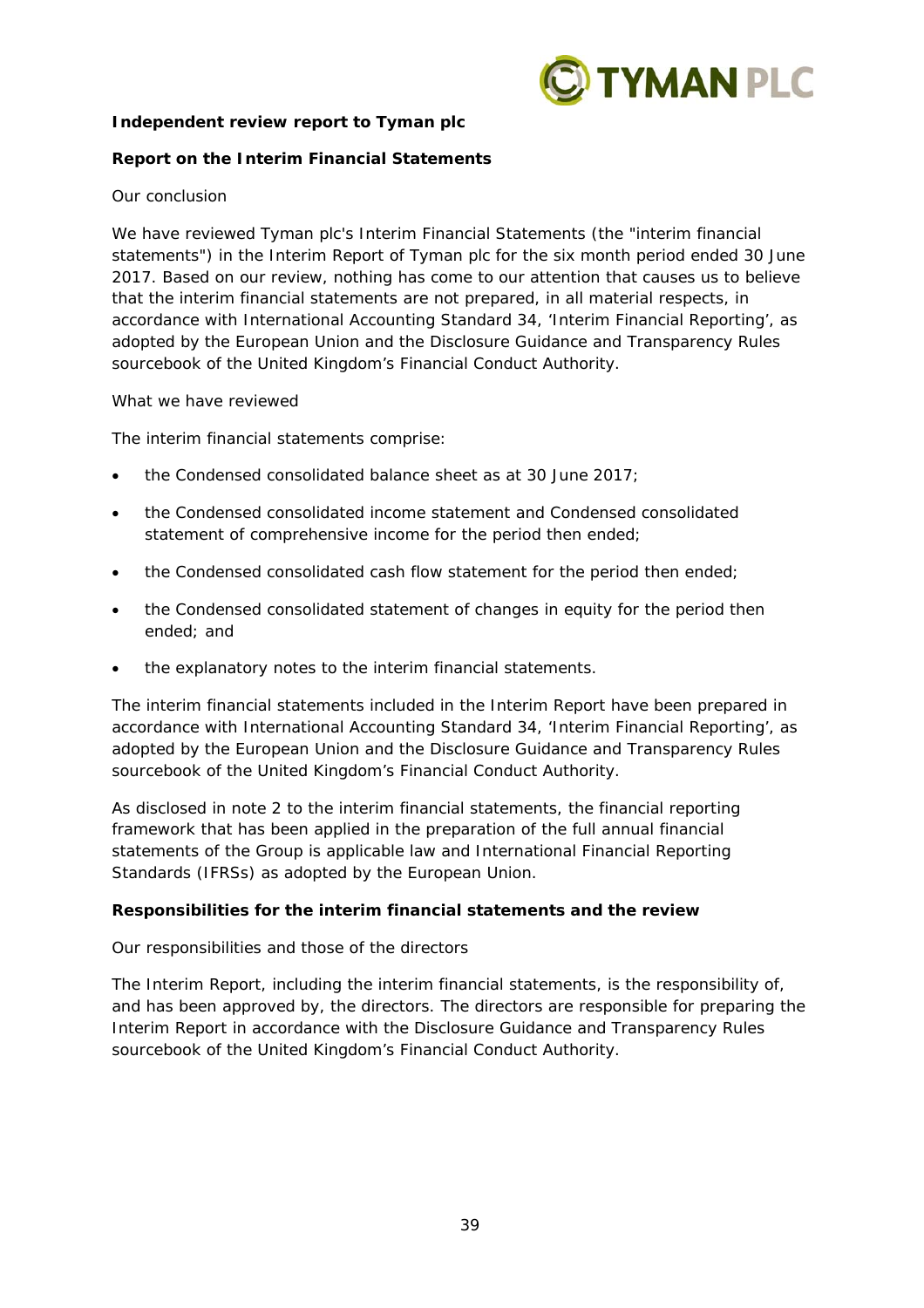

Our responsibility is to express a conclusion on the interim financial statements in the Interim Report based on our review. This report, including the conclusion, has been prepared for and only for the company for the purpose of complying with the Disclosure Guidance and Transparency Rules sourcebook of the United Kingdom's Financial Conduct Authority and for no other purpose. We do not, in giving this conclusion, accept or assume responsibility for any other purpose or to any other person to whom this report is shown or into whose hands it may come save where expressly agreed by our prior consent in writing.

## *What a review of interim financial statements involves*

We conducted our review in accordance with International Standard on Review Engagements (UK and Ireland) 2410, 'Review of Interim Financial Information Performed by the Independent Auditor of the Entity' issued by the Auditing Practices Board for use in the United Kingdom. A review of interim financial information consists of making enquiries, primarily of persons responsible for financial and accounting matters, and applying analytical and other review procedures.

A review is substantially less in scope than an audit conducted in accordance with International Standards on Auditing (UK) and, consequently, does not enable us to obtain assurance that we would become aware of all significant matters that might be identified in an audit. Accordingly, we do not express an audit opinion.

We have read the other information contained in the Interim Report and considered whether it contains any apparent misstatements or material inconsistencies with the information in the interim financial statements.

# **PricewaterhouseCoopers LLP**

Chartered Accountants London 25 July 2017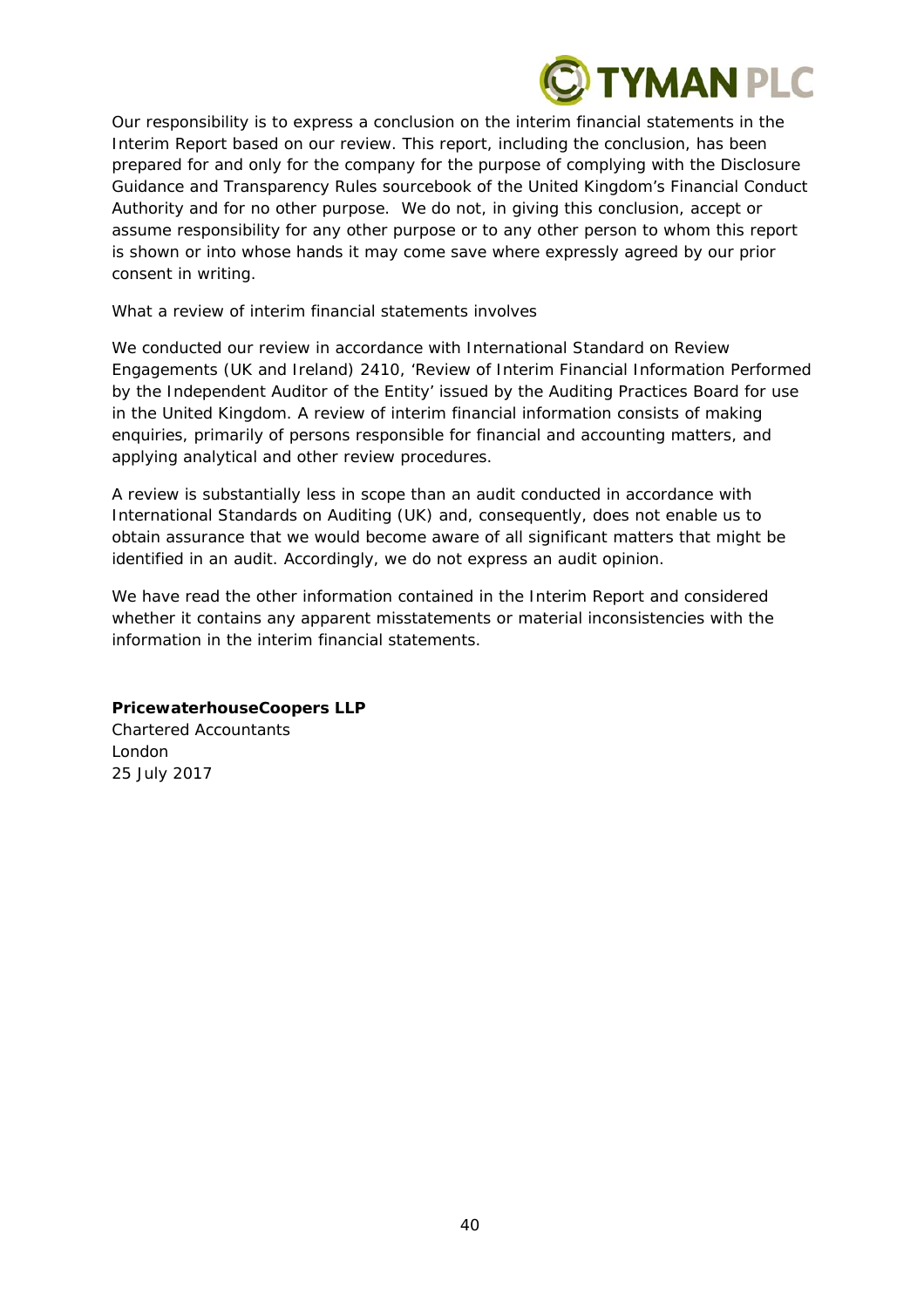

## **Alternative Performance Measures - Definitions**

| <b>Adjusted EBITDA</b>                                              | Underlying Operating Profit with Depreciation and Share-based<br>payments expenses added back plus the pre-acquisition<br>EBITDA of businesses acquired during the period covering the<br>relevant pre-acquisition period less the EBITDA of businesses<br>disposed of during the period.                                                                                                                          |
|---------------------------------------------------------------------|--------------------------------------------------------------------------------------------------------------------------------------------------------------------------------------------------------------------------------------------------------------------------------------------------------------------------------------------------------------------------------------------------------------------|
| <b>Acquisition</b><br><b>Enterprise Value</b>                       | The gross consideration paid to the seller less cash acquired<br>with the acquired business plus debt acquired with the acquired<br>business plus the expenses of the acquisition, excluding<br>financing expenses, plus any integration expenses booked as<br>exceptional items.                                                                                                                                  |
| <b>Constant Currency</b><br>or CC                                   | Comparison with the comparative period translated at the<br>current period's average or closing exchange rate as applicable.                                                                                                                                                                                                                                                                                       |
| Leverage                                                            | Underlying Net Debt translated at the average exchange rate<br>for the period divided by Adjusted EBITDA.                                                                                                                                                                                                                                                                                                          |
| Like for Like or LFL                                                | The comparison of Revenue or Operating Profit, as appropriate,<br>excluding the impact of any acquisitions made during the<br>current period and, for acquisitions made in the comparative<br>period, excluding from the current period result the impact of<br>the equivalent current period pre-acquisition result. For<br>disposals, the results are excluded for the whole of the current<br>and prior period. |
| <b>Operating Cash</b><br>Conversion                                 | Operational Cash Flow divided by Underlying Operating Profit.                                                                                                                                                                                                                                                                                                                                                      |
| Operational<br><b>Cash Flow</b>                                     | Net cash inflow from operating activities before Income tax<br>paid, exceptional costs cash settled in the period and Pension<br>contributions, and after Proceeds on disposal of property, plant<br>and equipment, Payments to acquire property, plant and<br>equipment and Payments to acquire intangible assets.                                                                                                |
| <b>Return on</b><br><b>Acquisition</b><br><b>Investment or ROAI</b> | Annualised Underlying Operating Profit attributable to the<br>acquired business divided by the Acquisition Enterprise Value<br>less the fair value of controllable capital employed as at the<br>date of acquisition plus the value of controllable capital<br>employed at the date of measurement. The denominator is<br>adjusted for seasonality where appropriate.                                              |
| <b>Return on Capital</b><br><b>Employed or ROCE</b>                 | Underlying Operating Profit as a percentage of the twelve<br>month average capital employed.                                                                                                                                                                                                                                                                                                                       |
| <b>Underlying</b><br>Administrative<br><b>Expenses</b>              | Administrative Expenses before Exceptional items, Amortisation<br>of acquired intangible assets, Impairment of acquired intangible<br>assets and Impairment of acquired goodwill.                                                                                                                                                                                                                                  |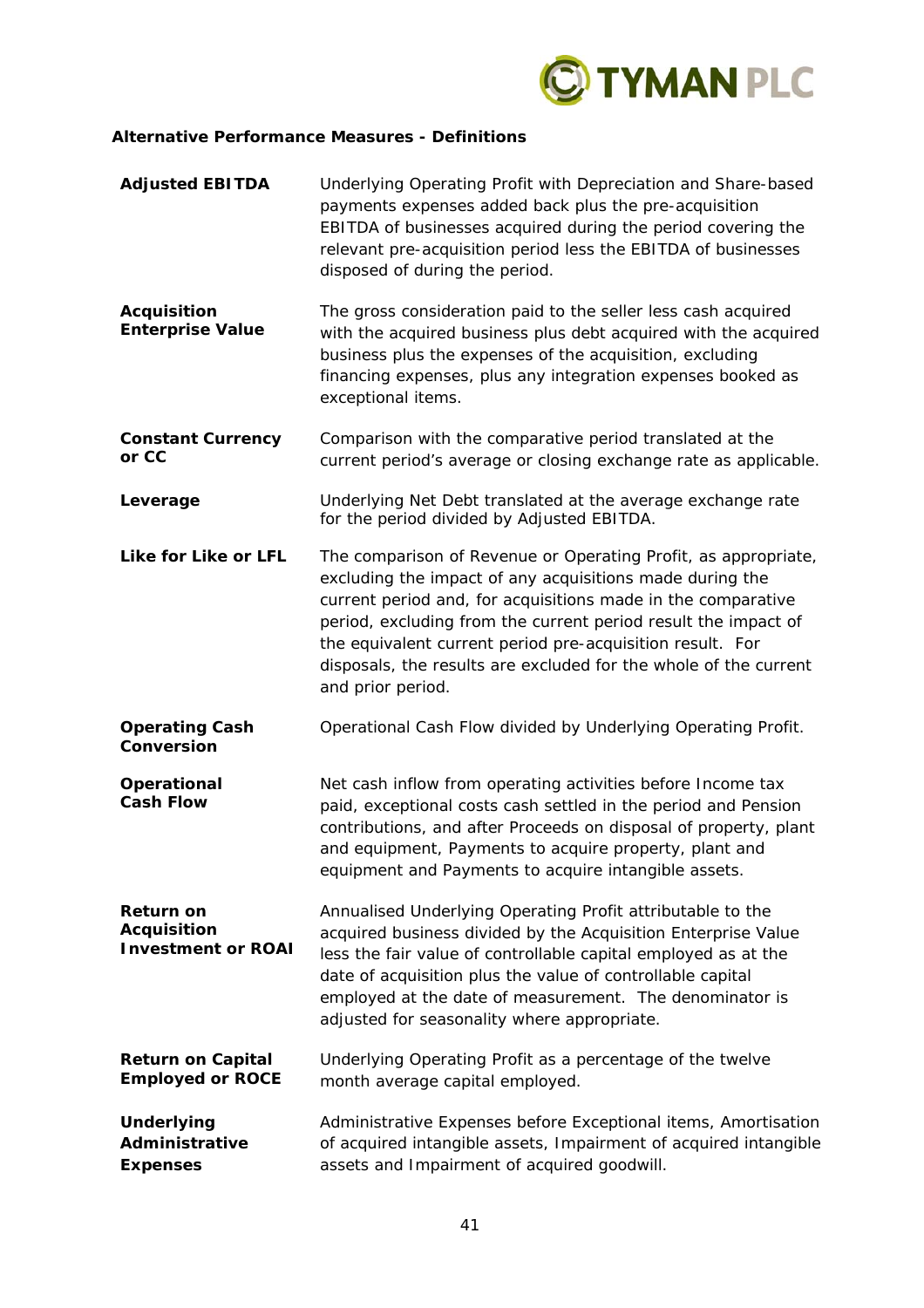

**Underlying Net Debt** Interest bearing loans and borrowings, net of cash and cash equivalents, plus unamortised borrowing costs added back.

A reconciliation between statutory reported measures and the APMs noted above are included on page 18 of this Interim Report.

| <b>Bilco</b>                                                | The Bilco Company acquired by the Group's AmesburyTruth<br>Division on 1 July 2016.                                                        |
|-------------------------------------------------------------|--------------------------------------------------------------------------------------------------------------------------------------------|
| <b>EB Trust</b>                                             | The Tyman Employees: Benefit Trust.                                                                                                        |
| Giesse                                                      | Giesse Group acquired by the Group's Schlegel International<br>Division on 7 March 2016.                                                   |
| <b>Howe Green</b>                                           | Howe Green Limited acquired by the Group on 3 March 2017.                                                                                  |
| <b>Interim Financial</b><br><b>Statements</b>               | The condensed consolidated interim financial statements of<br>Tyman plc for the six months ended 30 June 2017.                             |
| <b>Interim Report</b>                                       | The interim report of Tyman plc for the six months ended 30<br>June 2017 containing the Interim Financial Statements.                      |
| <b>Response or</b><br><b>Response</b><br><b>Electronics</b> | Response Electronics Limited, acquired by the Group's ERA<br>Division on 3 March 2016.                                                     |
| <b>Revenue</b>                                              | The gross inflow of economic benefits (cash, receivables, other<br>assets) arising from the ordinary operating activities of the<br>Group. |
| £ or Sterling or<br><b>British Pounds</b>                   | The lawful currency of the United Kingdom.                                                                                                 |
| US\$                                                        | The lawful currency of the United States of America.                                                                                       |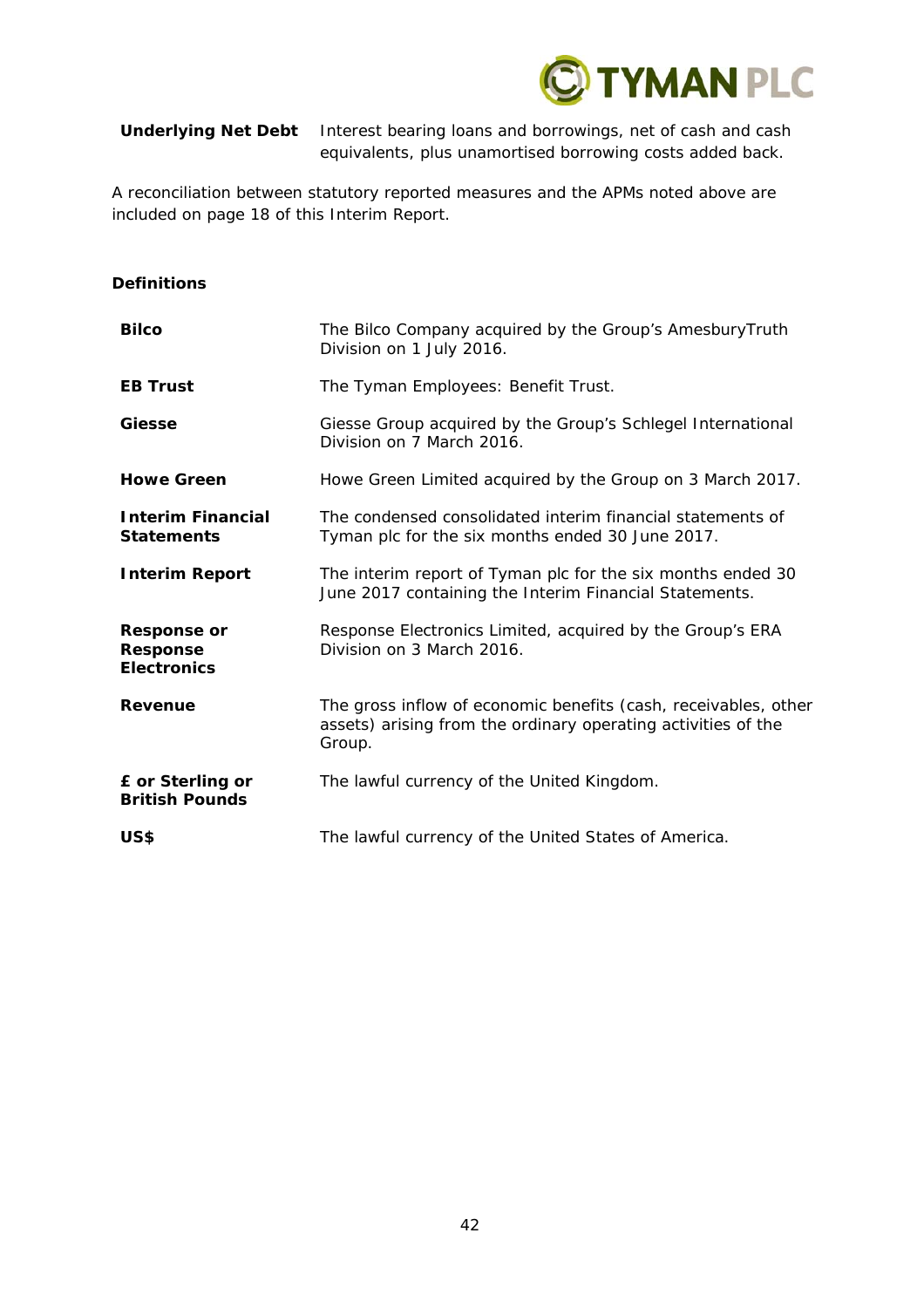

# **Glossary of Terms**

| <b>APM</b>                     | Alternative Performance Measure                                                                                                                  |
|--------------------------------|--------------------------------------------------------------------------------------------------------------------------------------------------|
| bps                            | <b>Basis points</b>                                                                                                                              |
| <b>CGU</b>                     | <b>Cash Generating Unit</b>                                                                                                                      |
| Dodge Momentum<br><b>Index</b> | A monthly measure published by Dodge Data and Analytics of<br>the first (or initial) report for non-residential building projects<br>in planning |
| <b>DRIP</b>                    | Dividend Reinvestment Plan                                                                                                                       |
| <b>EBITDA</b>                  | Earnings before Interest, Taxation, Depreciation and<br>Amortisation                                                                             |
| <b>EMEAI</b>                   | Europe, Middle East and Africa and India region                                                                                                  |
| EU                             | European Union                                                                                                                                   |
| <b>IFRS</b>                    | <b>International Financial Reporting Standards</b>                                                                                               |
| <b>JCHS</b>                    | Joint Centre for Housing Studies of Harvard University                                                                                           |
| <b>LIRA</b>                    | Leading Indicator of Remodelling Activity published quarterly<br>by JCHS                                                                         |
| <b>NAHB</b>                    | National Association of Home Builders                                                                                                            |
| <b>OEM</b>                     | Original equipment manufacturer                                                                                                                  |
| <b>PPE</b>                     | Property, plant and equipment                                                                                                                    |
| RMI                            | Renovation, maintenance and improvement                                                                                                          |